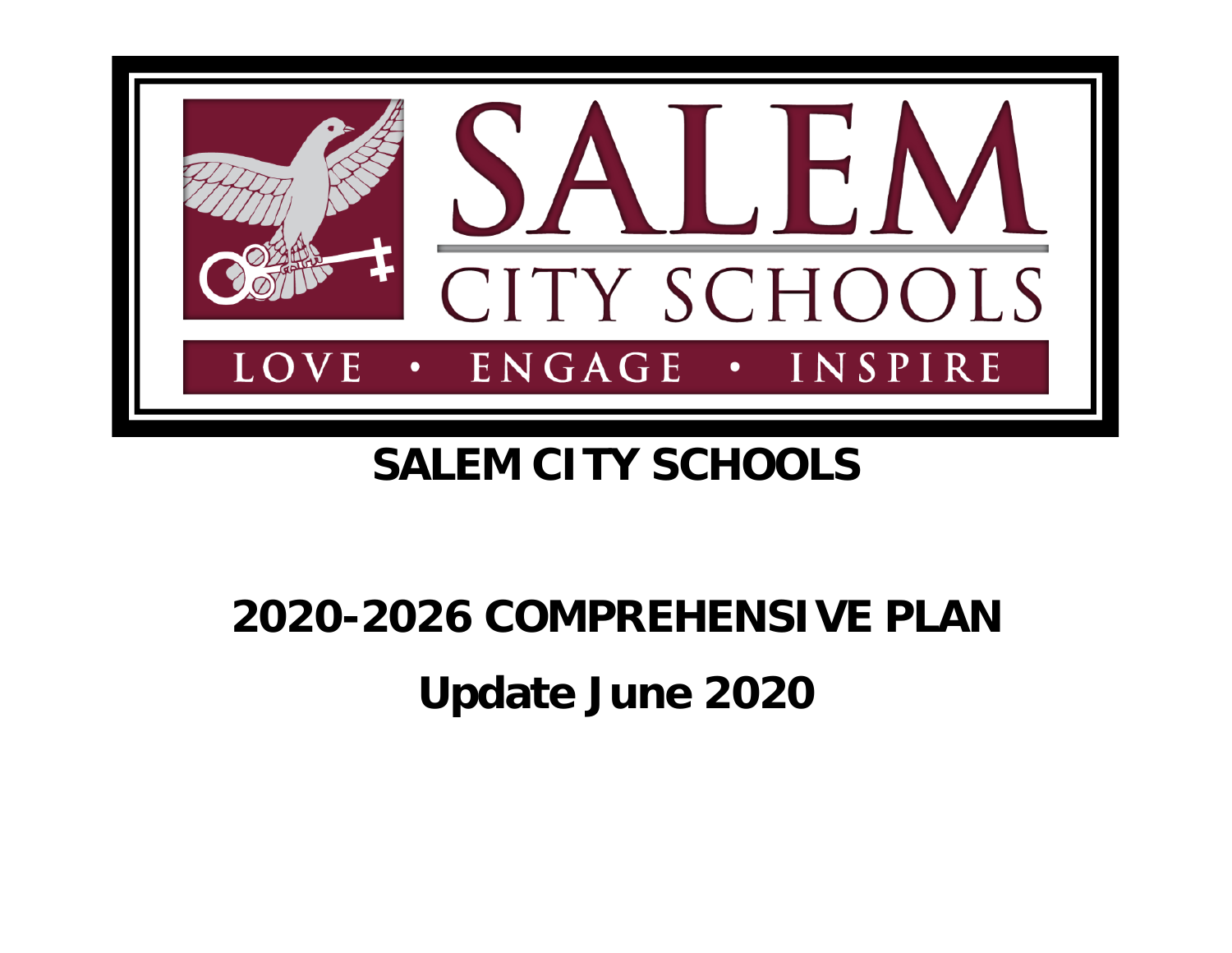## **STRATEGIC PLAN EVALUATION**

| Organization Model for Implementation of Goals & Objectives | 8         |
|-------------------------------------------------------------|-----------|
|                                                             | -9        |
|                                                             | $10 - 13$ |
|                                                             | $14 - 15$ |
|                                                             | 16-39     |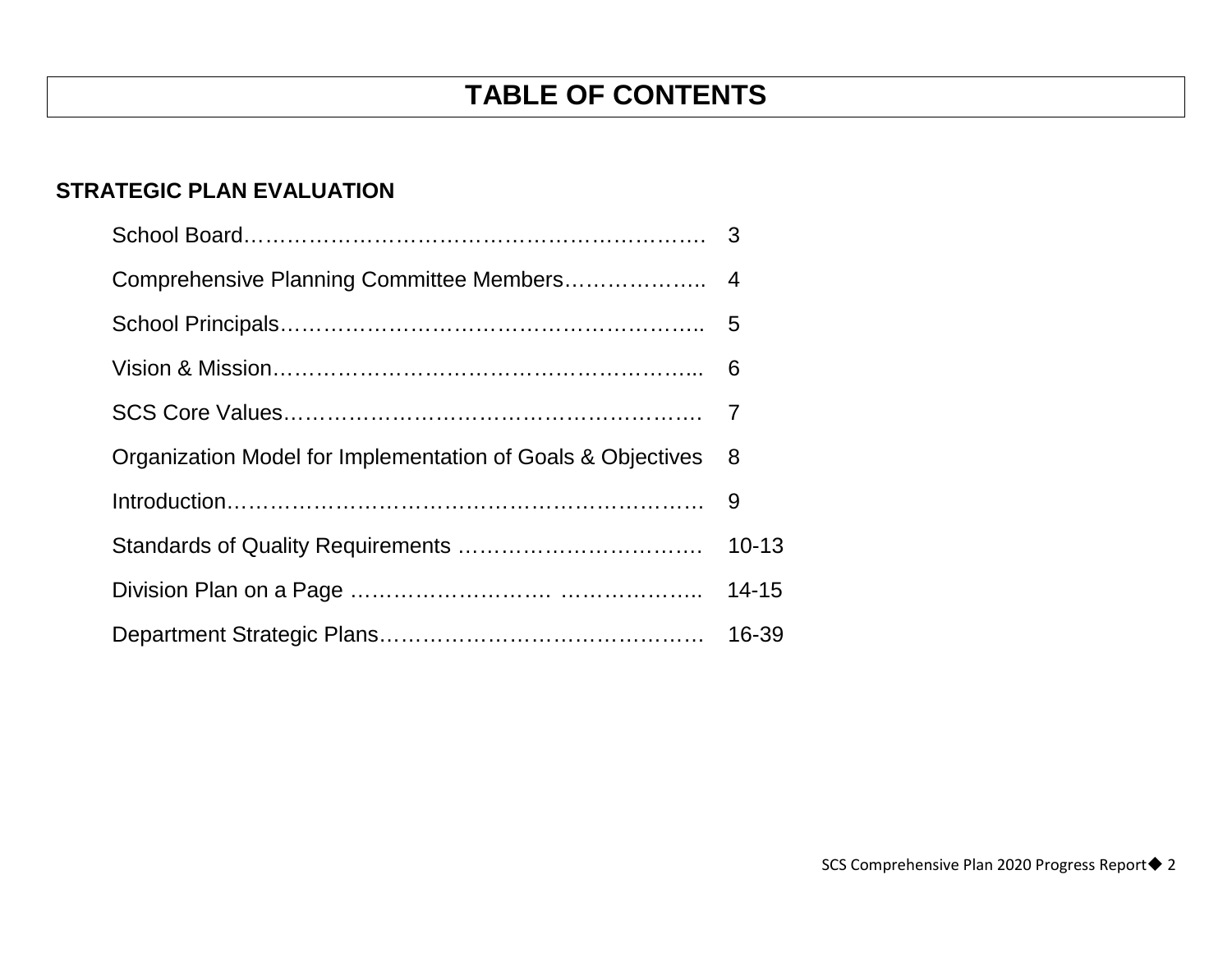## **SCHOOL BOARD MEMBERS**

**Mr. David Preston, Chairman**

**Dr. Michael Chiglinsky - Vice Chairman** 

**Dr. Nancy Bradley**

**Mrs. Artice Ledbetter**

**Mr. Andy Raines**

## **Dr. H. Alan Seibert, Superintendent**

Salem City Schools does not unlawfully discriminate on the basis of race, color, national origin, disability, gender, or age in employment or in its educational programs and activities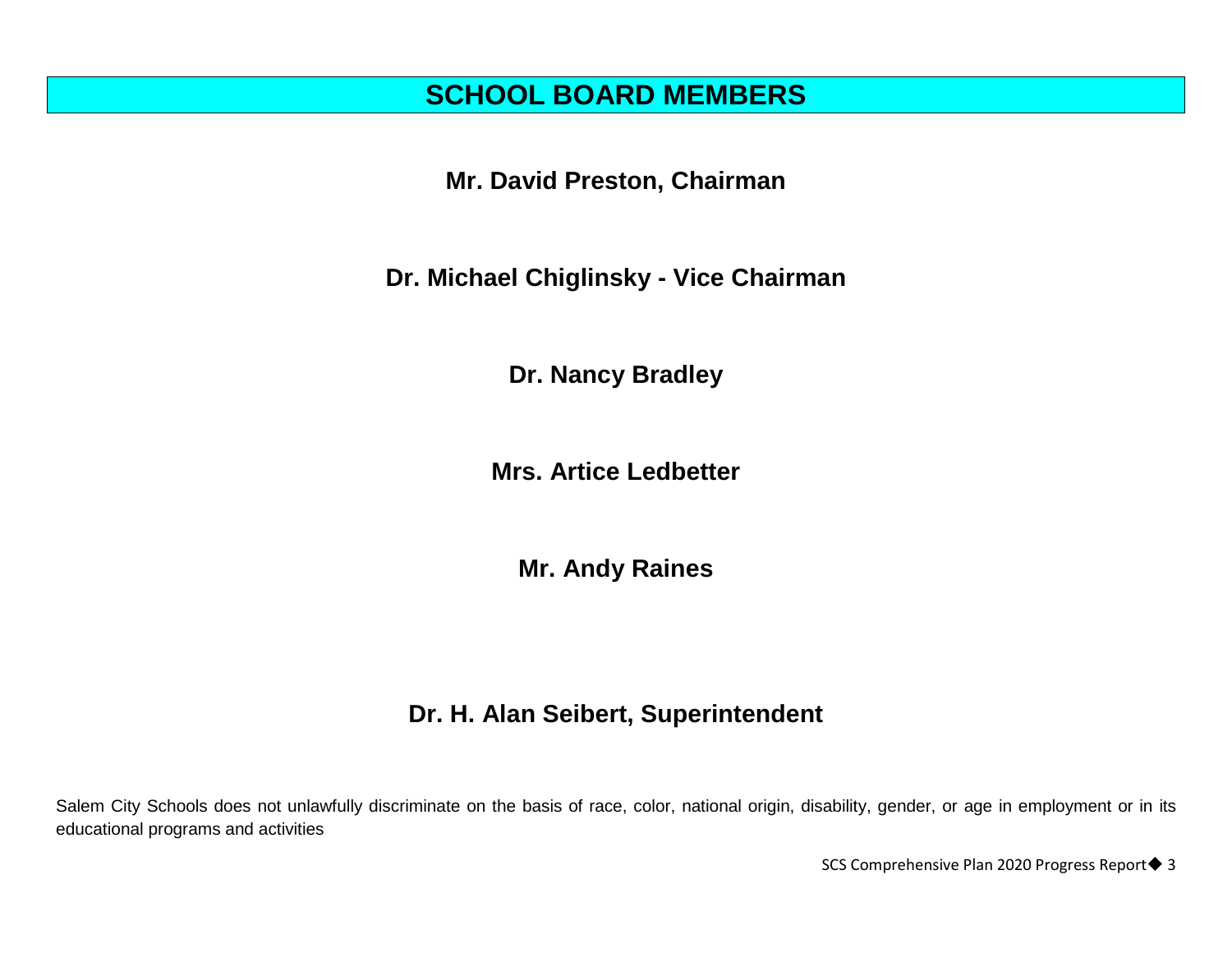## **2020 Comprehensive Plan Review Committee Members**

| Dr. Alan Seibert         | Dr. Curtis Hicks      |
|--------------------------|-----------------------|
| <b>James Soltis</b>      | David Turk            |
| Joe Hafey                | Meg Clemons           |
| <b>TJ Stratton</b>       | Jamie Nichols         |
| Macel Janoschka          | <b>TJ Stratton</b>    |
| Lesley Owen              | <b>Gary Lupton</b>    |
| Dan Netting              | Jenny Miles           |
| Maribeth Schermer        | Kyle Highfill         |
| Megan Crew               | Megan Graybill        |
| Mary Gregory             | Josh Handy            |
| Dave Prosser             | <b>Terri Vangelos</b> |
| Amy Jennings             | DeAnna Crum           |
| <b>Alexis Hutchinson</b> | Wayne Adkins          |
| Laura West               | Jenny Atkinson        |
|                          |                       |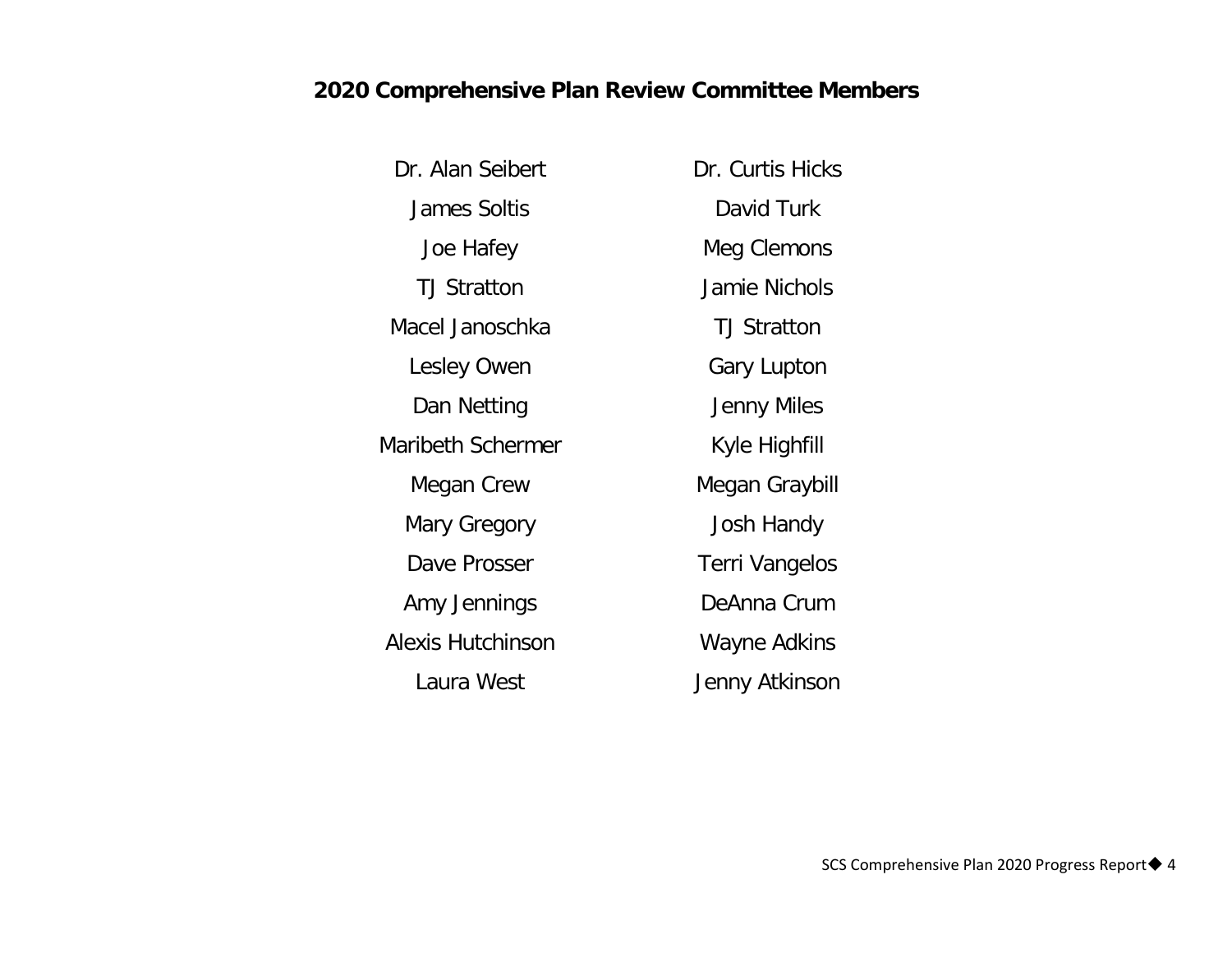## **School Principals**

### **Elementary Principals**

| East Salem       | Hunter Routt    |
|------------------|-----------------|
| <b>GW Carver</b> | Kristyn Schmidt |
| South Salem      | Laura James     |
| West Salem       | Deborah Carroll |

### **Middle School Principal**

Andrew Lewis **Andrew Lewis Andrew Lewis Andrew Lewis Canadiate** *Lewis* **Canadiate** *Lewis* **<b>Canadiate** *Lewis* **Canadiate** *Lewis* **<b>Canadiate** 

## **High School Principal**

Salem High School Salem High School Scott Habeeb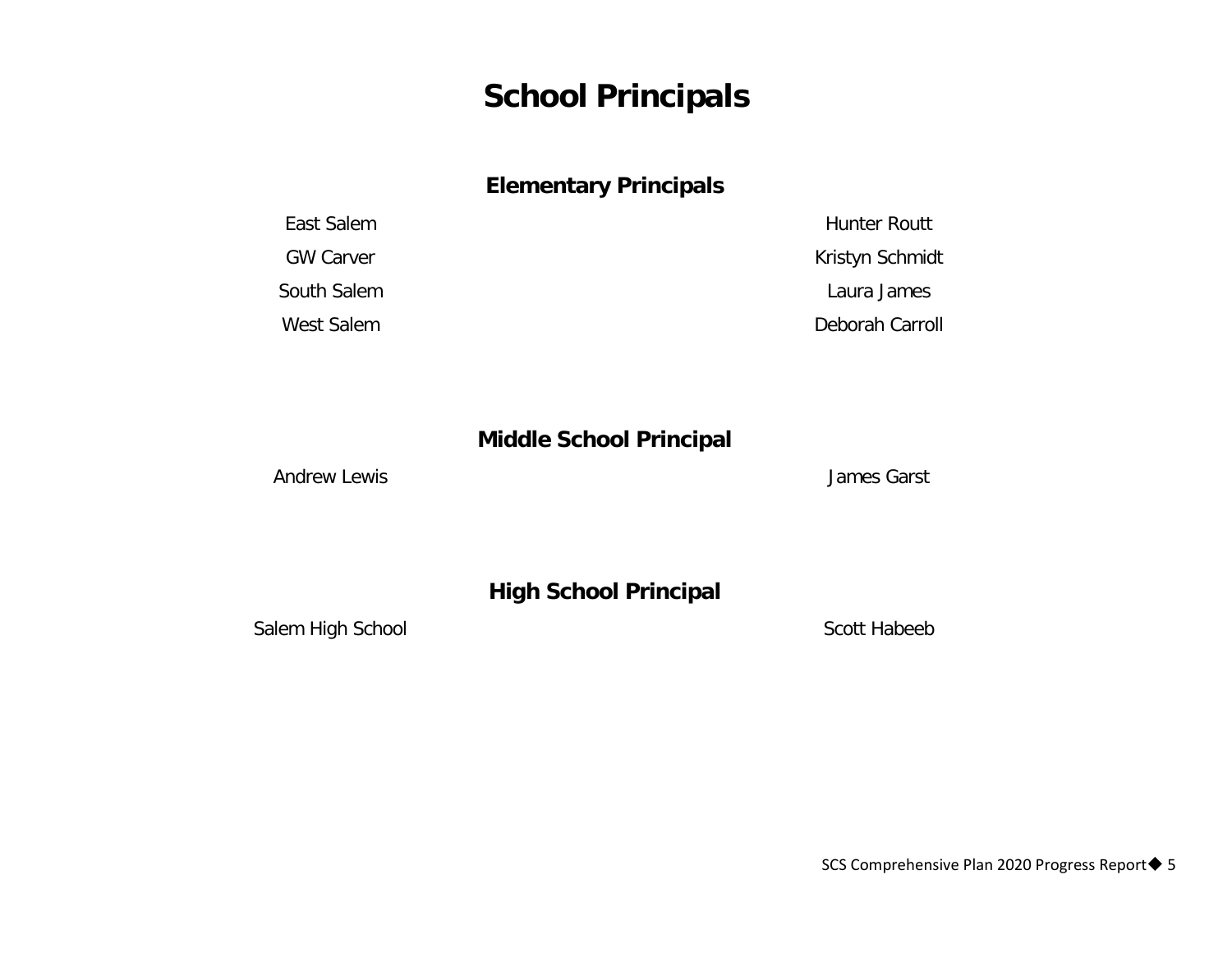

**OUR VISION**

**The vision of Salem City Schools is to place children first and to meet the needs of every child** every day.

## **OUR MISSION**

**The mission of Salem City Schools is to provide a loving and engaging environment that inspires children to meet their full potential.**

**Love. Engage. Inspire**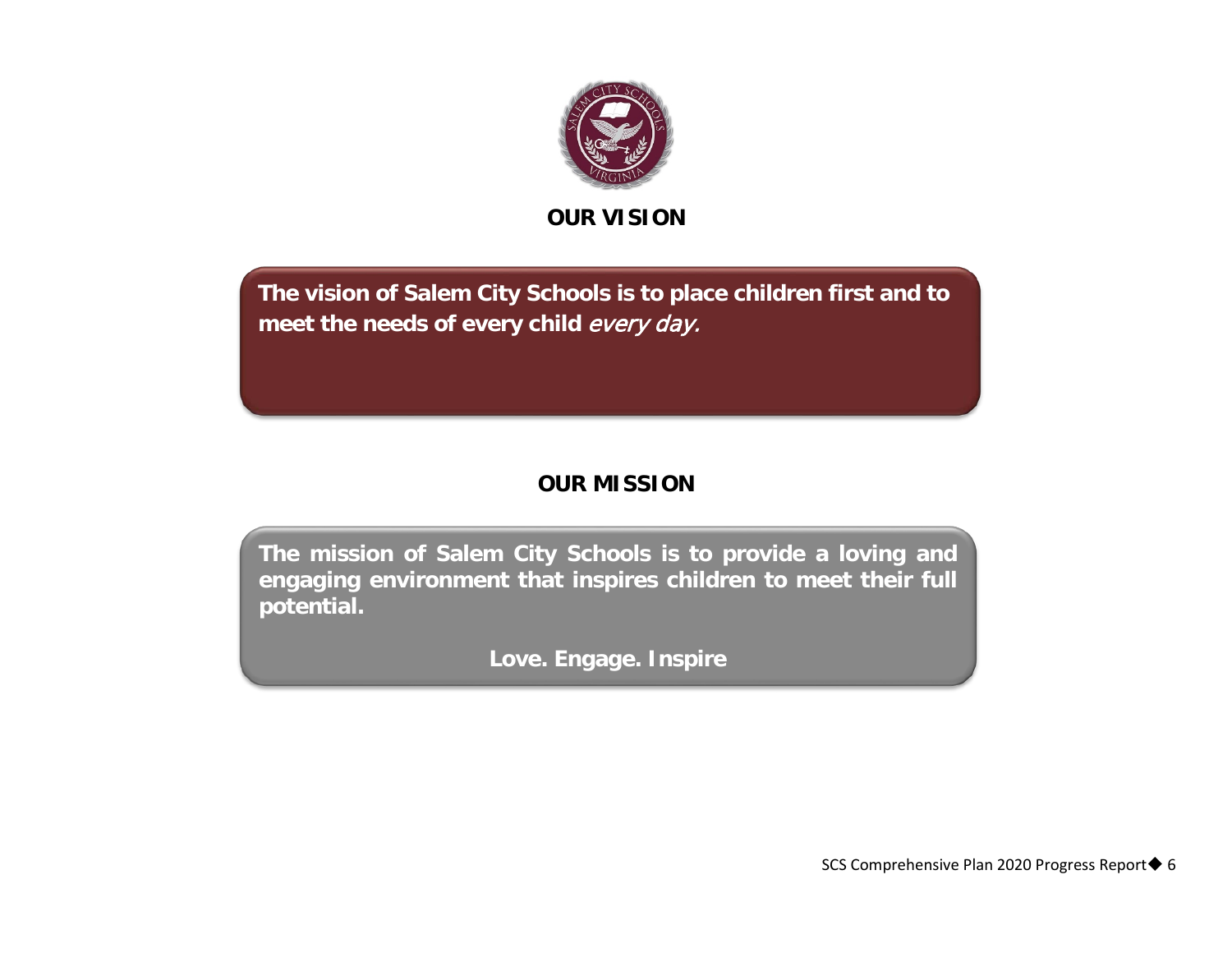### **Salem City Schools Core Values**

WE ARE COMMITTED TO EXCELLENCE IN ALL WE DO.

WE BELIEVE THAT ALL CHILDREN ARE IMPORTANT AND CAN BE SUCCESSFUL.

WE BELIEVE STUDENT SUCCESS IS A SHARED RESPONSIBILITY AMONG SCHOOLS, PARENTS, AND COMMUNITY PARTNERS.

WE RECOGNIZE AND VALUE INDIVIDUAL DIFFERENCES AMONG STAFF AND STUDENTS.

WE BELIEVE STUDENTS LEARN BEST IN A SAFE AND DISCIPLINED ENVIRONMENT PROVIDED BY CARING AND RESPECTFUL ADULTS.

WE ARE COMMITTED TO PROVIDING EMPLOYEES WITH AN EXCELLENT WORK ENVIRONMENT AND A COMPETITIVE COMPENSATION PACKAGE.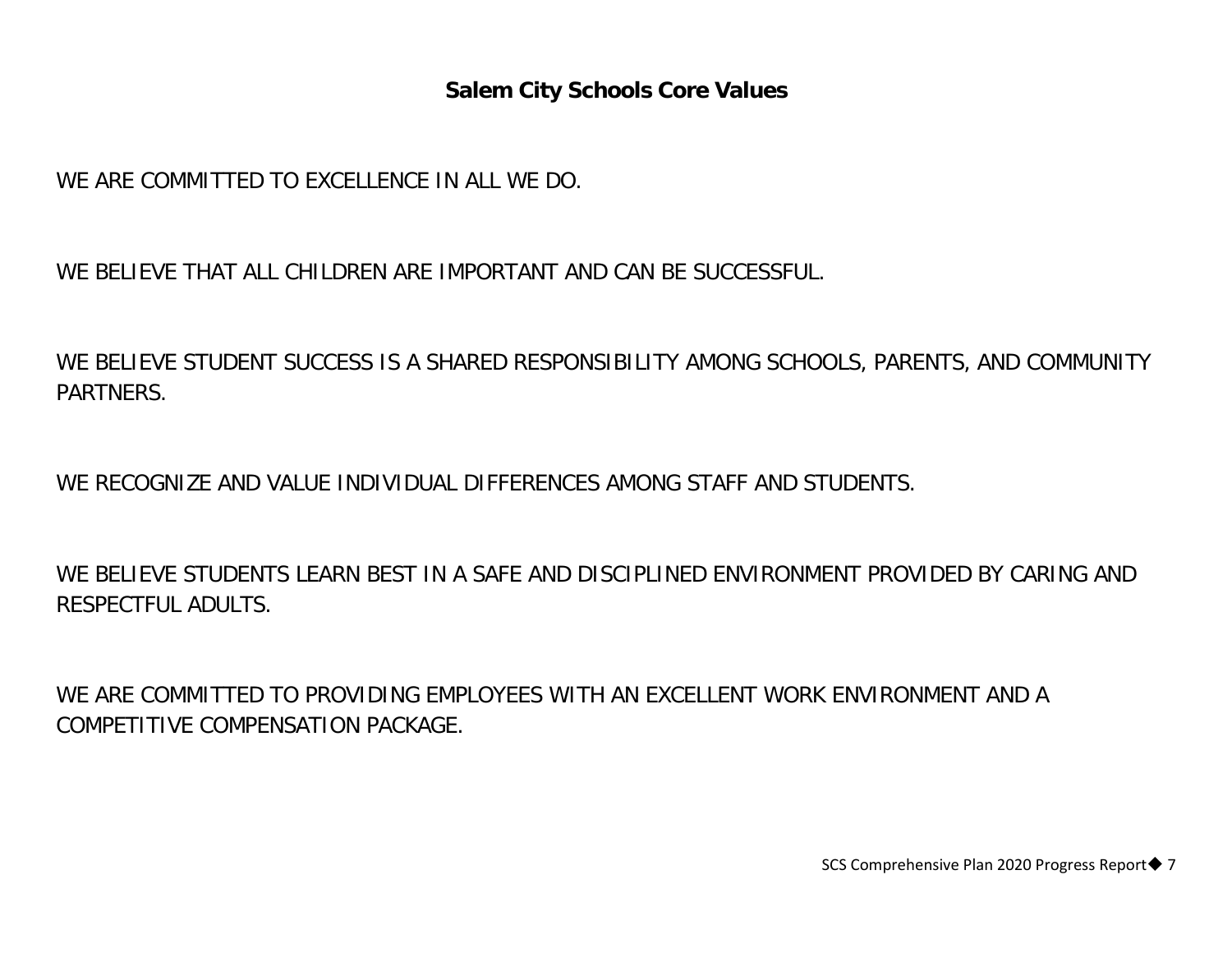**Salem City Public Schools Organizational Model for Implementation of the Division Goals & Objectives**

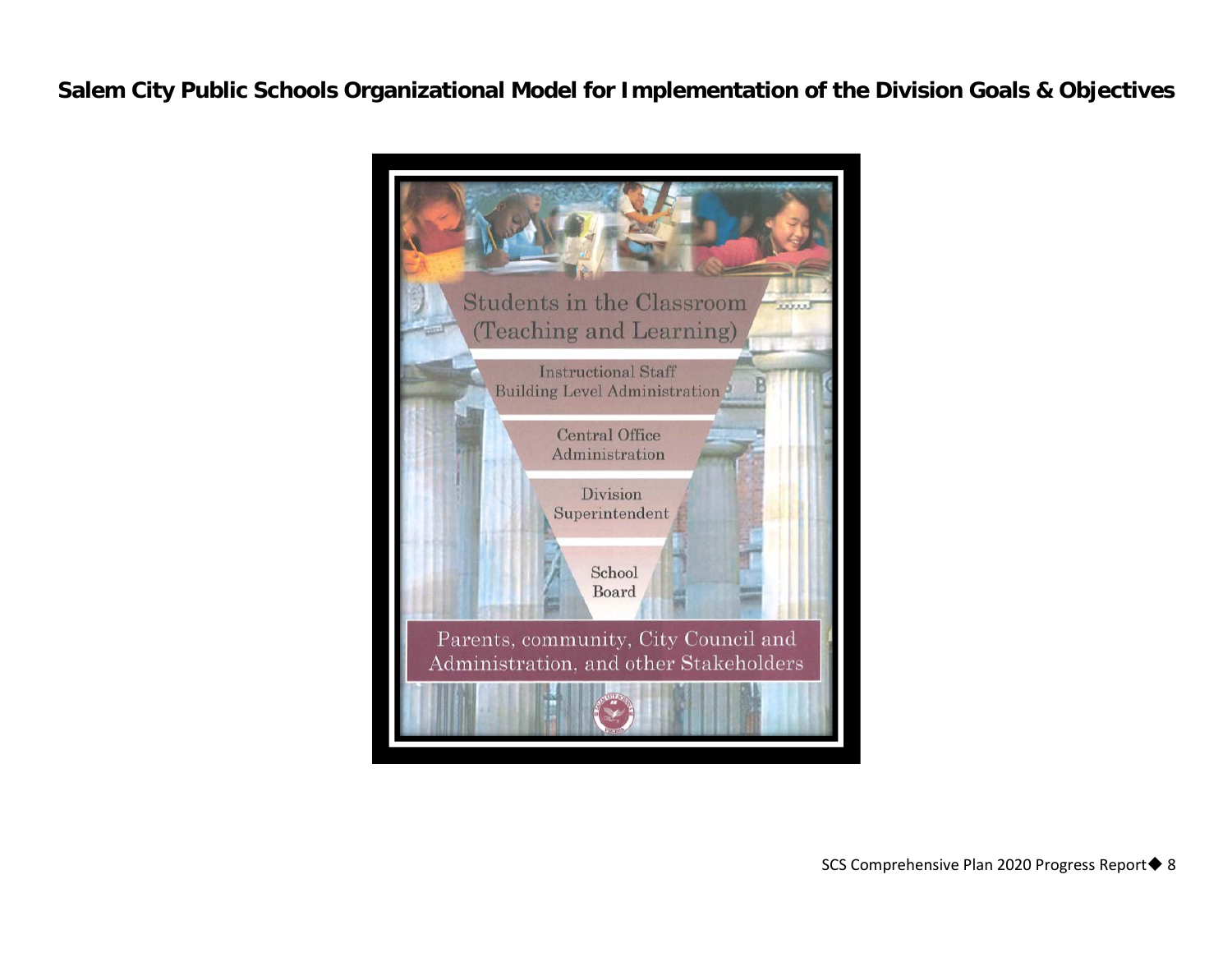## **INTRODUCTION**

The Standards of Quality for Public Schools in the Commonwealth of Virginia state that "each local school board shall adopt a division-wide comprehensive, unified, long-range plan based on data collection, an analysis of the data, and how the data will be utilized to improve classroom instruction and student achievement. Each local board shall review the plan biennially and adopt any necessary revisions."

The Salem City School Division uses a number of standing committees to inform the comprehensive planning process including but not limited to the Superintendent's Communication Committee, the Superintendent's Student Advisory Council, the Administrative Leadership Team, the Student Health Advisory Board, the Gifted Advisory Committee, and the Special Education Advisory Committee.

In addition, the division uses feedback from student, parent and faculty surveys to develop division priorities. In 2018 climate surveys were completed by 827 parents, 1640 students, and 188 faculty members. Climate surveys are compared to determine climate trends, and goals and objectives are developed to address areas that need improvement. In addition, parents, students, and faculty are provided with open response opportunities to express areas of strength and opportunities for improvement.

As a result of these opportunities, the Comprehensive Plan is a reflection of feedback from more than 2500 stakeholders representing student, parent, faculty, and community interests.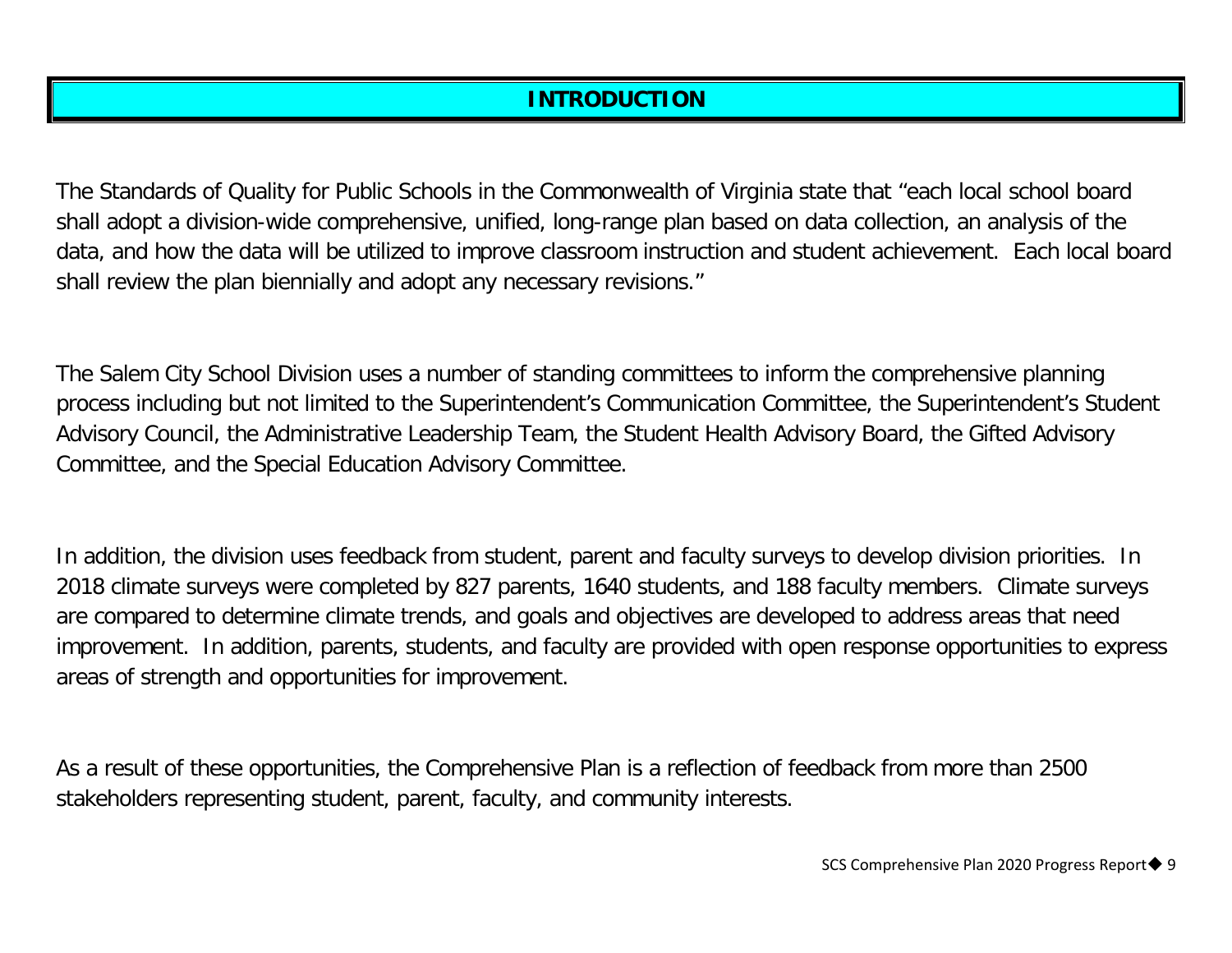The body of law governing the operation of schools in the Commonwealth of Virginia, known as the Standards of Quality (SOQ), sets forth the requirement that all school divisions must develop a six-year planning document that is evaluated and updated every two years. The SOQ requires that each plan address certain long-range topics in addition to the most current objectives of the school division. The required topics are an enrollment forecast, a plan for regional services, a technology plan, and a needs assessment.

### **School Division Objectives**

The objectives of the School Division are distributed annually by the Superintendent. Those Division objectives become the basis for planning and action. The objectives of the Division are diligently addressed and monitored. Outcomes are analyzed and actions are carried forward into the future.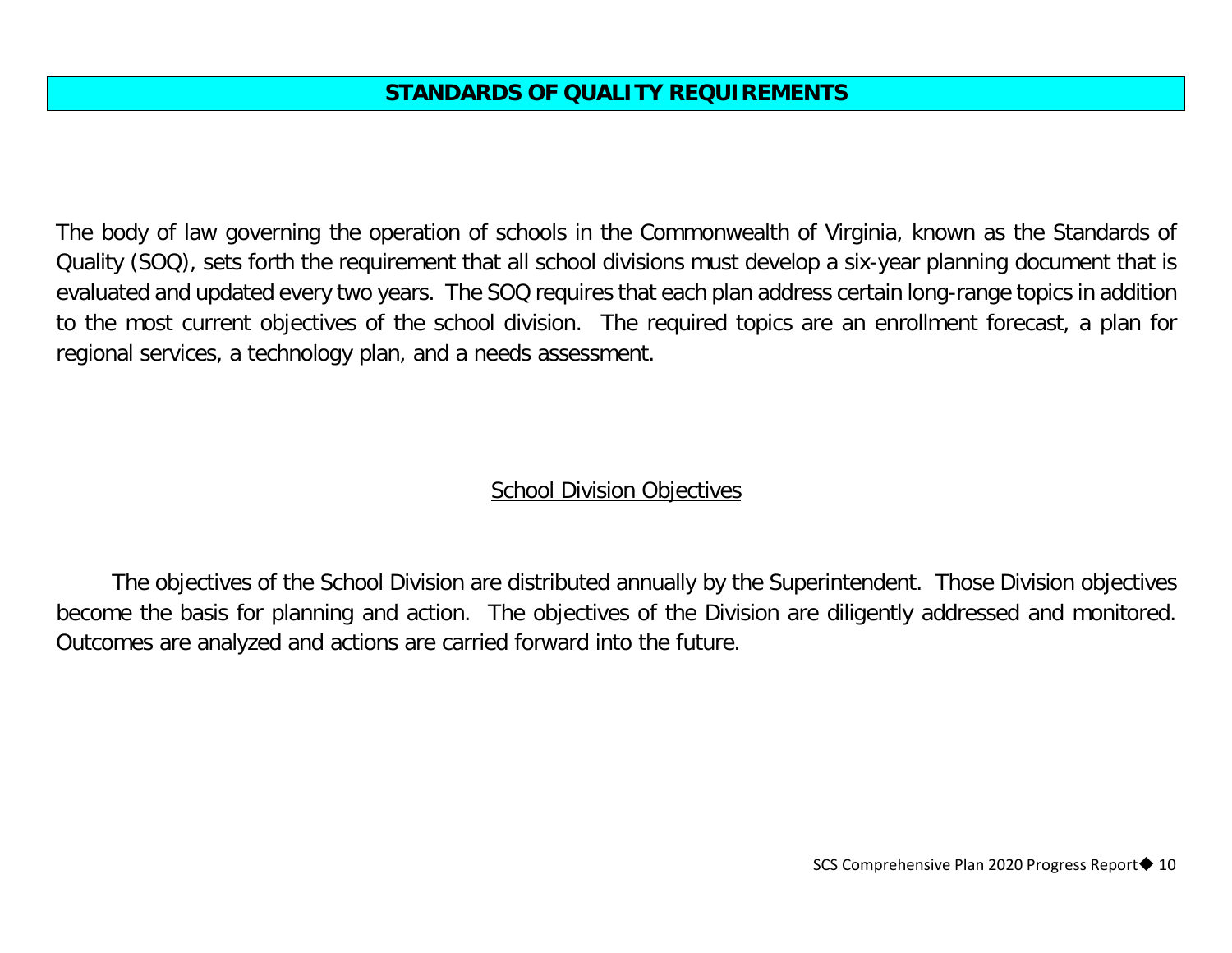### Enrollment Forecast

Enrollment forecasts are provided by Forecast5 Analytics. Enrollment is expected to increase slightly over the next five years to a high of 3,948 students in 2021. The Division will continue to use non-resident applications to stabilize enrollment across schools and grade levels.

| Grade                   | 2018-19 | 2019-20 | 2020-21 | 2021-22 | 2022-23 |
|-------------------------|---------|---------|---------|---------|---------|
| $\overline{\mathsf{K}}$ | 261     | 284     | 343     | 351     | 276     |
| $\mathbf 1$             | 276     | 259     | 282     | 331     | 349     |
| $\overline{2}$          | 247     | 276     | 259     | 282     | 331     |
| $\overline{3}$          | 324     | 250     | 279     | 262     | 286     |
| $\overline{4}$          | 275     | 327     | 253     | 282     | 265     |
| 5                       | 303     | 278     | 331     | 256     | 285     |
| 6                       | 305     | 310     | 284     | 338     | 261     |
| $\overline{7}$          | 309     | 307     | 312     | 287     | 341     |
| $\overline{8}$          | 310     | 316     | 314     | 319     | 293     |
| $\overline{9}$          | 349     | 323     | 329     | 328     | 333     |
| 10                      | 321     | 333     | 309     | 314     | 313     |
| 11                      | 320     | 311     | 323     | 299     | 305     |
| $\overline{12}$         | 302     | 296     | 288     | 299     | 277     |
| K-12 Total              | 3,902   | 3,870   | 3,906   | 3,948   | 3,915   |

### Enrollment Projection - Five Years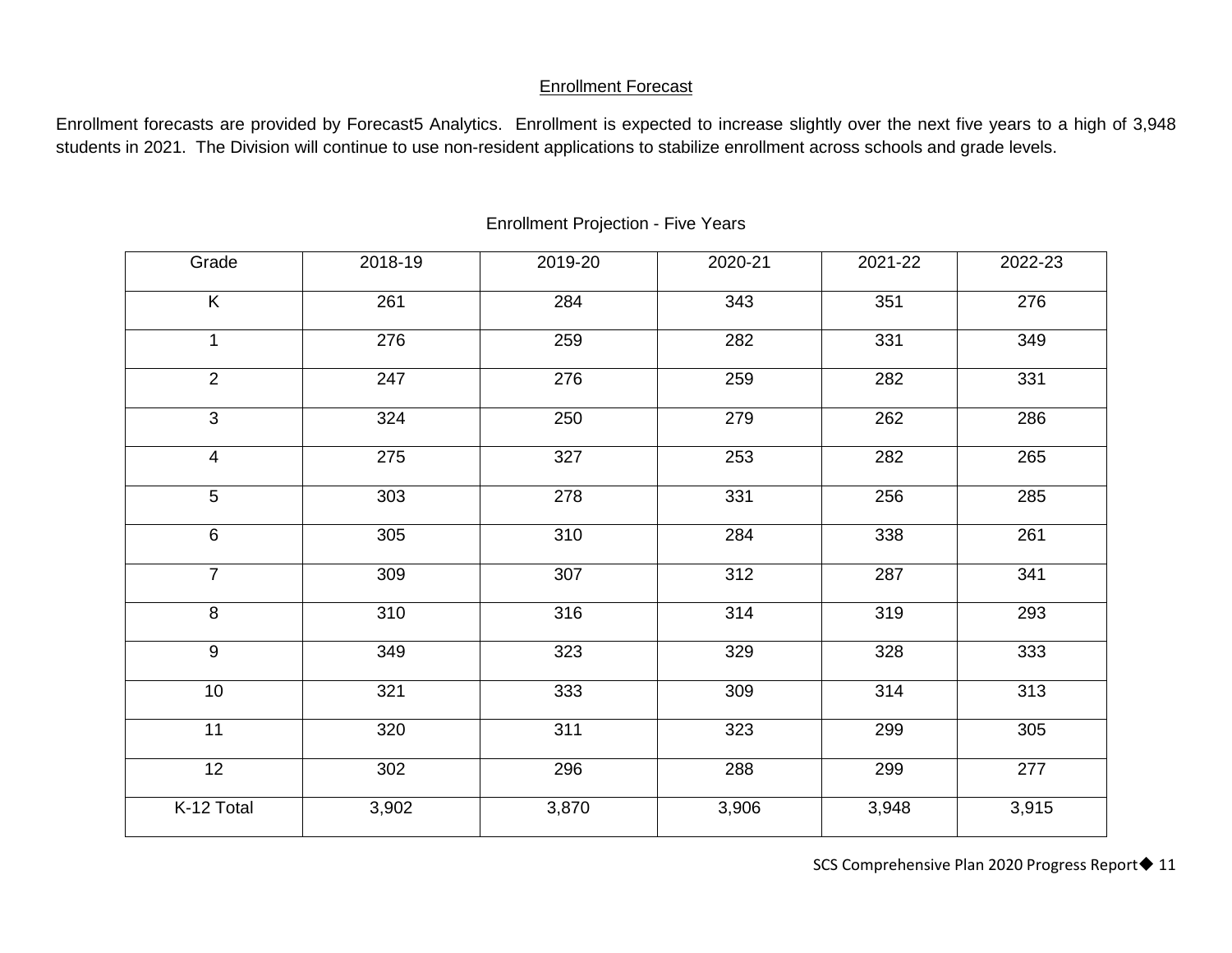### Regional Services

Cooperation between school divisions is an effective means to provide services to small numbers of students which might otherwise be too expensive for a single school division to offer. The Division currently participates in a variety of regional programs including, but not limited to, The Roanoke Valley Governor's School, The Virginia Western Regional Career and Technical Education Academy, The Western Virginia Public Education Consortium, The Roanoke Valley Education Consortium, The Eastern States Consortium, the Roanoke Valley Regional Board of Low Incidence Populations, the Roanoke Regional Alternative Education Program, etc. The division will continue to pursue opportunities to enhance our programs in a cost effective manner through regionalization when available.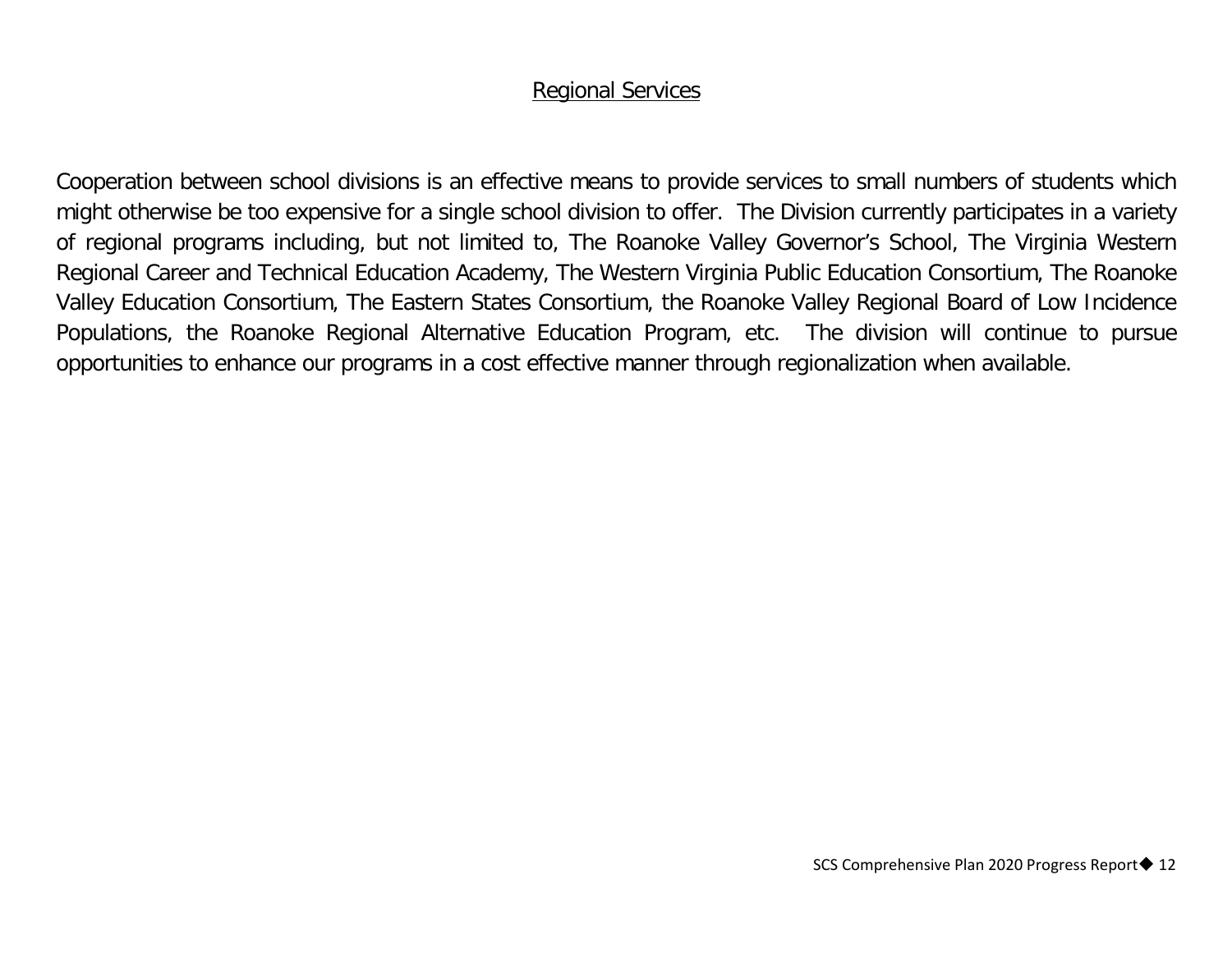### Technology Plan

The Six-Year Technology Plan for Salem City Schools is a comprehensive document with goals and objectives that have been included in the Six-Year Comprehensive Plan. Due to the specific requirements for the Technology Plan and the detail necessary to meet the requirements, it is not included in its entirety in this report.

### Needs Assessment

In addition to the comprehensive planning process, which includes feedback from students, staff, parents, and community stakeholders, the Salem City School Division uses its annual Capital Improvement Plan and the annual operating budget process as mechanisms for needs assessment. The 2017-2023 Capital Improvement Plan was completed and presented to the School Board in October of 2017. The annual budget process begins in November. The annual budget process establishes funding priorities for the division, includes a thorough review of the budget for each school and the central office, and concludes in March when it is approved by the School Board.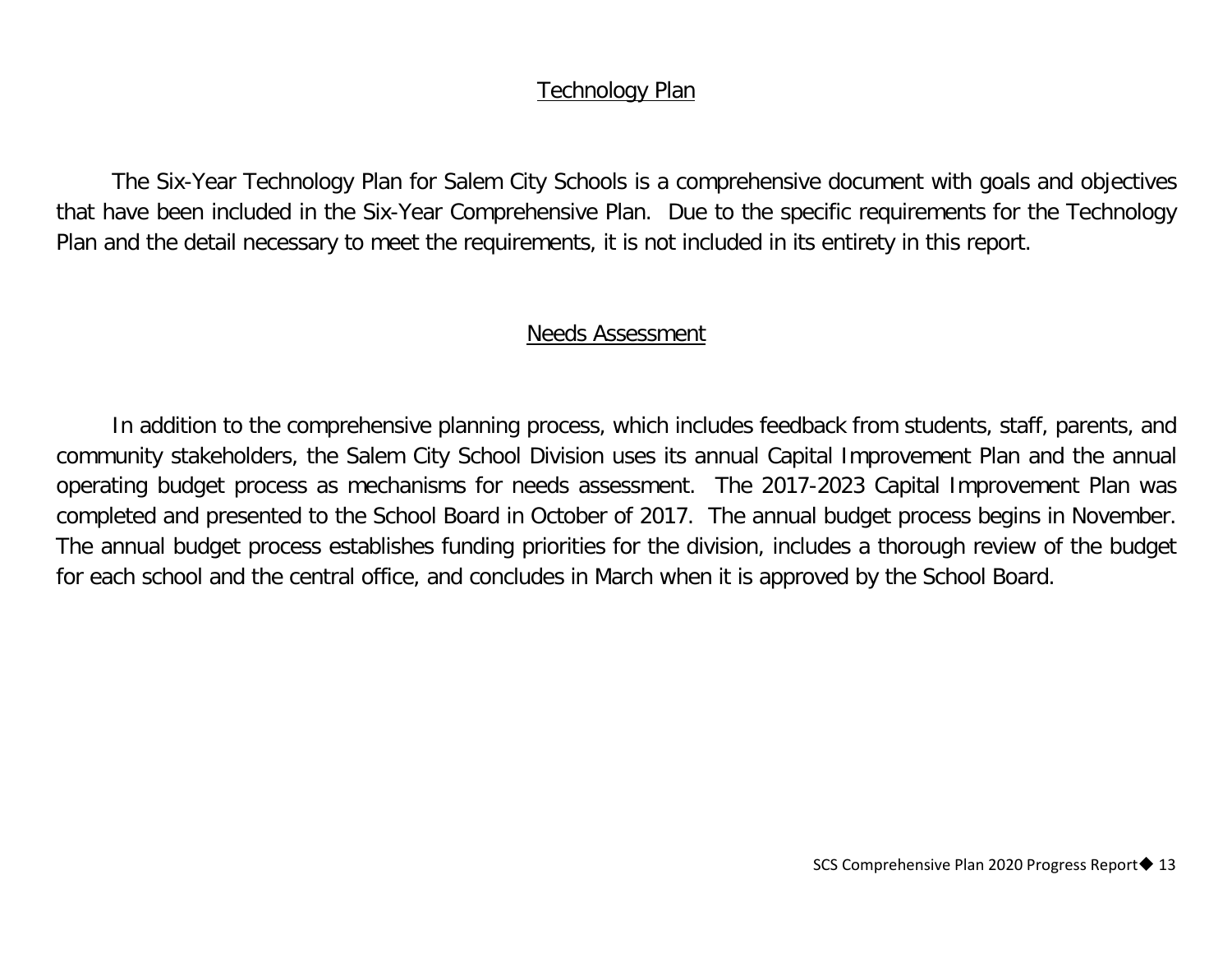![](_page_13_Picture_0.jpeg)

# SALEM 2020-2026 COMPREHENSIVE PLAN

The mission of Salem City Schools is to provide a loving and engaging environment that inspires all children to reach their full potential.

#### **Teaching and Learning** *Children First, Every Child Every Day!* **Instruction** *"We believe that all students are important and can be successful."* **Assessment** *"We are committed to excellence in all that we do."* **Desired Outcomes** a. All students will graduate with a board-approved diploma or its equivalent. b. All graduates will exhibit college and/or career readiness by participating in advanced level coursework and/or demonstrating proficiency on an industry credential, state licensure exam and/or a national assessment. c. The division will ensure that instruction is aligned with intended learner outcomes (ILOs). d. The division will provide personalized learning opportunities designed to promote design thinking and the acquisition and growth of the 5C Skills (Communication, Collaboration, Creativity, Critical Thinking, and Citizenship) to students in grades K-12. e. The division will foster the development of social and emotional skills to ensure that all students attain the skills they need to be successful members of the  $21<sup>st</sup>$  Century Global Economy. f. The division will provide and support a variety of IB, AP, Dual Enrollment, elective courses and Career and Technical Education programs at Salem High School and through external educational and business partnerships to ensure that ALL students are engaged in coursework related to areas of individual interest and aptitude. g. The division will provide educational experiences that reflect the application of learning to real-world problems that are relevant to learners. h. By 2022, all teachers will record and report grades by learning standard. **Desired Outcomes** a. All students will meet or exceed state standards as assessed by the Virginia Standards of Learning Assessment Program. b. All students will and meet or exceed personalized growth goals that are developed collaboratively with teachers. c. The division will continue to develop and expand the balanced assessment plan comprised of summative, formative, and authentic assessments. d. Salem students will exceed the state and national average mean scores on the SAT and PSAT annually. e. Students will demonstrate proficiency on assessments and/or industry credentials related to individual post-secondary goals identified in their student selected Career Pathway Plan of Study (CPPS). f. Division staff will demonstrate increased awareness of the impact of culture on achievement in order to ensure equity.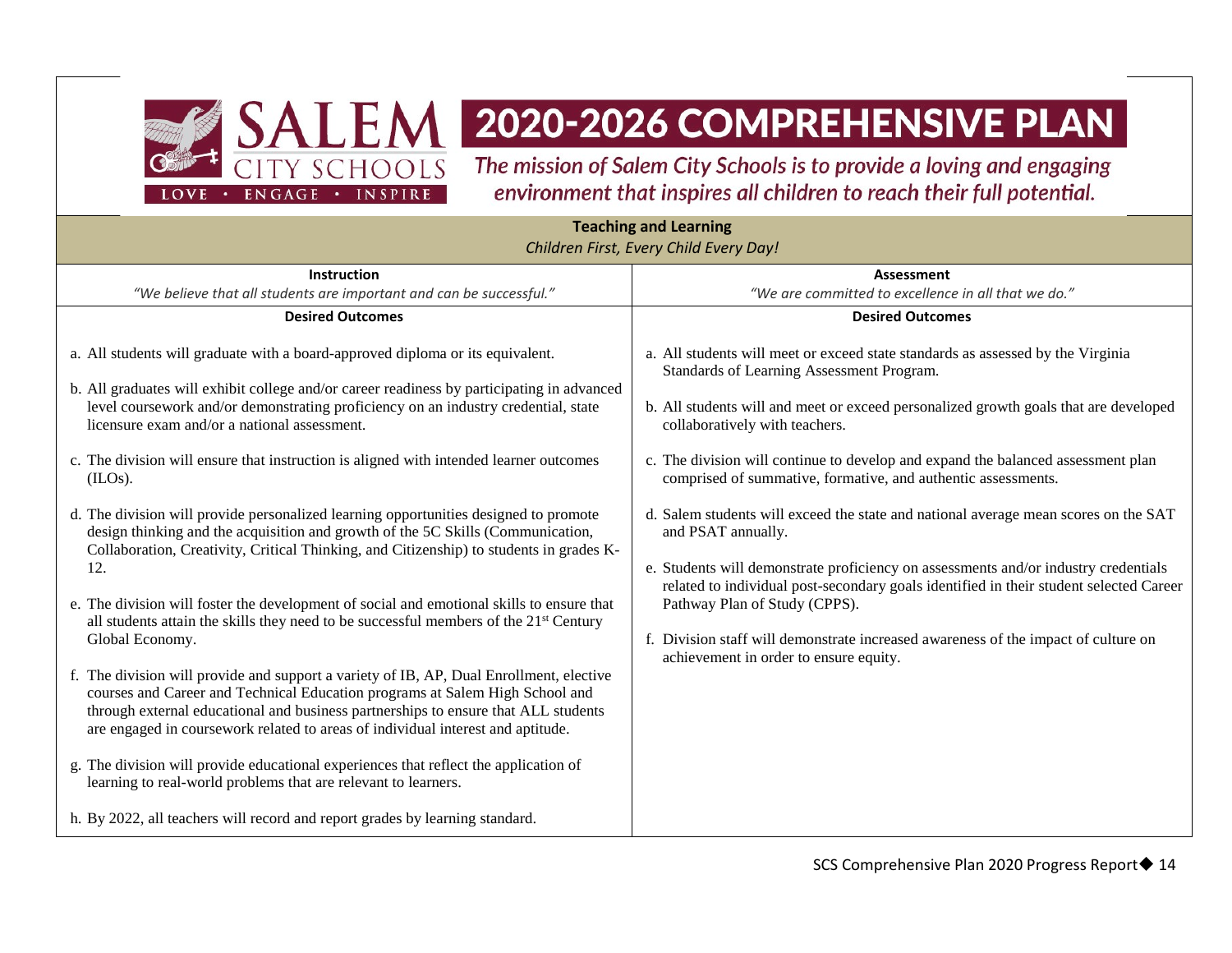| <b>Climate and Culture</b>                                                                                                                                                                                                                                                                                                                                                                                                                                                                                                                                                                                                                                                                                                                                                                                                                                            |                                                                                                                                                                                                                                                                                                                                                                                                                                                                                                                                                                                                                                                                                                                                                                                                                                                         |
|-----------------------------------------------------------------------------------------------------------------------------------------------------------------------------------------------------------------------------------------------------------------------------------------------------------------------------------------------------------------------------------------------------------------------------------------------------------------------------------------------------------------------------------------------------------------------------------------------------------------------------------------------------------------------------------------------------------------------------------------------------------------------------------------------------------------------------------------------------------------------|---------------------------------------------------------------------------------------------------------------------------------------------------------------------------------------------------------------------------------------------------------------------------------------------------------------------------------------------------------------------------------------------------------------------------------------------------------------------------------------------------------------------------------------------------------------------------------------------------------------------------------------------------------------------------------------------------------------------------------------------------------------------------------------------------------------------------------------------------------|
| "We recognize and respect differences among staff and students."                                                                                                                                                                                                                                                                                                                                                                                                                                                                                                                                                                                                                                                                                                                                                                                                      |                                                                                                                                                                                                                                                                                                                                                                                                                                                                                                                                                                                                                                                                                                                                                                                                                                                         |
| <b>Communication and Community Relations</b><br>"Student success is a shared responsibility among schools,<br>parents and community partners."<br><b>Desired Outcomes</b><br>The division will maintain a 95% approval rating with parents, students, staff, and the<br>community as measured by survey every two years.<br>b. The division will maintain two-way communication with stakeholders to promote<br>continuous improvement.<br>c. The division will communicate the key components associated with Virginia's "Profile<br>of a Graduate".<br>d. The division will communicate the benefits of cultural proficiency, personalized<br>learning, authentic assessment, 5C's acquisition, assessment for learning, and<br>standards-based learning.<br>The division will communicate the availability of business, community, industry, and<br>e.             | <b>Safety and Organization Management</b><br>"Students learn best in a safe and disciplined environment provided by<br>caring and respectful adults."<br><b>Desired Outcomes</b><br>a. Staff and students will consistently report that the Salem City School Division<br>provides a safe and disciplined learning environment that promotes learning.<br>b. The division will support the physical and mental well-being of both students and<br>staff.<br>c. The Salem City School Division will support and promote environments that are<br>culturally competent and responsive.<br>d. The school calendar, transportation schedules, and school schedules will reflect the<br>school division's emphasis on personalized learning.<br>e. School facilities will reflect the division's emphasis on personalized learning in a<br>modern workplace. |
| higher education partnerships that promote career readiness.<br>By 2023, 90% of stakeholders will indicate their satisfaction with the method their<br>f.<br>child's school uses to report student achievement.                                                                                                                                                                                                                                                                                                                                                                                                                                                                                                                                                                                                                                                       | f. By 2022, division salaries will rank first when compared to regional school divisions<br>in each salary range and employment category.                                                                                                                                                                                                                                                                                                                                                                                                                                                                                                                                                                                                                                                                                                               |
| <b>Career Education</b>                                                                                                                                                                                                                                                                                                                                                                                                                                                                                                                                                                                                                                                                                                                                                                                                                                               | <b>Technology</b>                                                                                                                                                                                                                                                                                                                                                                                                                                                                                                                                                                                                                                                                                                                                                                                                                                       |
| <b>Desired Outcomes</b>                                                                                                                                                                                                                                                                                                                                                                                                                                                                                                                                                                                                                                                                                                                                                                                                                                               | <b>Desired Outcomes</b>                                                                                                                                                                                                                                                                                                                                                                                                                                                                                                                                                                                                                                                                                                                                                                                                                                 |
| a. All students will participate in a variety of activities designed to provide an<br>understanding of careers and career pathways.<br>b. All students in grades 8-12 will select and successfully pursue a Career Pathway Plan<br>of Study to ensure that every student graduates with a diploma and a plan.<br>c. The division will promote, support and report enrollment in a variety of career-<br>centered learning opportunities.<br>d. The division will integrate the 5C skills necessary for career success into the<br>curriculum.<br>e. The division will increase the number of students participating in Work-Based<br>Learning Opportunities.<br>f. The division will provide parents and students with information related to a variety of<br>post-secondary education and training opportunities related to their areas of interest<br>and aptitude. | a. The Salem City School Division will provide the necessary infrastructure, hardware<br>and software to support the division's expansion and/or maintenance of personalized<br>learning and the one student: one device initiative.<br>b. The division will foster classroom environments that support innovation.<br>c. The Salem City School Division will provide multiple formal and informal learning<br>opportunities related to online safety and digital citizenship.<br>d. The division will support the implementation of technology and Computer Science<br>standards in grades K-12.                                                                                                                                                                                                                                                       |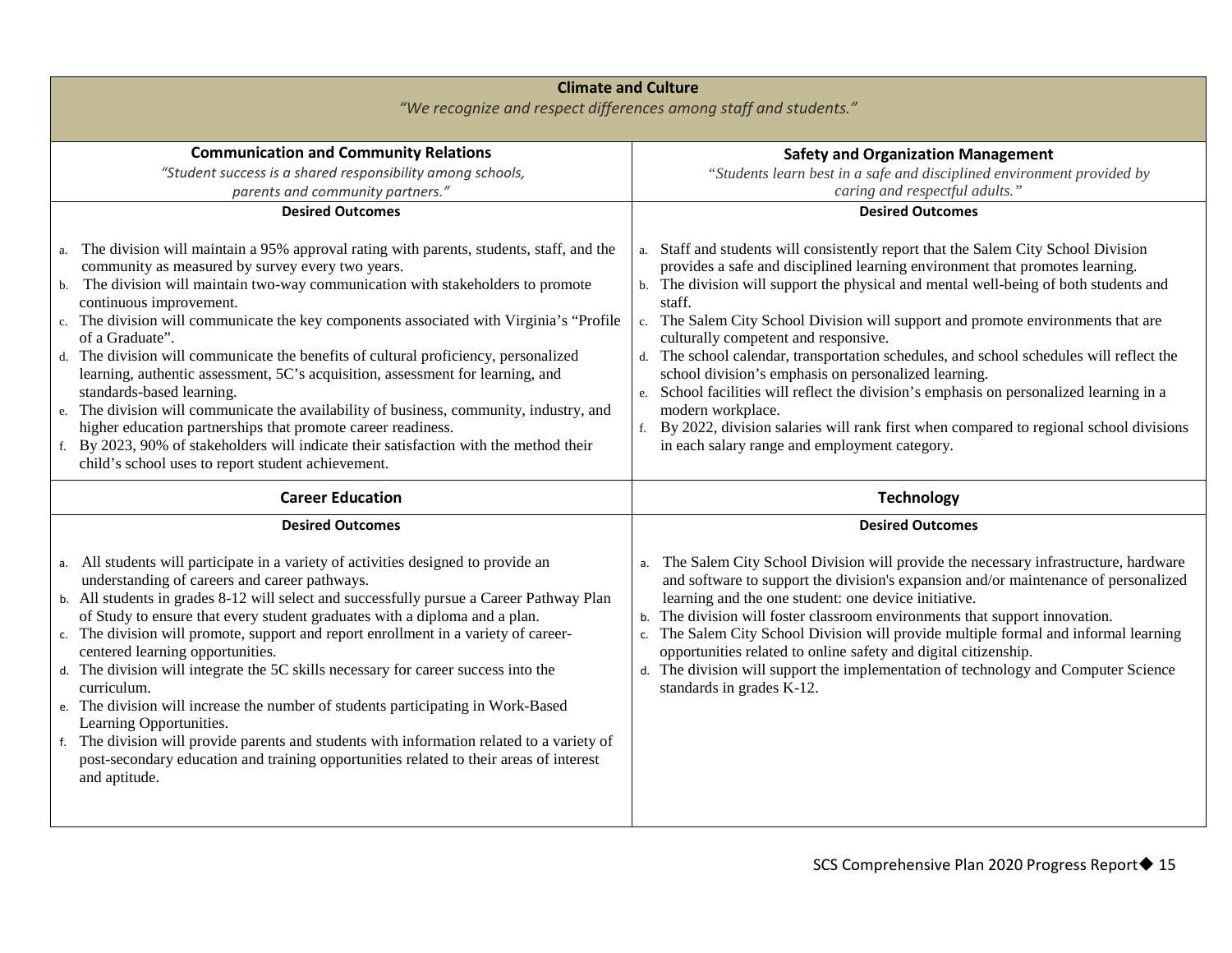![](_page_15_Picture_0.jpeg)

## **DEPARTMENT STRATEGIC PLAN INSTRUCTION**

| <b>KEY PERFORMANCE INDICATORS</b>                                                                      | <b>ACHIEVEMENT SUMMARY</b> |
|--------------------------------------------------------------------------------------------------------|----------------------------|
| GOAL 1                                                                                                 | 2020                       |
| Implement the Science of Reading in Grades K-8                                                         | 2021                       |
|                                                                                                        | 2022                       |
|                                                                                                        | 2023                       |
| GOAL <sub>2</sub>                                                                                      | 2020                       |
| By 2022, all teachers will record and report grades<br>by learning standard.                           | 2021                       |
|                                                                                                        | 2022                       |
|                                                                                                        | 2023                       |
| GOAL 3                                                                                                 | 2020                       |
| The division will foster the development of social<br>and emotional skills to ensure that all students | 2021                       |
| attain the skills they need to be successful members                                                   | 2022                       |
| of the 21st Century Global Economy.                                                                    | 2023                       |
| GOAL 4                                                                                                 | 2020                       |
| Increase division capacity to provide instruction in a<br>blended or online environment.               | 2021                       |
|                                                                                                        | 2022                       |
|                                                                                                        | 2023                       |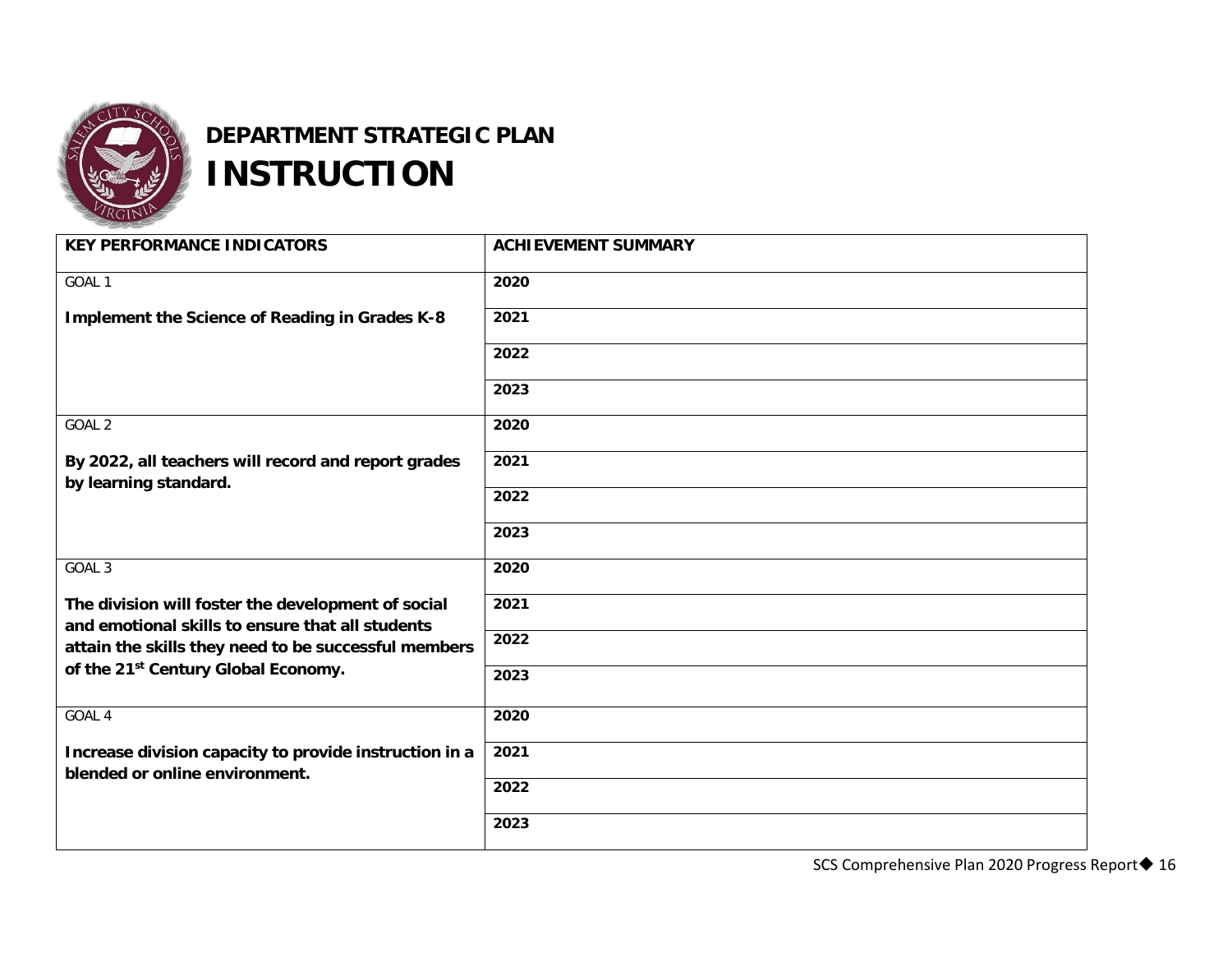#### **GOAL ACTION PLAN**

#### **GOAL 1: Implement the Science of Reading in Grades K-8**

RATIONALE / EVIDENCE OF NEED: Please describe the evidence used to identify this goal as a priority. Your description should include empirical data and a brief explanation of how the data was collected.

- Current Reading Data (The number of students reading below grade-level).
- Reading is fundamental for all subjects.

**PLAN ON A PAGE TARGET:** Please indicate which area of the Plan on A Page is targeted by this goal by typing a "X" in the appropriate box. To verify alignment with the Plan on a Page, please refer to the descriptive *statements listed under each element in the Plan on a Page*

|  | Instruction (Outcome $#1$ ) | Assessment | Communication &<br><b>Community Relations</b> | Safety & Organizational<br>Management |
|--|-----------------------------|------------|-----------------------------------------------|---------------------------------------|
|  | Career Education            | Technology | Professional Growth                           |                                       |

**ANTICIPATED OBSTACLES:** *Please briefly state anticipated obstacles or threats to accomplishing this goal.*

- Development of consistent expectations
- Money/Time for PD
- Paradigm changes for some

KEY PERFORMANCE INDICATORS: Please describe how performance will be measured, the research or professional resources used to guide the development and implementation of an action plan, and strategies adopted within the action plan. The action plan should include a timeline for implementation with benchmarks, a description of who is facilitating the strategies, and how progress will be reported and evaluated.

Reading Assessment Data - MAP, PALS, GRA

SOL Reading Performance Data - Overall and Subgroup

| <b>ACTION PLAN</b>       | <b>TIMELINE</b> | <b>REFERENCES</b> | <b>FACILITATOR</b>         | <b>BUDGET</b> | <b>EVALUATION</b>              | <b>ANNUAL PROGRESS DATA</b> |
|--------------------------|-----------------|-------------------|----------------------------|---------------|--------------------------------|-----------------------------|
|                          |                 |                   |                            |               |                                |                             |
| <b>STRATEGY 1.1</b>      | 2020-24         | LETRS             | Directors of               | Title IIA     | Certificate of Competency from | 2020:                       |
|                          |                 |                   | Instruction                |               | LETRS                          |                             |
| Provide and implement    |                 |                   |                            |               |                                | 2021:                       |
| LETRS training in Grades |                 |                   | Principals                 |               |                                |                             |
| K-8.                     |                 |                   | <b>Reading Specialists</b> |               |                                | 2022:                       |
|                          |                 |                   |                            |               |                                |                             |
|                          |                 |                   |                            |               |                                | 2023:                       |
|                          |                 |                   |                            |               |                                |                             |
|                          |                 |                   |                            |               |                                | 2024:                       |
|                          |                 |                   |                            |               |                                |                             |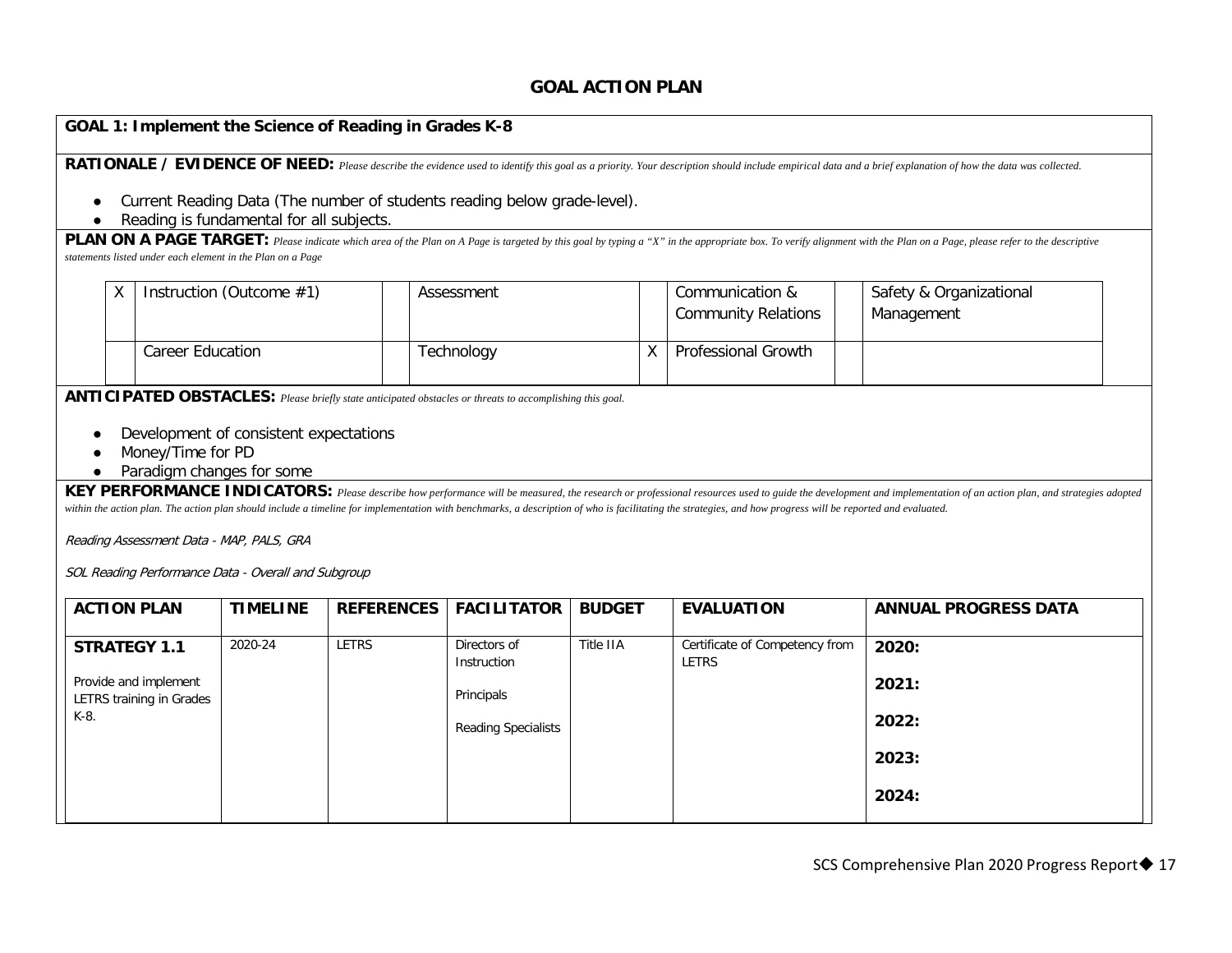| <b>STRATEGY 1.2</b><br>Provide and implement<br>Reading Horizons<br>Training for Teachers<br>(English) K-8 | 2020-24 | <b>Reading Horizons</b>                                                | Directors of<br>Instruction<br>Principals<br><b>Reading Specialists</b> | Title IIA                        | Certificate of Competency from<br>Reading Horizons | 2020:<br>2021:<br>2022:<br>2023:<br>2024: |
|------------------------------------------------------------------------------------------------------------|---------|------------------------------------------------------------------------|-------------------------------------------------------------------------|----------------------------------|----------------------------------------------------|-------------------------------------------|
| <b>STRATEGY 1.3</b><br>Mapping out Language<br>Arts Block according to<br>skill in Grades K-5.             | 2020-24 | <b>LETRS</b><br>Reading Horizons<br>Heggerty                           | Directors of<br>Instruction<br>Reading Specialists<br>Teachers          | <b>Title IIA</b>                 | Language Arts Block Map                            | 2020:<br>2021:<br>2022:<br>2023:<br>2024: |
| <b>STRATEGY 1.4</b><br>Develop a Reading<br>Curriculum Map aligned<br>to the Standards in<br>Grades K-5.   | 2020-24 | <b>LETRS</b><br>Reading Horizons<br>Heggerty<br>State Standards        | Directors of<br>Instruction<br><b>Reading Specialists</b><br>Teachers   | <b>Title IIA</b><br>Local Budget | Curriculum Map                                     | 2020:<br>2021:<br>2022:<br>2023:<br>2024: |
| <b>STRATEGY 1.5</b><br>Align the reading<br>assessment (GRA) to the<br>skill in Grades K-5.                | 2020-24 | <b>LETRS</b><br>Reading Horizons<br>Heggerty<br><b>State Standards</b> | Directors of<br>Instruction<br>Reading Specialist<br>Teachers           | <b>Title IIA</b><br>Local Budget | Assessments                                        | 2020:<br>2021:<br>2022:<br>2023:<br>2024: |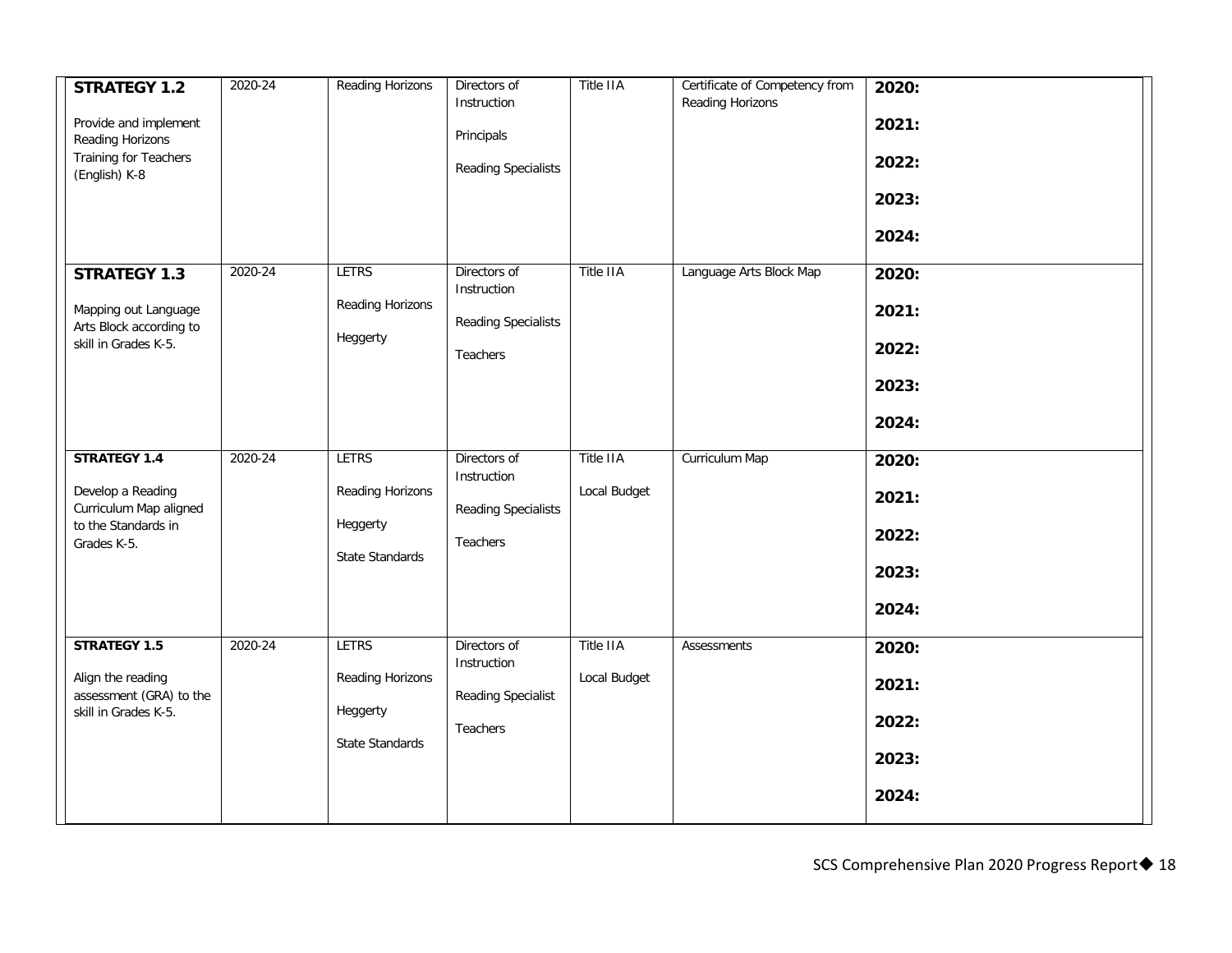#### **GOAL 2: Plan, develop, and implement performance based learning and assessment opportunities.**

RATIONALE / EVIDENCE OF NEED: *Please describe the evidence used to identify this goal as a priority. Your description should include empirical data and a brief explanation of how the data was collected.* 

- VA Profile of A Graduate In order for students to graduate with all the skills and aspirations of the VA Profile of A Graduate, a balanced instructional and assessment plan must be developed and implemented.
- Current SCS Balanced Assessment Plan
- Comprehensive Planning Committee Feedback

**PLAN ON A PAGE TARGET:** Please indicate which area of the Plan on a Page that is targeted by this goal1 by typing a "X" in the appropriate box. To verify alignment with the Plan on a Page, please refer to the descriptive *statements listed under each element in the Plan on a Page*

|  | Instruction      | Assessment | $\vee$ | Communication &<br><b>Community Relations</b> | Safety & Organizational<br>Management |
|--|------------------|------------|--------|-----------------------------------------------|---------------------------------------|
|  | Career Education | Technology |        | <b>Professional Growth</b>                    |                                       |

**ANTICIPATED OBSTACLES:** *Please briefly state anticipated obstacles or threats to accomplishing this goal.*

- Creating quality performance tasks (PTs) and assessments (PAs) will take time and money.
- Integrating the 5C's into the PTs and PAs will require a common definition of the 5C's.
- Measuring the ability of students and adults to employ 21<sup>st</sup> century skills effectively will be challenging.
- Rubrics will need to be designed and implemented to be used as a means of evaluating the level of 5C's implementation.
- Need for PD on creating PTs/PAs, instructing using PTs/PAs, and assessing using PTs/PAs

**KEY PERFORMANCE INDICATORS:** *Please describe how performance will be measured, the research or professional resources used to guide the development and implementation of an action plan, and strategies adopted*  within the action plan. The action plan should include a timeline for implementation with benchmarks, a description of who is facilitating the strategies, and how progress will be reported and evaluated.

| <b>ACTION PLAN</b>                                                                                                                                                                | <b>TIMELINE</b> | <b>REFERENCES</b>          | <b>RESPONSIBILITY</b>                       | <b>BUDGET</b>                              | <b>EVALUATION</b>                                                     | <b>ANNUAL PROGRESS DATA</b>      |
|-----------------------------------------------------------------------------------------------------------------------------------------------------------------------------------|-----------------|----------------------------|---------------------------------------------|--------------------------------------------|-----------------------------------------------------------------------|----------------------------------|
| <b>STRATEGY 2.1:</b><br>Grade 3 (Science & SS), 5<br>(Writing and SS), and 6<br>(SS) teachers will meet by<br>grade-level yearly to revise<br>and edit Performance<br>Assessments | 2020-21         | Performance<br>Assessments | Directors of Instruction<br><b>Teachers</b> | Title IIA<br>Local<br>Substitute<br>Budget | Performance Tasks<br>vetted against<br><b>VDOE Criterion</b><br>Tool. | 2020:<br>2021:<br>2022:<br>2023: |
| <b>STRATEGY 2.2:</b><br>Continue to develop and<br>modify a balanced<br>assessment plan with                                                                                      | 2020-24         | Performance<br>Assessments | Directors of Instruction<br><b>Teachers</b> | Title IIA                                  | Balanced<br>Assessment Plan                                           | 2020:<br>2021:                   |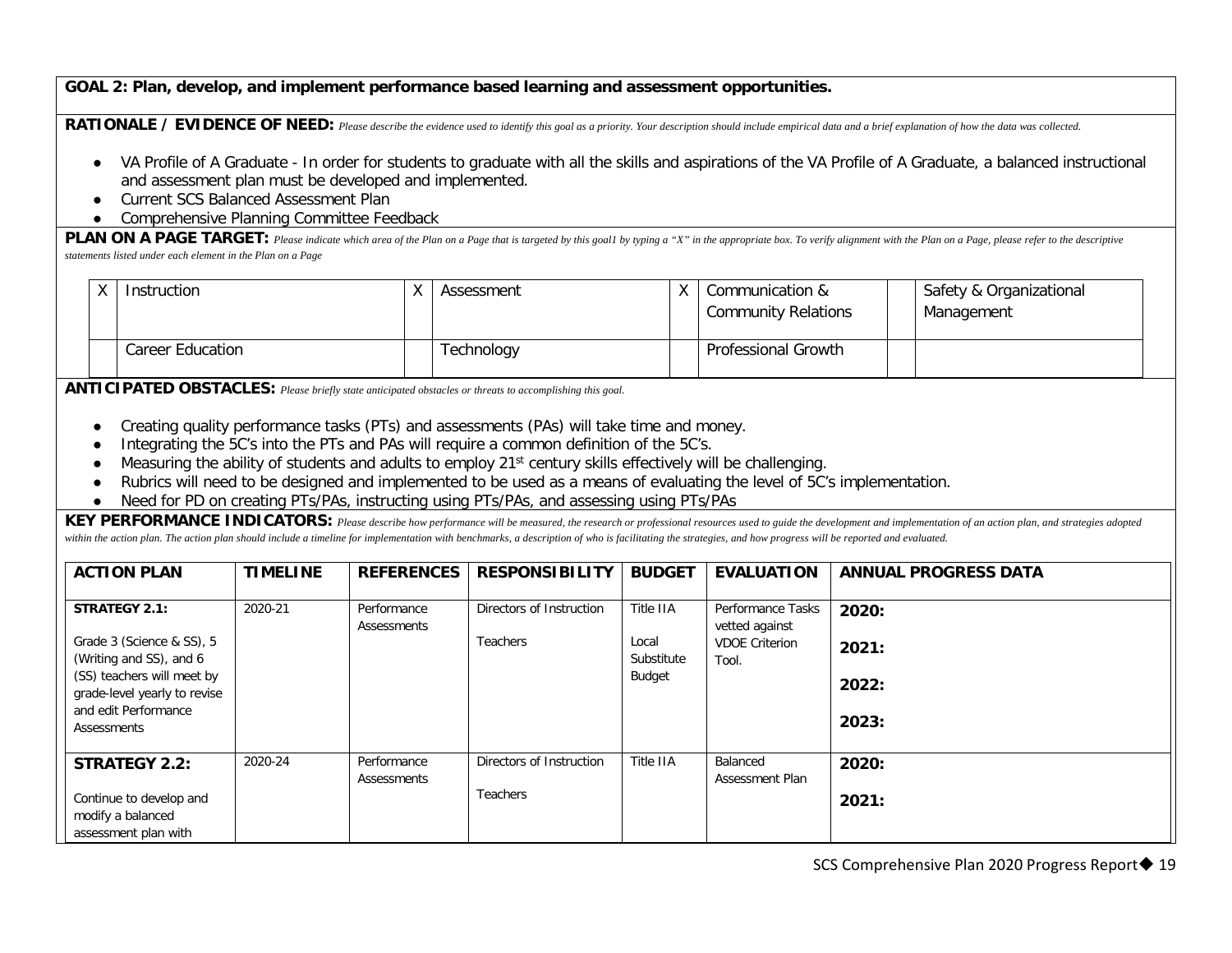| teachers and administrators<br>for K-12.<br>Begin with VDOE mandated<br>courses<br>Grade 3 History & Science<br>Grade 5 Writing<br>US History to 1865<br>US History 1865 - present                                                                                                       |         | VDOE website and<br>resources<br>VaSCL TestBank<br>LDC<br>Jay McTighe                                                                                   |                                                    | Local<br>Substitute<br>Budget                                                 | Performance Tasks<br>vetted against<br><b>VDOE Criterion</b><br>Tool. | 2022:<br>2023:                   |
|------------------------------------------------------------------------------------------------------------------------------------------------------------------------------------------------------------------------------------------------------------------------------------------|---------|---------------------------------------------------------------------------------------------------------------------------------------------------------|----------------------------------------------------|-------------------------------------------------------------------------------|-----------------------------------------------------------------------|----------------------------------|
| and EOC Writing (9-11)                                                                                                                                                                                                                                                                   |         |                                                                                                                                                         |                                                    |                                                                               |                                                                       |                                  |
| <b>STRATEGY 2.3:</b><br>Implement a district<br>performance-based rubric<br>to measure student<br>achievement of<br>collaboration,<br>communication, creativity,<br>critical thinking, and<br>citizenship.<br>Or other identified student<br>impacts such as self-<br>directed learners. | 2020-21 | EdLeader21<br>Hewitt Foundation                                                                                                                         | Director of Instruction<br>Teachers                | Title IIA<br>Extended<br>Summer<br>Program<br>Grant                           | Rubrics                                                               | 2020:<br>2021:<br>2022:<br>2023: |
| <b>STRATEGY 2.4</b><br>Design high quality<br>performance tasks for each<br>content area.<br>Create lesson repositories<br>composed of "gold<br>standard" performance<br>tasks.                                                                                                          | 2021-24 | <b>VDOE Quality Tool</b><br>for PAs<br>Understanding by<br>Design (UBD)<br>planning tools<br>*GRASPS - Jay<br>McTighe<br>VaSCL Test Bank<br>SCS PA Bank | Directors of Instruction<br>Teachers<br>Principals | Title IIA<br>Extended<br>Summer<br>Program<br>Grant<br>Local<br><b>Budget</b> | <b>Lesson Repository</b><br>of "gold standard"<br><b>PTs</b>          | 2020:<br>2021:<br>2022:<br>2023: |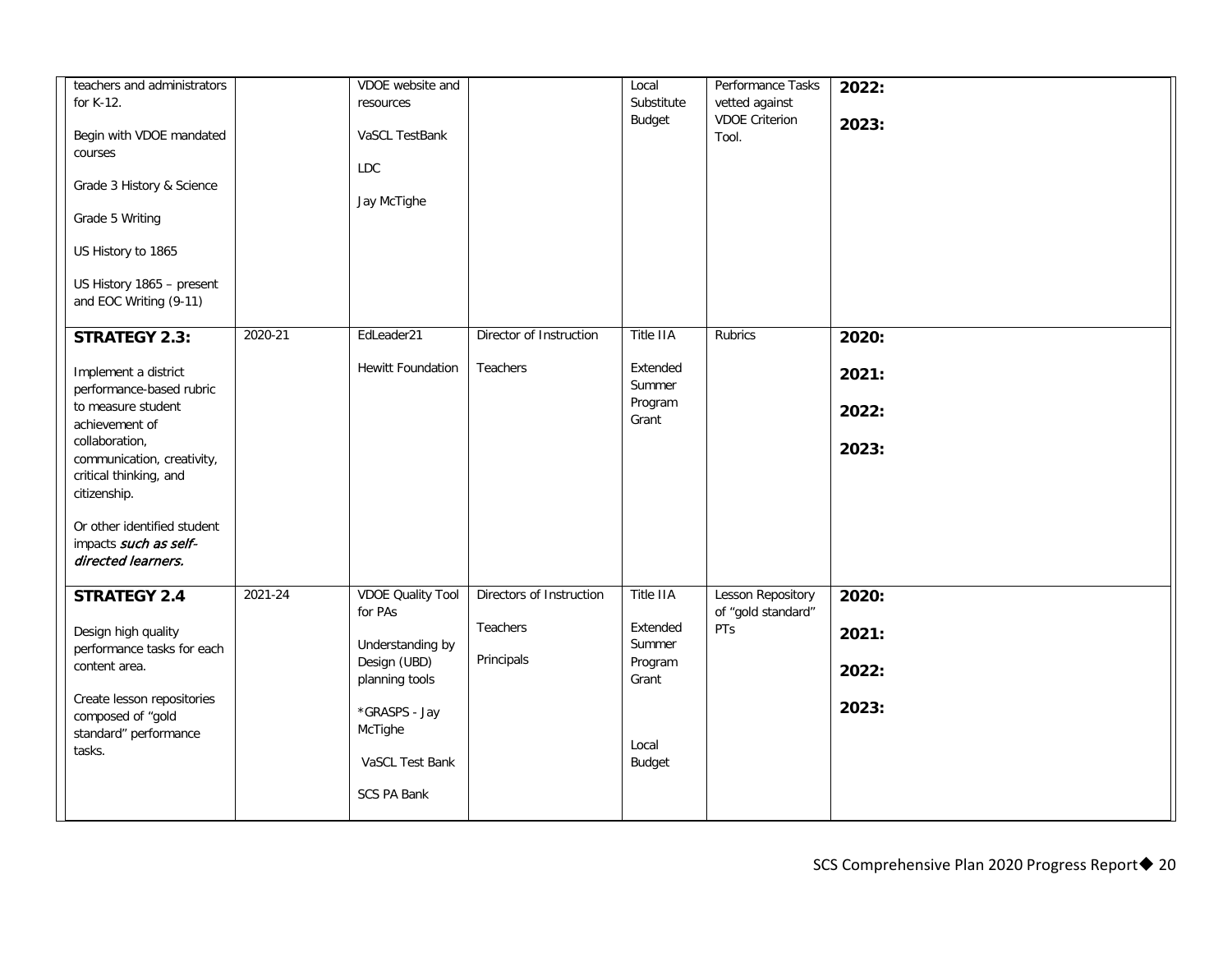| <b>STRATEGY 2.5</b><br>Develop a Curriculum Map<br>that incorporates<br><b>Cornerstone Assessments</b><br>designed to measure both<br>disciplinary impacts and<br>transdisciplinary impacts                                                                                                             | 2022-24                      | Identified student<br>impacts (Long-<br>term Transfer<br>Goals)<br><b>VDOE Subject</b><br>Standards<br>Profile of a VA<br>Graduate       | Directors of Instruction<br><b>Teachers</b><br>Principals                                           | Title IIA<br>Local<br>Budget                               | Curriculum Map<br>with Cornerstone<br><b>Assessments</b>                 | 2020:<br>2021:<br>2022:<br>2023: |
|---------------------------------------------------------------------------------------------------------------------------------------------------------------------------------------------------------------------------------------------------------------------------------------------------------|------------------------------|------------------------------------------------------------------------------------------------------------------------------------------|-----------------------------------------------------------------------------------------------------|------------------------------------------------------------|--------------------------------------------------------------------------|----------------------------------|
| <b>STRATEGY 2.6</b><br>All staff in instructional<br>coaching roles will<br>participate in high quality<br>professional development<br>to improve instructional<br>coaching skills relative to<br>5C's and success skills<br>(Such as self-directed<br>learning)                                        | Fall 2020-Spring<br>2024     | <b>VDOE VA is For</b><br><b>Learners Network</b><br><b>VDOE</b> Deeper<br>Learning<br>Conferences<br>Teacher<br><b>Evaluation System</b> | Directors of Instruction<br>PD Planning Team                                                        | Title IIA<br>Local<br>Budget                               | Professional<br>learning log                                             | 2020:<br>2021:<br>2022:<br>2023: |
| <b>STRATEGY 2.7</b><br>Planning and<br>implementation of a camp<br>style extended summer<br>program for grades K-8.                                                                                                                                                                                     | Spring 2020 -<br>Spring 2024 | <b>Extended Summer</b><br>Program Planning<br><b>Grant Committee</b><br>Plans                                                            | Directors of Instruction<br>Teachers<br><b>Community Stakeholders</b>                               | <b>VDOE</b><br>Planning<br>and<br>Implementa<br>tion Grant | <b>Extended Summer</b><br>Learning Plan.                                 | 2020:<br>2021:<br>2022:<br>2023: |
| <b>STRATEGY 2.8</b><br>Develop and implement an<br>in-house PD program<br>where teachers/leaders<br>regularly visit each other's<br>classrooms and share both<br>instructional strategies and<br>provide meaningful<br>feedback a minimum of<br>2X/Year (formally). Utilize<br>Edthena for Video review | Spring 2021                  | <b>ALP Reflective</b><br>Friends Protocols<br>DuFour PLC<br>Framework<br>Teacher<br><b>Evaluation System</b><br>Edthena                  | Directors of Instruction<br><b>Instructional Coaches</b><br><b>SCS Teaching Staff</b><br>Principals | Operating<br>budget                                        | Meeting and<br>professional<br>development log<br><b>Reflection Logs</b> | 2020:<br>2021:<br>2022:<br>2023: |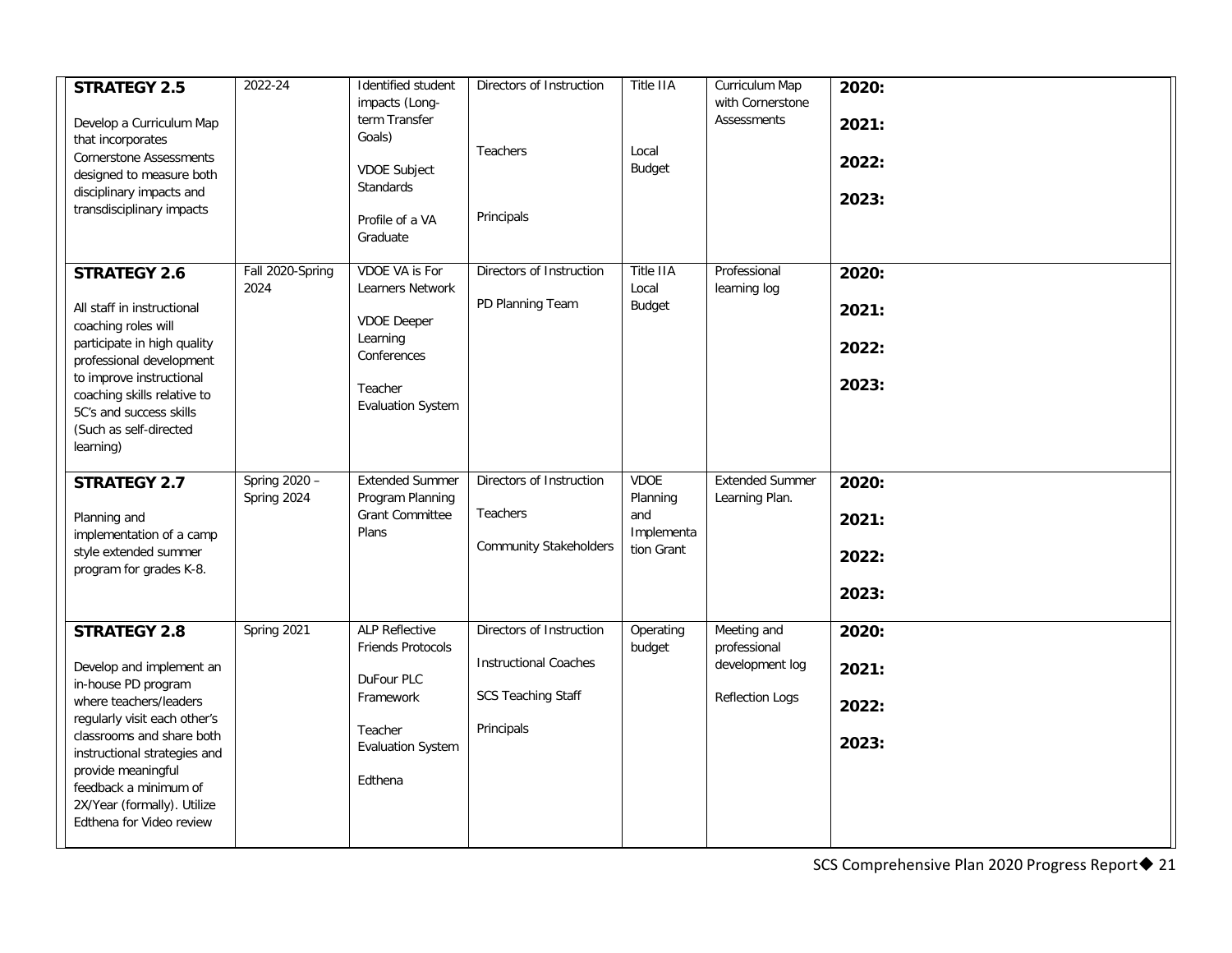#### **GOAL 3: The division will foster the development of social and emotional skills to ensure that all students attain the skills they need to be successful members of the 21st Century Global Economy.**

RATIONALE / EVIDENCE OF NEED: Please describe the evidence used to identify this goal as a priority. Your description should include empirical data and a brief explanation of how the data was collected.

- VTSS data analysis
- COVID-19 out of school time and trauma

**PLAN ON A PAGE TARGET:** Please indicate which area of the Plan on A Page is targeted by this goal1 by typing a "X" in the appropriate box. To verify alignment with the Plan on a Page, please refer to the descriptive *statements listed under each element in the Plan on a Page.*

|  | Instruction      | Assessment | Communication &<br>Community<br><b>Relations</b> | Y | Safety & Organizational Management |
|--|------------------|------------|--------------------------------------------------|---|------------------------------------|
|  | Career Education | Technology | <b>Professional Growth</b>                       |   |                                    |

**ANTICIPATED OBSTACLES:** *Please briefly state anticipated obstacles or threats to accomplishing this goal.*

- instructional time
- teacher/staff buy-in
- resources
- budget
- professional development time and resources

**KEY PERFORMANCE INDICATORS:** *Please describe how performance will be measured, the research or professional resources used to guide the development and implementation of an action plan, and strategies adopted within the action plan. The action plan should include a timeline for implementation with benchmarks, a description of who is facilitating the strategies, and how progress will be reported and evaluated.*

| <b>ACTION PLAN</b>                                    | <b>TIMELINE</b> | <b>REFERENCES</b>          | <b>FACILITATOR</b>          | <b>BUDGET</b> | <b>EVALUATION</b> | <b>ANNUAL PROGRESS DATA</b> |
|-------------------------------------------------------|-----------------|----------------------------|-----------------------------|---------------|-------------------|-----------------------------|
| <b>STRATEGY 3.1</b>                                   | 2020-23         | Caring School<br>Community | Directors of<br>Instruction | Title IVA     | Curriculum Map    | 2020:                       |
| Purchase and map out SEL<br>curriculum (Caring School |                 | Curriculum                 |                             |               |                   | 2021:                       |
| Community) for Grades K-<br>8).                       |                 |                            | Principals                  |               |                   | 2022:                       |
|                                                       |                 | <b>VTSS</b>                | <b>Teachers</b>             |               |                   | 2023:                       |
|                                                       |                 |                            |                             |               |                   |                             |
|                                                       |                 |                            |                             |               |                   |                             |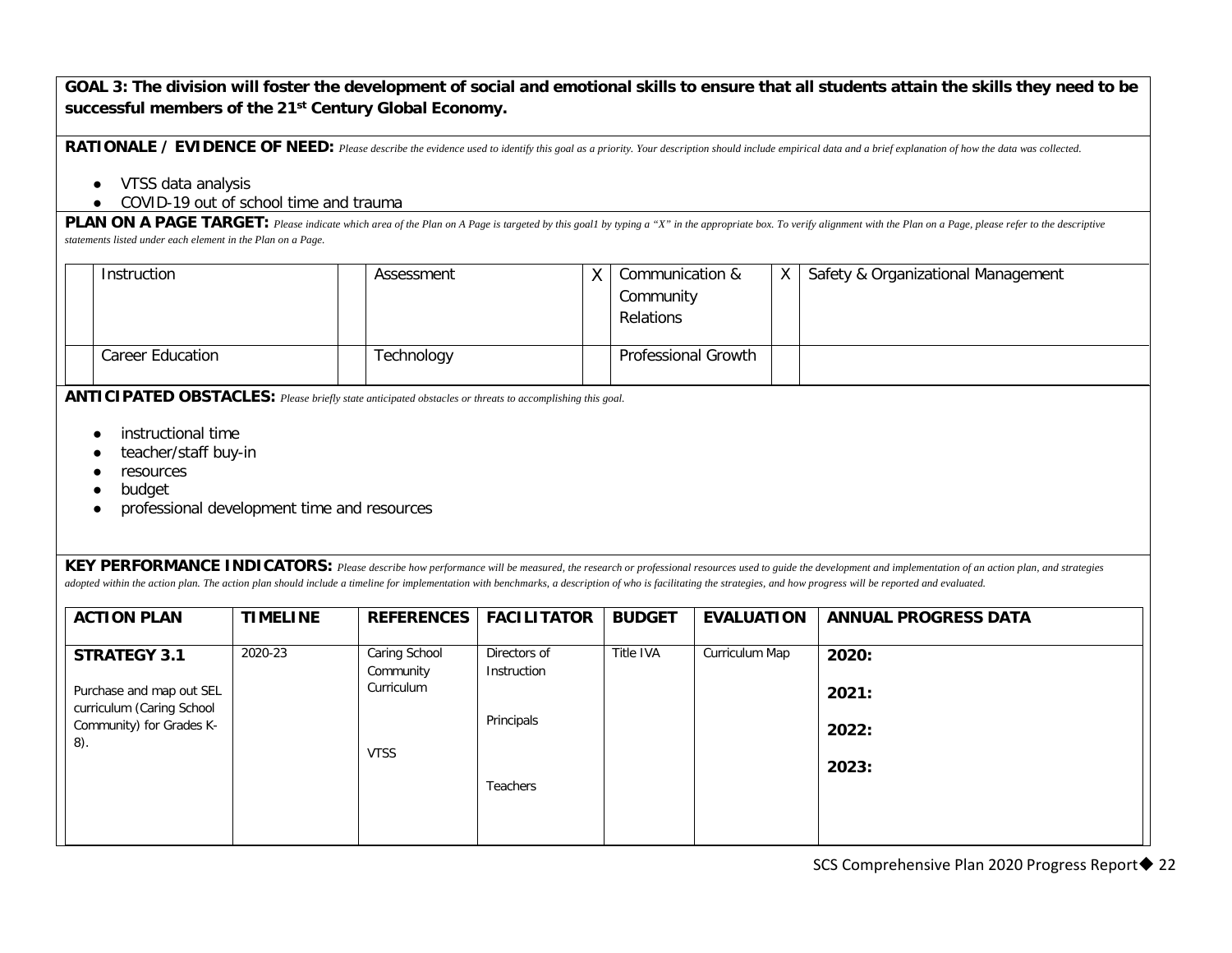| <b>STRATEGY 3.2</b><br>Purchase and map out an<br>SEL for Grades 9-12.                                            | $2021 - 24$ | What Works<br>Clearinghouse<br><b>VTSS</b>                      | Directors of<br>Instruction<br>Principals<br>Teachers                                      | Title IV                 | Curriculum Map           | 2020:<br>2021:<br>2022:          |
|-------------------------------------------------------------------------------------------------------------------|-------------|-----------------------------------------------------------------|--------------------------------------------------------------------------------------------|--------------------------|--------------------------|----------------------------------|
| <b>STRATEGY 3.3</b>                                                                                               | 2020-24     | Educational                                                     | Directors of                                                                               | Title II                 | Certificates             | 2023:<br>2020:                   |
| Implement the online<br>Trauma Training<br>(Educational Impact) for all<br>staff.                                 |             | Impact                                                          | Instruction<br>Principals<br>Teachers                                                      |                          |                          | 2021:<br>2022:<br>2023:          |
| <b>STRATEGY 3.4</b><br>Provide PD for teachers<br>and administrators on<br>Caring School Community<br>curriculum. | 2020-21     | Caring School<br>Community<br>Collaborative<br>Classroom Online | Directors of<br>Instruction<br>Principals                                                  | Title II<br>Local Budget | Lesson<br>Implementation | 2020:<br>2021:<br>2022:<br>2023: |
| <b>STRATEGY 3.5</b><br>Purchase and Implement<br>SEL assessment for<br>students.                                  | 2020-21     | <b>DESSA</b><br><b>VTSS</b>                                     | Directors of<br>Instruction<br>Director of Student<br>Services<br>Principals<br>Counselors | VTSS grant               |                          | 2020:<br>2021:<br>2022:<br>2023: |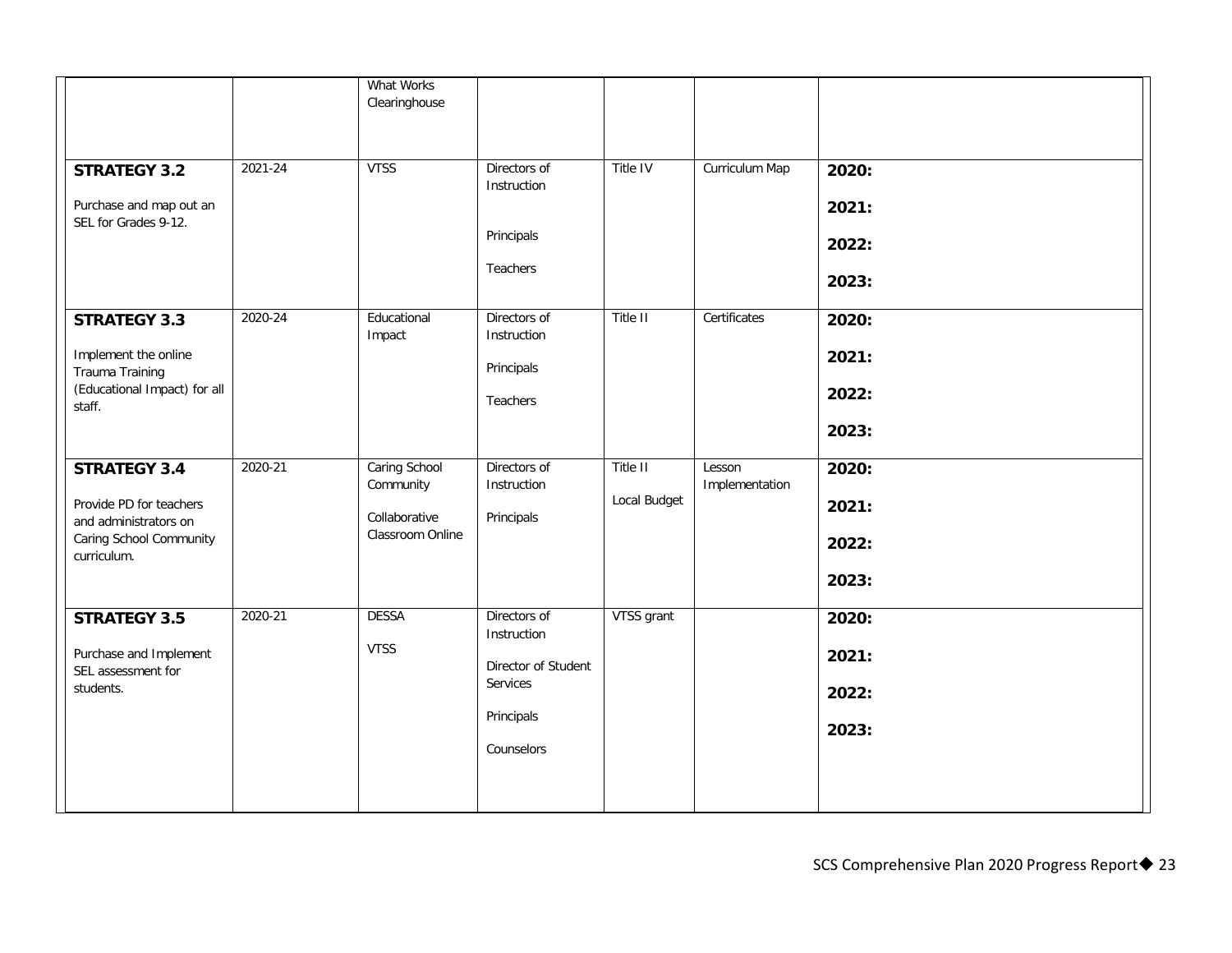#### **GOAL 4: Increase division capacity to provide instruction in a blended or online environment.**

### **RATIONALE / EVIDENCE OF NEED:** *Please describe the evidence used to identify this goal as a priority. Your description should include empirical data and a brief explanation of how the data was collected.*

- COVID-19
- Integration of Virtual VA

PLAN ON A PAGE TARGET: Please indicate which area of the Plan on A Page is targeted by this goall by typing a "X" in the appropriate box. To verify alignment with the Plan on a Page, please refer to the descriptive *statements listed under each element in the Plan on a Page.*

|  | Instruction             | Assessment | Communication &<br>Community<br>Relations | Safety & Organizational Management |
|--|-------------------------|------------|-------------------------------------------|------------------------------------|
|  | <b>Career Education</b> | Technology | Professional<br>Growth                    |                                    |

**ANTICIPATED OBSTACLES:** *Please briefly state anticipated obstacles or threats to accomplishing this goal.*

- teacher/staff buy-in
- resources (Devices for Grades 2)
- budget
- professional development time and resources
- Access to connectivity

**KEY PERFORMANCE INDICATORS:** *Please describe how performance will be measured, the research or professional resources used to guide the development and implementation of an action plan, and strategies adopted within the action plan. The action plan should include a timeline for implementation with benchmarks, a description of who is facilitating the strategies, and how progress will be reported and evaluated.*

| <b>ACTION PLAN</b>                                       | <b>TIMELINE</b> | <b>REFERENCES</b> | <b>FACILITATOR</b>          | <b>BUDGET</b> | <b>EVALUATION</b>      | <b>ANNUAL PROGRESS DATA</b> |
|----------------------------------------------------------|-----------------|-------------------|-----------------------------|---------------|------------------------|-----------------------------|
| <b>STRATEGY 4.1</b>                                      | 2020-21         | Virtual Virginia  | Directors of<br>Instruction | VDOE budget   | <b>VVA Integration</b> | 2020:                       |
| Partner with and integrate<br>Virtual VA LMS and provide |                 |                   |                             |               |                        | 2021:                       |
| access to Virtual VA Course<br>Materials                 |                 |                   | <b>Teachers</b>             |               |                        | 2022:                       |
|                                                          |                 |                   |                             |               |                        | 2023:                       |
|                                                          |                 |                   | Principals                  |               |                        |                             |
|                                                          |                 |                   |                             |               |                        |                             |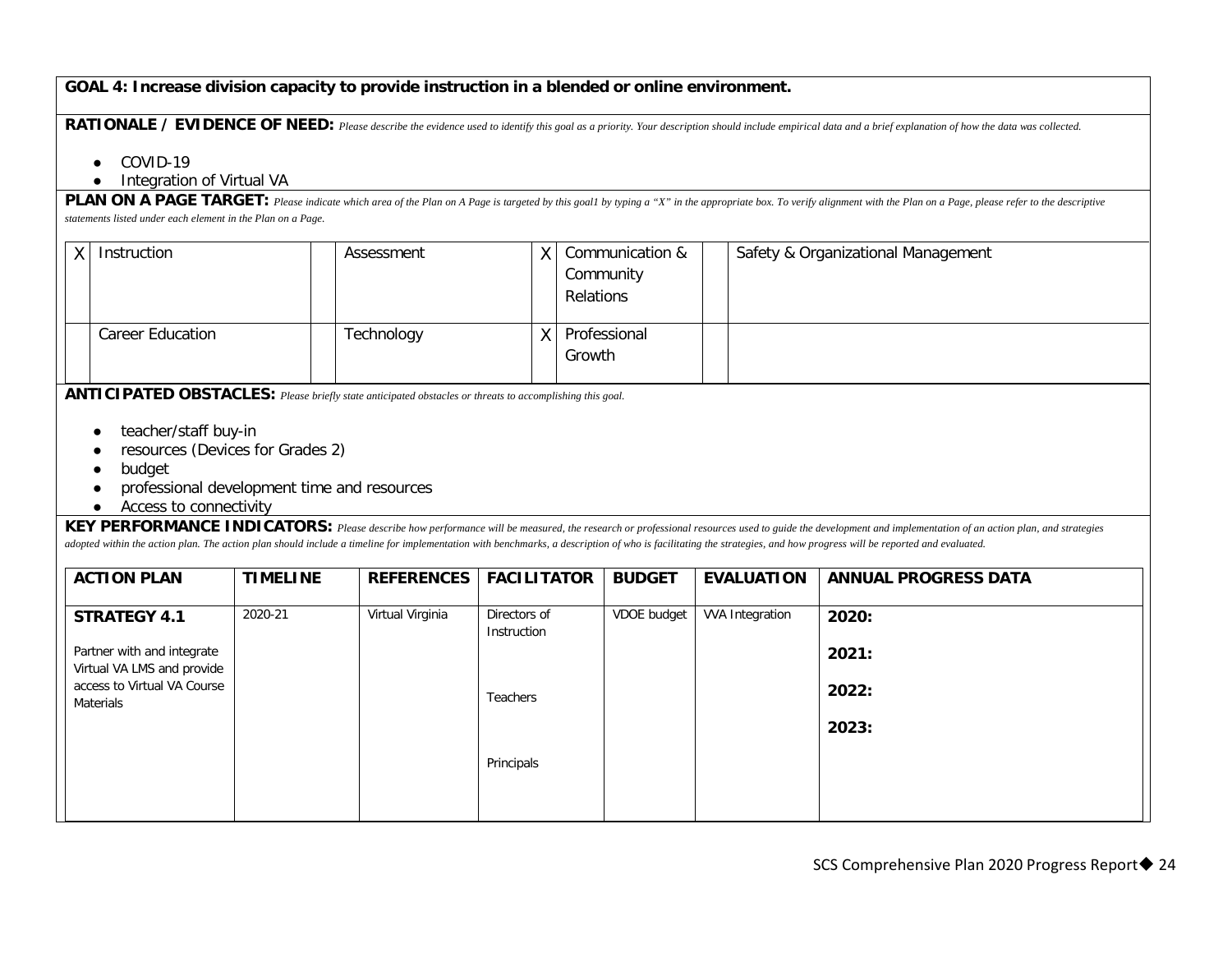| <b>STRATEGY 4.2</b><br>Develop and implement a<br>required Virtual<br>Implementation PD plan for<br>teachers.                                      | 2020-21 | Virtual Virginia                                                                                        | Directors of<br>Instruction<br>Teachers<br>Principals                                  | Title IIA<br>Budget                 | VVA PD Plan<br>Teacher<br>Completion Log     | 2020:<br>2021:<br>2022:<br>2023: |
|----------------------------------------------------------------------------------------------------------------------------------------------------|---------|---------------------------------------------------------------------------------------------------------|----------------------------------------------------------------------------------------|-------------------------------------|----------------------------------------------|----------------------------------|
| <b>STRATEGY 4.3</b><br>Provide Professional<br>Development for the<br>integration of the 5C's in a<br>virtual or blended<br>classroom environment. | 2020-21 | VDOE Profile of a<br>Graduate<br>State Standards<br>VASCL                                               | Directors of<br>Instruction                                                            | Title IIA<br>Budget<br>Local Budget | PD Resources                                 | 2020:<br>2021:<br>2022:<br>2023: |
| <b>STRATEGY 4.4</b><br>Define essential<br>competencies for each<br>class.                                                                         | 2020-21 | State Standards<br><b>ILOs</b>                                                                          | Directors of<br>Instruction<br>Grade-<br>level/Department<br>Chairs<br><b>Teachers</b> | Title IIA                           | <b>Teacher Reports</b>                       | 2020:<br>2021:<br>2022:<br>2023: |
| <b>STRATEGY 4.5</b><br>Work with teachers outside<br>of the content areas<br>offered by VVA to build<br>course content                             | 2020-21 | CANVAS (Virtual<br>Virginia)<br><b>CTE Competency</b><br>(VERSO)<br>Innovative CTE<br>Curriculum (iCEV) | Directors of<br>Instruction<br><b>ITRTs</b>                                            | Title IIA                           | Courses developed<br>using VVA Canvas<br>LMS | 2020:<br>2021:<br>2022:<br>2023: |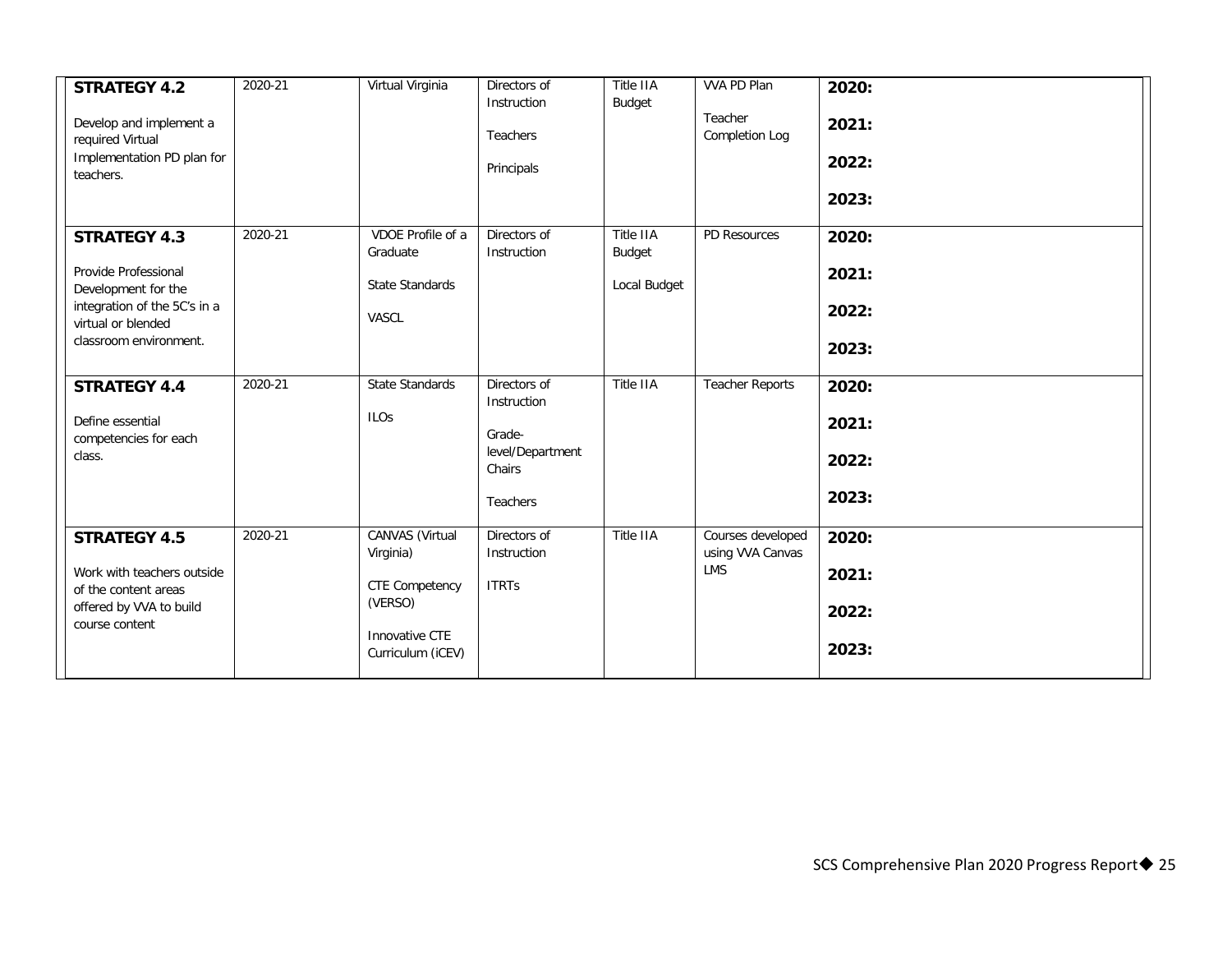![](_page_25_Picture_0.jpeg)

## **DEPARTMENT STRATEGIC PLAN**

## **ADMINISTRATIVE SERVICES**

| <b>KEY PERFORMANCE INDICATORS</b> | <b>ACHIEVEMENT SUMMARY</b> |
|-----------------------------------|----------------------------|
| GOAL 1                            | 2020                       |
|                                   | 2021                       |
|                                   | 2022                       |
|                                   | 2023                       |
| GOAL 2                            | 2020                       |
|                                   | 2021                       |
|                                   | 2022                       |
|                                   | 2023                       |
| GOAL 3                            | 2020                       |
|                                   | 2021                       |
|                                   | 2022                       |
|                                   | 2023                       |

### **GOAL ACTION PLAN**

| <b>GOAL 1:</b> |                                                                                                                                                                                                                                                                                            |                                                                                                                                                                                                                                                                                                                                                                                                                                |                                               |                                       |  |  |  |  |  |
|----------------|--------------------------------------------------------------------------------------------------------------------------------------------------------------------------------------------------------------------------------------------------------------------------------------------|--------------------------------------------------------------------------------------------------------------------------------------------------------------------------------------------------------------------------------------------------------------------------------------------------------------------------------------------------------------------------------------------------------------------------------|-----------------------------------------------|---------------------------------------|--|--|--|--|--|
|                | RATIONALE / EVIDENCE OF NEED: Please describe the evidence used to identify this goal as a priority. Your description should include empirical data and a brief explanation of how the data was collected.                                                                                 |                                                                                                                                                                                                                                                                                                                                                                                                                                |                                               |                                       |  |  |  |  |  |
|                |                                                                                                                                                                                                                                                                                            |                                                                                                                                                                                                                                                                                                                                                                                                                                |                                               |                                       |  |  |  |  |  |
|                | <b>PLAN ON A PAGE TARGET:</b> Please indicate which area of the Plan on A Page is targeted by this goal by typing a "X" in the appropriate box. To verify alignment with the Plan on a Page, please refer to the descriptive<br>statements listed under each element in the Plan on a Page |                                                                                                                                                                                                                                                                                                                                                                                                                                |                                               |                                       |  |  |  |  |  |
|                | Instruction                                                                                                                                                                                                                                                                                | Assessment                                                                                                                                                                                                                                                                                                                                                                                                                     | Communication &<br><b>Community Relations</b> | Safety & Organizational<br>Management |  |  |  |  |  |
|                | <b>Career Education</b>                                                                                                                                                                                                                                                                    | Technology                                                                                                                                                                                                                                                                                                                                                                                                                     | <b>Professional Growth</b>                    |                                       |  |  |  |  |  |
|                | ANTICIPATED OBSTACLES: Please briefly state anticipated obstacles or threats to accomplishing this goal.                                                                                                                                                                                   |                                                                                                                                                                                                                                                                                                                                                                                                                                |                                               |                                       |  |  |  |  |  |
|                |                                                                                                                                                                                                                                                                                            | KEY PERFORMANCE INDICATORS: Please describe how performance will be measured, the research or professional resources used to guide the development and implementation of an action plan, and strategies adopted<br>within the action plan. The action plan should include a timeline for implementation with benchmarks, a description of who is facilitating the strategies, and how progress will be reported and evaluated. |                                               |                                       |  |  |  |  |  |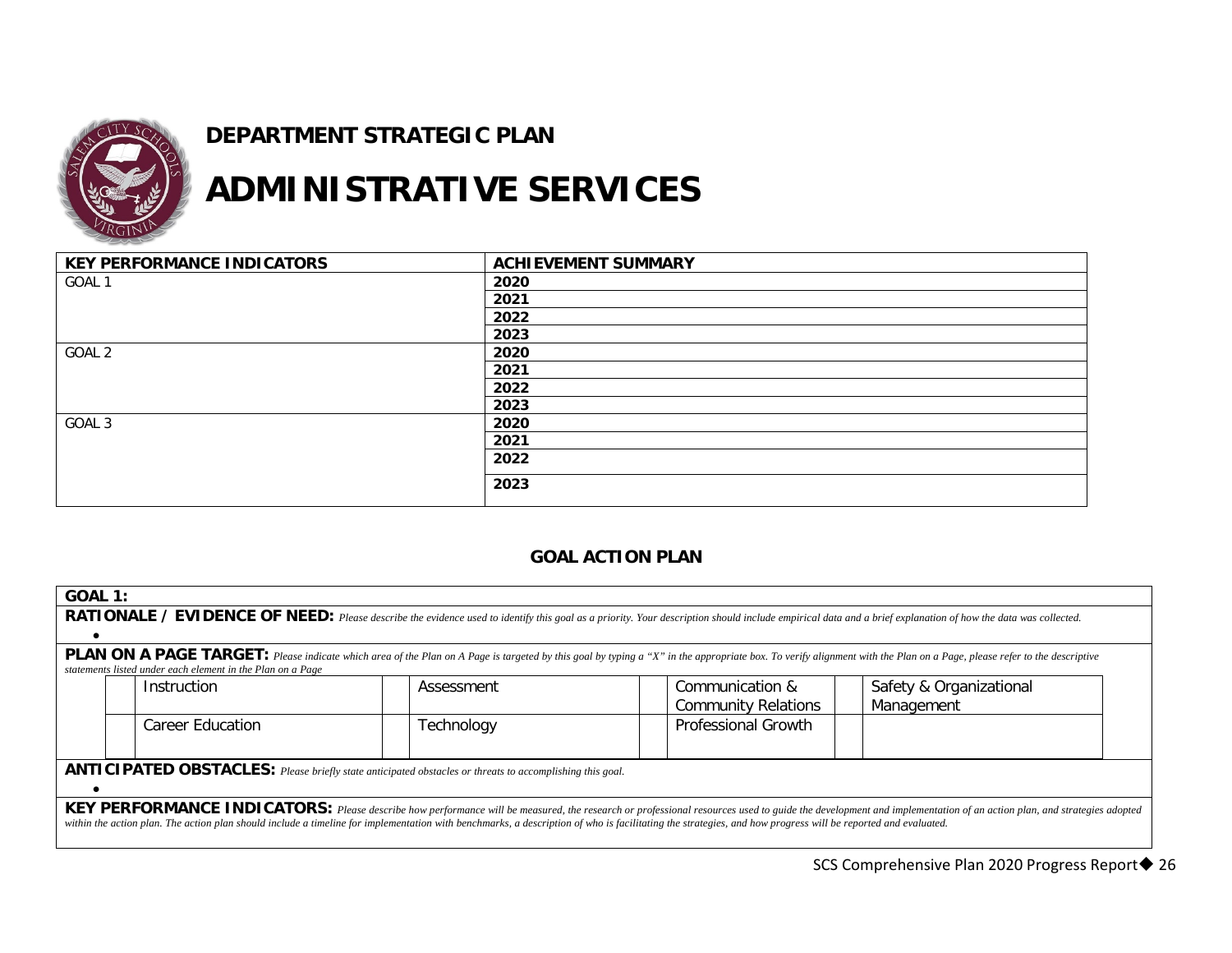| <b>ACTION PLAN</b>  | <b>TIMELINE</b> | <b>REFERENCES</b> | <b>FACILITATOR</b> | <b>BUDGET</b> | <b>EVALUATION</b> | <b>ANNUAL PROGRESS DATA</b> |
|---------------------|-----------------|-------------------|--------------------|---------------|-------------------|-----------------------------|
| <b>STRATEGY 1.1</b> |                 |                   |                    |               |                   | 2020:                       |
|                     |                 |                   |                    |               |                   | 2021:                       |
|                     |                 |                   |                    |               |                   | 2022:                       |
|                     |                 |                   |                    |               |                   | 2023:                       |
| <b>STRATEGY 1.2</b> |                 |                   |                    |               |                   | 2020:                       |
|                     |                 |                   |                    |               |                   | 2021:                       |
|                     |                 |                   |                    |               |                   | 2022:                       |
|                     |                 |                   |                    |               |                   | 2023:                       |
| <b>STRATEGY 1.3</b> |                 |                   |                    |               |                   | 2020:                       |
|                     |                 |                   |                    |               |                   | 2021:                       |
|                     |                 |                   |                    |               |                   | 2022:                       |
|                     |                 |                   |                    |               |                   | 2023:                       |
| <b>STRATEGY 1.4</b> |                 |                   |                    |               |                   | 2020:                       |
|                     |                 |                   |                    |               |                   | 2021:                       |
|                     |                 |                   |                    |               |                   | 2022:                       |
|                     |                 |                   |                    |               |                   | 2023:                       |
| <b>STRATEGY 1.5</b> |                 |                   |                    |               |                   | 2020:                       |
|                     |                 |                   |                    |               |                   | 2021:                       |
|                     |                 |                   |                    |               |                   | 2022:                       |
|                     |                 |                   |                    |               |                   | 2023:                       |
| <b>STRATEGY 1.6</b> |                 |                   |                    |               |                   | 2020:                       |
|                     |                 |                   |                    |               |                   | 2021:                       |
|                     |                 |                   |                    |               |                   | 2022:                       |
|                     |                 |                   |                    |               |                   | 2023:                       |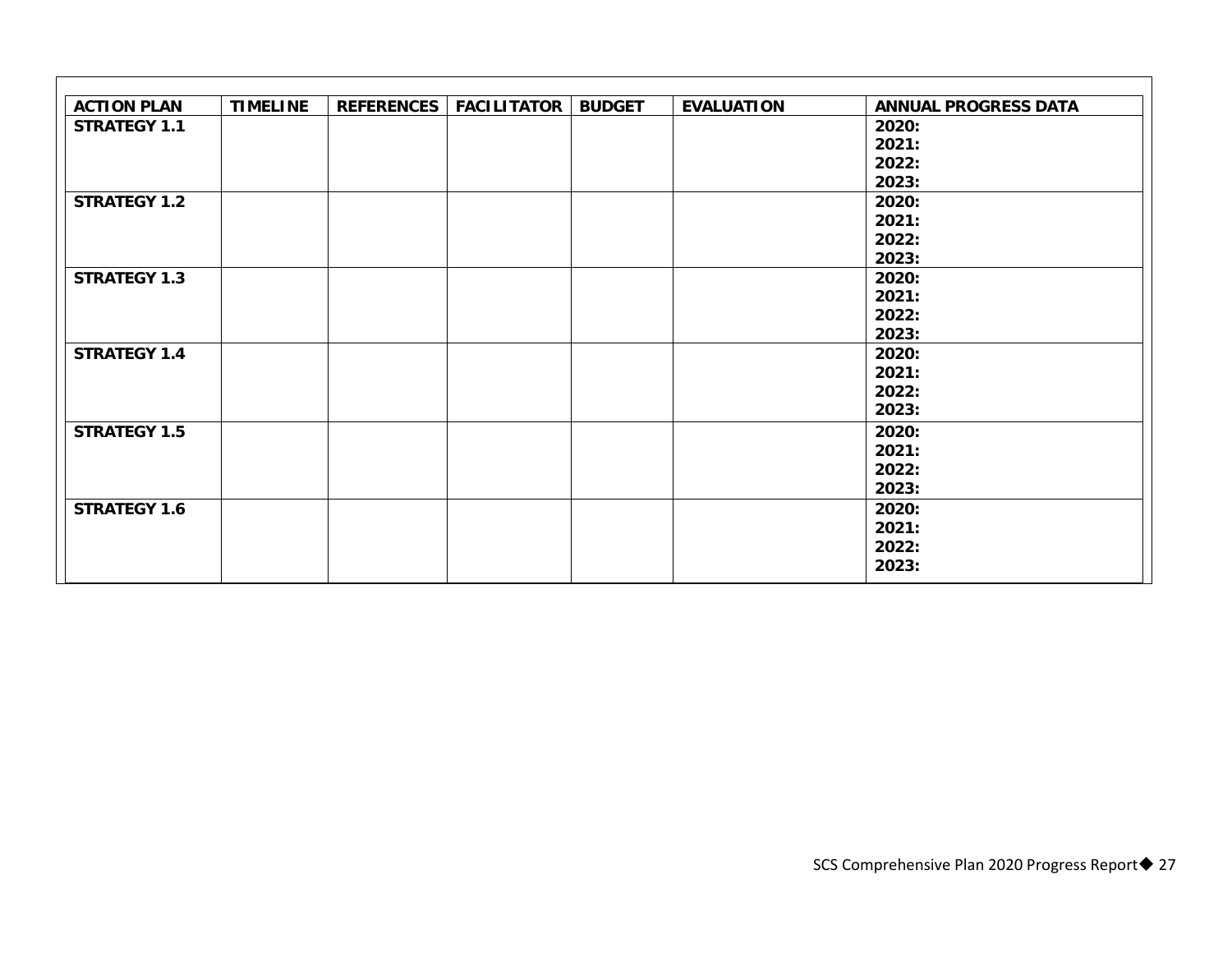| GOAL |  |
|------|--|
|      |  |

| OUAL 2.   | RATIONALE / EVIDENCE OF NEED: Please describe the evidence used to identify this goal as a priority. Your description should include empirical data and a brief explanation of how the data was collected. |                 |                   |                                                                                                                                                                                                                                      |                            |                     |                         |                                                                                                                                                                                                                             |
|-----------|------------------------------------------------------------------------------------------------------------------------------------------------------------------------------------------------------------|-----------------|-------------------|--------------------------------------------------------------------------------------------------------------------------------------------------------------------------------------------------------------------------------------|----------------------------|---------------------|-------------------------|-----------------------------------------------------------------------------------------------------------------------------------------------------------------------------------------------------------------------------|
|           |                                                                                                                                                                                                            |                 |                   |                                                                                                                                                                                                                                      |                            |                     |                         |                                                                                                                                                                                                                             |
| $\bullet$ |                                                                                                                                                                                                            |                 |                   |                                                                                                                                                                                                                                      |                            |                     |                         |                                                                                                                                                                                                                             |
|           | statements listed under each element in the Plan on a Page                                                                                                                                                 |                 |                   |                                                                                                                                                                                                                                      |                            |                     |                         | PLAN ON A PAGE TARGET: Please indicate which area of the Plan on a Page that is targeted by this goall by typing a "X" in the appropriate box. To verify alignment with the Plan on a Page, please refer to the descriptive |
|           | Instruction                                                                                                                                                                                                |                 |                   | Assessment                                                                                                                                                                                                                           | Communication &            |                     | Safety & Organizational |                                                                                                                                                                                                                             |
|           |                                                                                                                                                                                                            |                 |                   |                                                                                                                                                                                                                                      | <b>Community Relations</b> |                     | Management              |                                                                                                                                                                                                                             |
|           | <b>Career Education</b>                                                                                                                                                                                    |                 |                   | Technology                                                                                                                                                                                                                           |                            | Professional Growth |                         |                                                                                                                                                                                                                             |
|           |                                                                                                                                                                                                            |                 |                   |                                                                                                                                                                                                                                      |                            |                     |                         |                                                                                                                                                                                                                             |
|           |                                                                                                                                                                                                            |                 |                   | <b>ANTICIPATED OBSTACLES:</b> Please briefly state anticipated obstacles or threats to accomplishing this goal.                                                                                                                      |                            |                     |                         |                                                                                                                                                                                                                             |
| $\bullet$ |                                                                                                                                                                                                            |                 |                   |                                                                                                                                                                                                                                      |                            |                     |                         |                                                                                                                                                                                                                             |
|           |                                                                                                                                                                                                            |                 |                   |                                                                                                                                                                                                                                      |                            |                     |                         | KEY PERFORMANCE INDICATORS: Please describe how performance will be measured, the research or professional resources used to guide the development and implementation of an action plan, and strategies adopted             |
|           | <b>ACTION PLAN</b>                                                                                                                                                                                         | <b>TIMELINE</b> | <b>REFERENCES</b> | within the action plan. The action plan should include a timeline for implementation with benchmarks, a description of who is facilitating the strategies, and how progress will be reported and evaluated.<br><b>RESPONSIBILITY</b> | <b>BUDGET</b>              | <b>EVALUATION</b>   |                         | <b>ANNUAL PROGRESS DATA</b>                                                                                                                                                                                                 |
|           | <b>STRATEGY 2.1:</b>                                                                                                                                                                                       |                 |                   |                                                                                                                                                                                                                                      |                            |                     | 2020:                   |                                                                                                                                                                                                                             |
|           |                                                                                                                                                                                                            |                 |                   |                                                                                                                                                                                                                                      |                            |                     | 2021:                   |                                                                                                                                                                                                                             |
|           |                                                                                                                                                                                                            |                 |                   |                                                                                                                                                                                                                                      |                            |                     | 2022:                   |                                                                                                                                                                                                                             |
|           |                                                                                                                                                                                                            |                 |                   |                                                                                                                                                                                                                                      |                            |                     | 2023:                   |                                                                                                                                                                                                                             |
|           | <b>STRATEGY 2.2:</b>                                                                                                                                                                                       |                 |                   |                                                                                                                                                                                                                                      |                            |                     | 2020:                   |                                                                                                                                                                                                                             |
|           |                                                                                                                                                                                                            |                 |                   |                                                                                                                                                                                                                                      |                            |                     | 2021:                   |                                                                                                                                                                                                                             |
|           |                                                                                                                                                                                                            |                 |                   |                                                                                                                                                                                                                                      |                            |                     | 2022:                   |                                                                                                                                                                                                                             |
|           |                                                                                                                                                                                                            |                 |                   |                                                                                                                                                                                                                                      |                            |                     | 2023:                   |                                                                                                                                                                                                                             |
|           | <b>STRATEGY 2.3:</b>                                                                                                                                                                                       |                 |                   |                                                                                                                                                                                                                                      |                            |                     | 2020:                   |                                                                                                                                                                                                                             |
|           |                                                                                                                                                                                                            |                 |                   |                                                                                                                                                                                                                                      |                            |                     | 2021:                   |                                                                                                                                                                                                                             |
|           |                                                                                                                                                                                                            |                 |                   |                                                                                                                                                                                                                                      |                            |                     | 2022:                   |                                                                                                                                                                                                                             |
|           |                                                                                                                                                                                                            |                 |                   |                                                                                                                                                                                                                                      |                            |                     | 2023:                   |                                                                                                                                                                                                                             |
|           | <b>STRATEGY 2.4:</b>                                                                                                                                                                                       |                 |                   |                                                                                                                                                                                                                                      |                            |                     | 2020:                   |                                                                                                                                                                                                                             |
|           |                                                                                                                                                                                                            |                 |                   |                                                                                                                                                                                                                                      |                            |                     | 2021:                   |                                                                                                                                                                                                                             |
|           |                                                                                                                                                                                                            |                 |                   |                                                                                                                                                                                                                                      |                            |                     | 2022:                   |                                                                                                                                                                                                                             |
|           |                                                                                                                                                                                                            |                 |                   |                                                                                                                                                                                                                                      |                            |                     | 2023:                   |                                                                                                                                                                                                                             |
|           | <b>STRATEGY 2.5</b>                                                                                                                                                                                        |                 |                   |                                                                                                                                                                                                                                      |                            |                     | 2020:                   |                                                                                                                                                                                                                             |
|           |                                                                                                                                                                                                            |                 |                   |                                                                                                                                                                                                                                      |                            |                     | 2021:                   |                                                                                                                                                                                                                             |
|           |                                                                                                                                                                                                            |                 |                   |                                                                                                                                                                                                                                      |                            |                     | 2022:                   |                                                                                                                                                                                                                             |
|           |                                                                                                                                                                                                            |                 |                   |                                                                                                                                                                                                                                      |                            |                     | 2023:                   |                                                                                                                                                                                                                             |
|           | <b>STRATEGY 2.6</b>                                                                                                                                                                                        |                 |                   |                                                                                                                                                                                                                                      |                            |                     | 2020:                   |                                                                                                                                                                                                                             |
|           |                                                                                                                                                                                                            |                 |                   |                                                                                                                                                                                                                                      |                            |                     | 2021:                   |                                                                                                                                                                                                                             |
|           |                                                                                                                                                                                                            |                 |                   |                                                                                                                                                                                                                                      |                            |                     | 2022:                   |                                                                                                                                                                                                                             |
|           |                                                                                                                                                                                                            |                 |                   |                                                                                                                                                                                                                                      |                            |                     | 2023:                   |                                                                                                                                                                                                                             |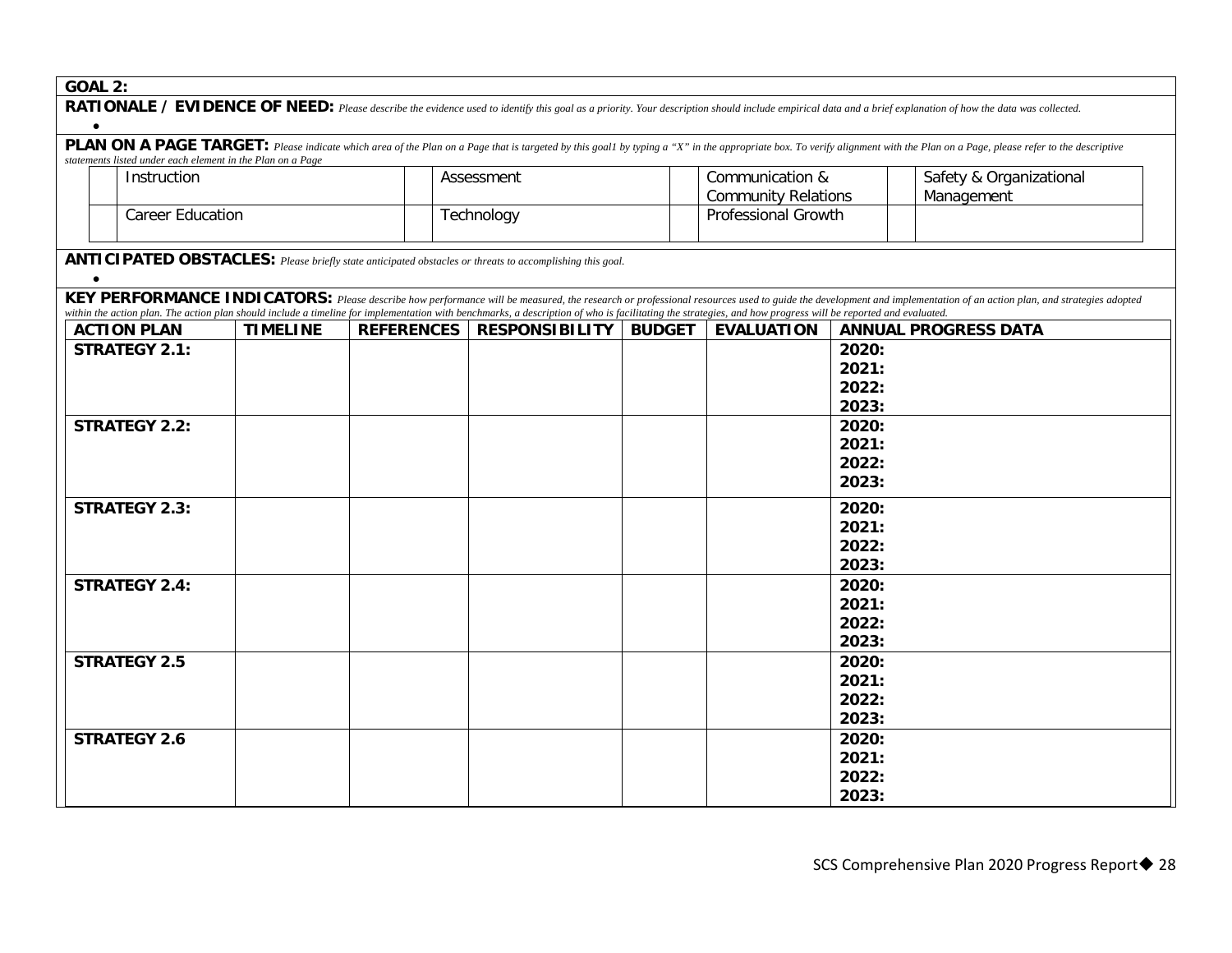| RATIONALE / EVIDENCE OF NEED: Please describe the evidence used to identify this goal as a priority. Your description should include empirical data and a brief explanation of how the data was collected.                                                                            |                                                                                                                 |  |                   |                    |                                           |                   |                                                                                                                                                                                                                                                                                                                                                                                                                                |  |  |
|---------------------------------------------------------------------------------------------------------------------------------------------------------------------------------------------------------------------------------------------------------------------------------------|-----------------------------------------------------------------------------------------------------------------|--|-------------------|--------------------|-------------------------------------------|-------------------|--------------------------------------------------------------------------------------------------------------------------------------------------------------------------------------------------------------------------------------------------------------------------------------------------------------------------------------------------------------------------------------------------------------------------------|--|--|
| PLAN ON A PAGE TARGET: Please indicate which area of the Plan on A Page is targeted by this goall by typing a "X" in the appropriate box. To verify alignment with the Plan on a Page, please refer to the descriptive<br>statements listed under each element in the Plan on a Page. |                                                                                                                 |  |                   |                    |                                           |                   |                                                                                                                                                                                                                                                                                                                                                                                                                                |  |  |
| Instruction                                                                                                                                                                                                                                                                           |                                                                                                                 |  | Assessment        |                    | Communication &<br>Community<br>Relations |                   | Safety & Organizational Management                                                                                                                                                                                                                                                                                                                                                                                             |  |  |
| <b>Career Education</b>                                                                                                                                                                                                                                                               |                                                                                                                 |  | Technology        |                    | <b>Professional Growth</b>                |                   |                                                                                                                                                                                                                                                                                                                                                                                                                                |  |  |
|                                                                                                                                                                                                                                                                                       | <b>ANTICIPATED OBSTACLES:</b> Please briefly state anticipated obstacles or threats to accomplishing this goal. |  |                   |                    |                                           |                   |                                                                                                                                                                                                                                                                                                                                                                                                                                |  |  |
|                                                                                                                                                                                                                                                                                       |                                                                                                                 |  |                   |                    |                                           |                   | KEY PERFORMANCE INDICATORS: Please describe how performance will be measured, the research or professional resources used to guide the development and implementation of an action plan, and strategies<br>adopted within the action plan. The action plan should include a timeline for implementation with benchmarks, a description of who is facilitating the strategies, and how progress will be reported and evaluated. |  |  |
| <b>ACTION PLAN</b>                                                                                                                                                                                                                                                                    | <b>TIMELINE</b>                                                                                                 |  | <b>REFERENCES</b> | <b>FACILITATOR</b> | <b>BUDGET</b>                             | <b>EVALUATION</b> | <b>ANNUAL PROGRESS DATA</b>                                                                                                                                                                                                                                                                                                                                                                                                    |  |  |
| <b>STRATEGY 3.1</b>                                                                                                                                                                                                                                                                   |                                                                                                                 |  |                   |                    |                                           |                   | 2020:<br>2021:<br>2022:<br>2023:                                                                                                                                                                                                                                                                                                                                                                                               |  |  |
| <b>STRATEGY 3.2</b>                                                                                                                                                                                                                                                                   |                                                                                                                 |  |                   |                    |                                           |                   | 2020:<br>2021:<br>2022:<br>2023:                                                                                                                                                                                                                                                                                                                                                                                               |  |  |
| <b>STRATEGY 3.3</b>                                                                                                                                                                                                                                                                   |                                                                                                                 |  |                   |                    |                                           |                   | 2020:<br>2021:<br>2022:<br>2023:                                                                                                                                                                                                                                                                                                                                                                                               |  |  |
| <b>STRATEGY 3.4</b>                                                                                                                                                                                                                                                                   |                                                                                                                 |  |                   |                    |                                           |                   | 2020:<br>2021:<br>2022:<br>2023:                                                                                                                                                                                                                                                                                                                                                                                               |  |  |
| <b>STRATEGY 3.5</b>                                                                                                                                                                                                                                                                   |                                                                                                                 |  |                   |                    |                                           |                   | 2020:<br>2021:<br>2022:<br>2023:                                                                                                                                                                                                                                                                                                                                                                                               |  |  |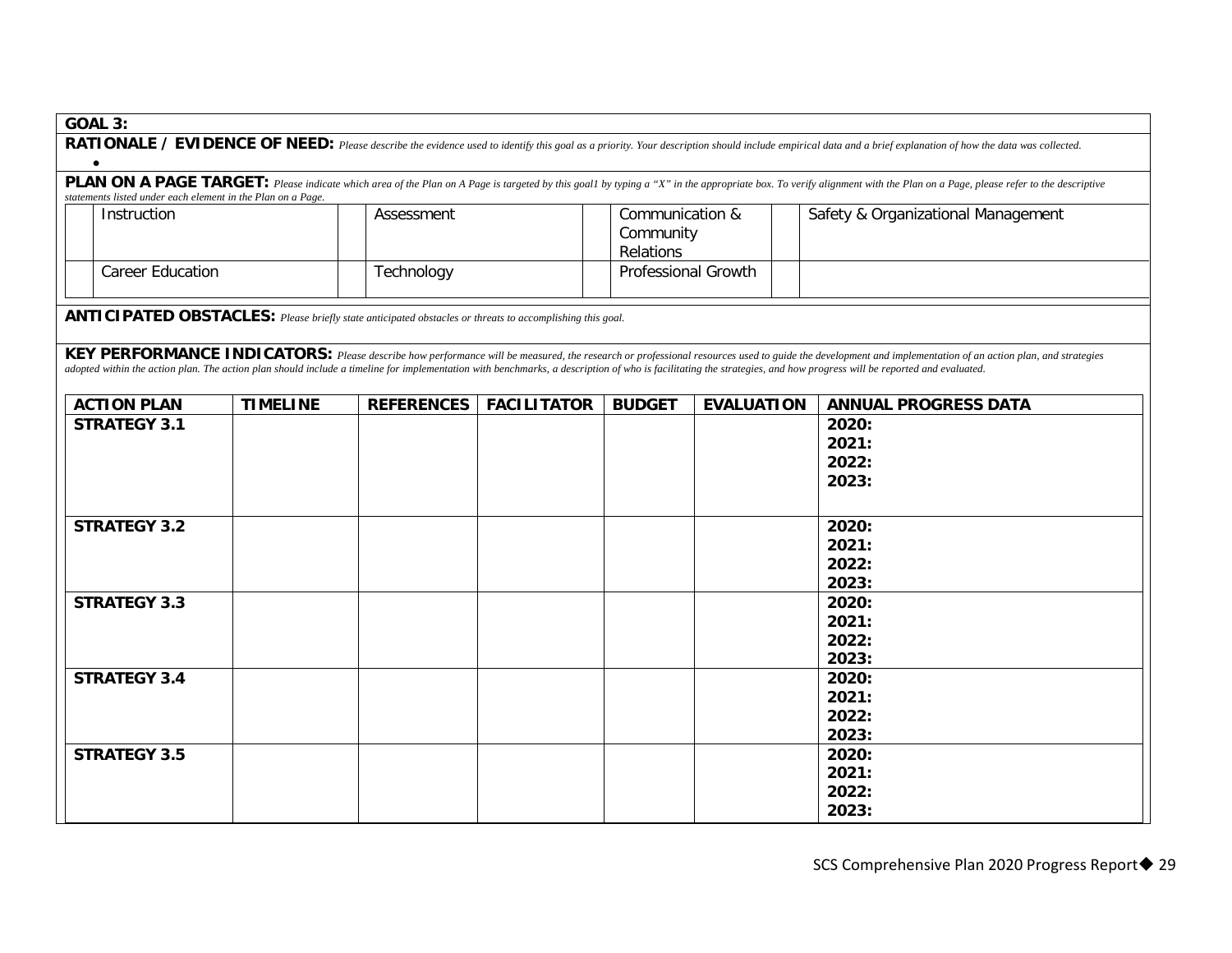![](_page_29_Picture_0.jpeg)

## **DEPARTMENT STRATEGIC PLAN**

## **BUDGET AND FINANCE**

| <b>KEY PERFORMANCE INDICATORS</b> | <b>ACHIEVEMENT SUMMARY</b> |
|-----------------------------------|----------------------------|
| GOAL 1                            | 2020                       |
|                                   | 2021                       |
|                                   | 2022                       |
|                                   | 2023                       |
| GOAL 2                            | 2020                       |
|                                   | 2021                       |
|                                   | 2022                       |
|                                   | 2023                       |
| GOAL 3                            | 2020                       |
|                                   | 2021                       |
|                                   | 2022                       |
|                                   | 2023                       |

### **GOAL ACTION PLAN**

| <b>GOAL 1:</b>                                                                                                                                                                                                                                                                                                                                                                                                                 |                         |            |                                               |  |                                       |  |  |  |
|--------------------------------------------------------------------------------------------------------------------------------------------------------------------------------------------------------------------------------------------------------------------------------------------------------------------------------------------------------------------------------------------------------------------------------|-------------------------|------------|-----------------------------------------------|--|---------------------------------------|--|--|--|
| RATIONALE / EVIDENCE OF NEED: Please describe the evidence used to identify this goal as a priority. Your description should include empirical data and a brief explanation of how the data was collected.                                                                                                                                                                                                                     |                         |            |                                               |  |                                       |  |  |  |
|                                                                                                                                                                                                                                                                                                                                                                                                                                |                         |            |                                               |  |                                       |  |  |  |
| <b>PLAN ON A PAGE TARGET:</b> Please indicate which area of the Plan on A Page is targeted by this goal by typing a "X" in the appropriate box. To verify alignment with the Plan on a Page, please refer to the descriptive<br>statements listed under each element in the Plan on a Page                                                                                                                                     |                         |            |                                               |  |                                       |  |  |  |
|                                                                                                                                                                                                                                                                                                                                                                                                                                | Instruction             | Assessment | Communication &<br><b>Community Relations</b> |  | Safety & Organizational<br>Management |  |  |  |
|                                                                                                                                                                                                                                                                                                                                                                                                                                | <b>Career Education</b> | Technology | Professional Growth                           |  |                                       |  |  |  |
| ANTICIPATED OBSTACLES: Please briefly state anticipated obstacles or threats to accomplishing this goal.                                                                                                                                                                                                                                                                                                                       |                         |            |                                               |  |                                       |  |  |  |
| KEY PERFORMANCE INDICATORS: Please describe how performance will be measured, the research or professional resources used to guide the development and implementation of an action plan, and strategies adopted<br>within the action plan. The action plan should include a timeline for implementation with benchmarks, a description of who is facilitating the strategies, and how progress will be reported and evaluated. |                         |            |                                               |  |                                       |  |  |  |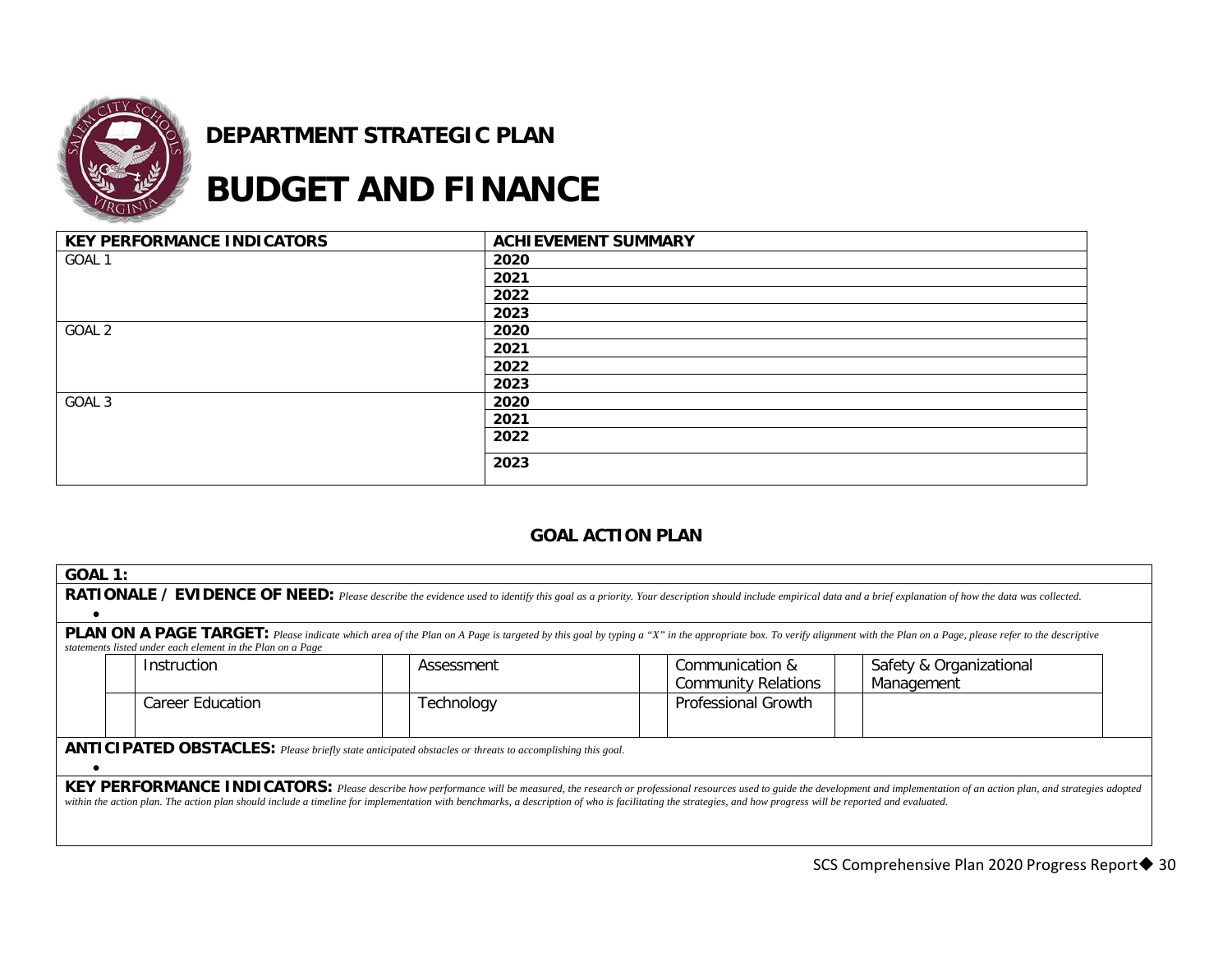| <b>ACTION PLAN</b>  | <b>TIMELINE</b> | REFERENCES   FACILITATOR | <b>BUDGET</b> | <b>EVALUATION</b> | <b>ANNUAL PROGRESS DATA</b> |
|---------------------|-----------------|--------------------------|---------------|-------------------|-----------------------------|
| <b>STRATEGY 1.1</b> |                 |                          |               |                   | 2020:                       |
|                     |                 |                          |               |                   | 2021:                       |
|                     |                 |                          |               |                   | 2022:                       |
|                     |                 |                          |               |                   | 2023:                       |
| <b>STRATEGY 1.2</b> |                 |                          |               |                   | 2020:                       |
|                     |                 |                          |               |                   | 2021:                       |
|                     |                 |                          |               |                   | 2022:                       |
|                     |                 |                          |               |                   | 2023:                       |
| <b>STRATEGY 1.3</b> |                 |                          |               |                   | 2020:                       |
|                     |                 |                          |               |                   | 2021:                       |
|                     |                 |                          |               |                   | 2022:                       |
|                     |                 |                          |               |                   | 2023:                       |
| <b>STRATEGY 1.4</b> |                 |                          |               |                   | 2020:                       |
|                     |                 |                          |               |                   | 2021:                       |
|                     |                 |                          |               |                   | 2022:                       |
|                     |                 |                          |               |                   | 2023:                       |
| <b>STRATEGY 1.5</b> |                 |                          |               |                   | 2020:                       |
|                     |                 |                          |               |                   | 2021:                       |
|                     |                 |                          |               |                   | 2022:                       |
|                     |                 |                          |               |                   | 2023:                       |
| <b>STRATEGY 1.6</b> |                 |                          |               |                   | 2020:                       |
|                     |                 |                          |               |                   | 2021:                       |
|                     |                 |                          |               |                   | 2022:                       |
|                     |                 |                          |               |                   | 2023:                       |
|                     |                 |                          |               |                   |                             |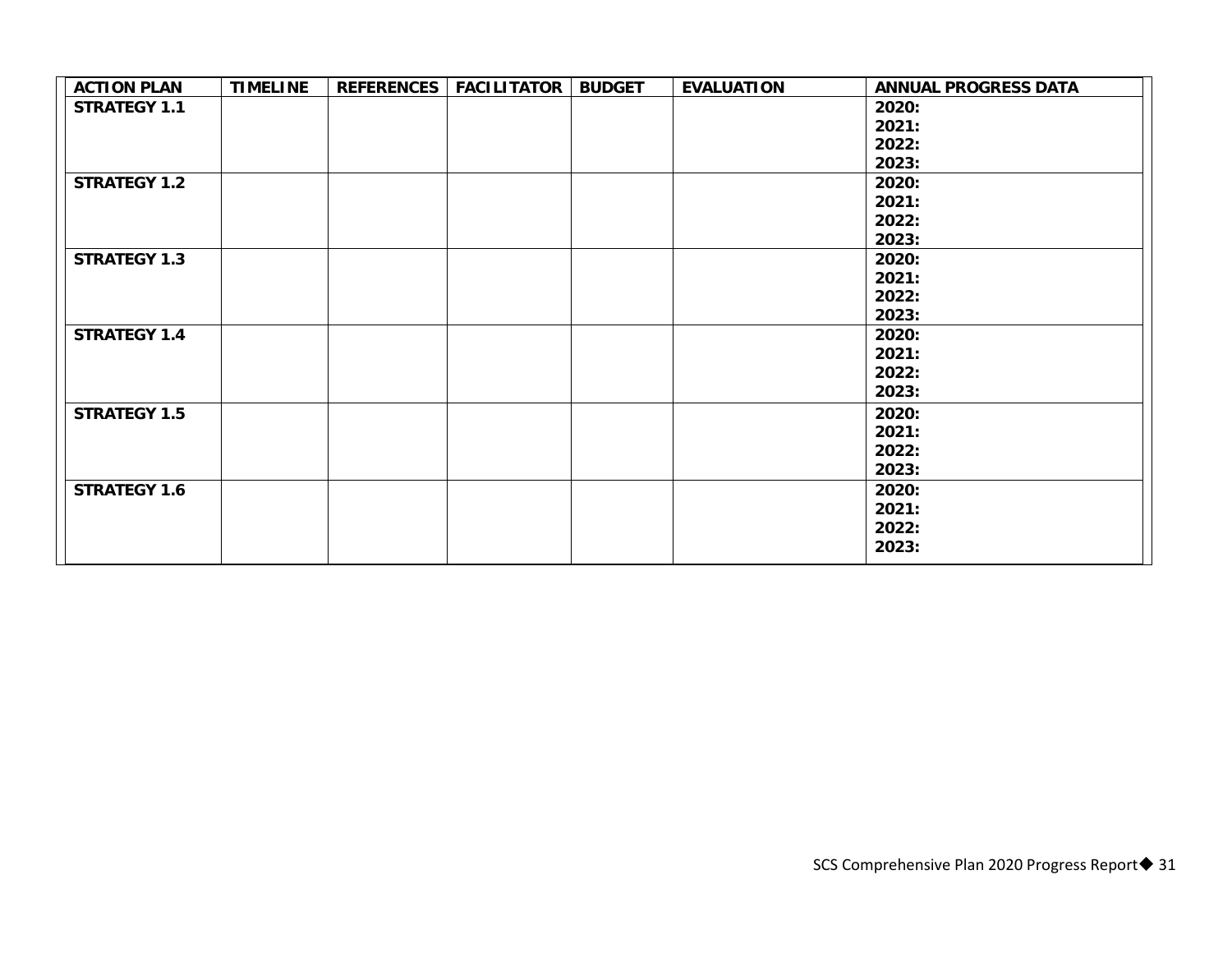| GOAL |  |
|------|--|
|      |  |

| UUNL 4.                                                                                                                                                                                                                            |                                                            |                 |                   |                                                                                                                                                                                                                                      |               |                            |                |                                                                                                                                                                                                                 |  |  |
|------------------------------------------------------------------------------------------------------------------------------------------------------------------------------------------------------------------------------------|------------------------------------------------------------|-----------------|-------------------|--------------------------------------------------------------------------------------------------------------------------------------------------------------------------------------------------------------------------------------|---------------|----------------------------|----------------|-----------------------------------------------------------------------------------------------------------------------------------------------------------------------------------------------------------------|--|--|
|                                                                                                                                                                                                                                    |                                                            |                 |                   |                                                                                                                                                                                                                                      |               |                            |                | RATIONALE / EVIDENCE OF NEED: Please describe the evidence used to identify this goal as a priority. Your description should include empirical data and a brief explanation of how the data was collected.      |  |  |
| <b>PLAN ON A PAGE TARGET:</b> Please indicate which area of the Plan on a Page that is targeted by this goall by typing a "X" in the appropriate box. To verify alignment with the Plan on a Page, please refer to the descriptive |                                                            |                 |                   |                                                                                                                                                                                                                                      |               |                            |                |                                                                                                                                                                                                                 |  |  |
|                                                                                                                                                                                                                                    | statements listed under each element in the Plan on a Page |                 |                   |                                                                                                                                                                                                                                      |               |                            |                |                                                                                                                                                                                                                 |  |  |
|                                                                                                                                                                                                                                    | Instruction                                                |                 |                   | Assessment                                                                                                                                                                                                                           |               | Communication &            |                | Safety & Organizational                                                                                                                                                                                         |  |  |
|                                                                                                                                                                                                                                    |                                                            |                 |                   |                                                                                                                                                                                                                                      |               | <b>Community Relations</b> |                | Management                                                                                                                                                                                                      |  |  |
| Professional Growth<br><b>Career Education</b><br>Technology                                                                                                                                                                       |                                                            |                 |                   |                                                                                                                                                                                                                                      |               |                            |                |                                                                                                                                                                                                                 |  |  |
|                                                                                                                                                                                                                                    |                                                            |                 |                   |                                                                                                                                                                                                                                      |               |                            |                |                                                                                                                                                                                                                 |  |  |
|                                                                                                                                                                                                                                    |                                                            |                 |                   | ANTICIPATED OBSTACLES: Please briefly state anticipated obstacles or threats to accomplishing this goal.                                                                                                                             |               |                            |                |                                                                                                                                                                                                                 |  |  |
|                                                                                                                                                                                                                                    |                                                            |                 |                   |                                                                                                                                                                                                                                      |               |                            |                |                                                                                                                                                                                                                 |  |  |
|                                                                                                                                                                                                                                    |                                                            |                 |                   |                                                                                                                                                                                                                                      |               |                            |                | KEY PERFORMANCE INDICATORS: Please describe how performance will be measured, the research or professional resources used to guide the development and implementation of an action plan, and strategies adopted |  |  |
|                                                                                                                                                                                                                                    | <b>ACTION PLAN</b>                                         | <b>TIMELINE</b> | <b>REFERENCES</b> | within the action plan. The action plan should include a timeline for implementation with benchmarks, a description of who is facilitating the strategies, and how progress will be reported and evaluated.<br><b>RESPONSIBILITY</b> | <b>BUDGET</b> | <b>EVALUATION</b>          |                | <b>ANNUAL PROGRESS DATA</b>                                                                                                                                                                                     |  |  |
|                                                                                                                                                                                                                                    | <b>STRATEGY 2.1:</b>                                       |                 |                   |                                                                                                                                                                                                                                      |               |                            | 2020:          |                                                                                                                                                                                                                 |  |  |
|                                                                                                                                                                                                                                    |                                                            |                 |                   |                                                                                                                                                                                                                                      |               |                            | 2021:          |                                                                                                                                                                                                                 |  |  |
|                                                                                                                                                                                                                                    |                                                            |                 |                   |                                                                                                                                                                                                                                      |               |                            | 2022:          |                                                                                                                                                                                                                 |  |  |
|                                                                                                                                                                                                                                    |                                                            |                 |                   |                                                                                                                                                                                                                                      |               |                            | 2023:          |                                                                                                                                                                                                                 |  |  |
|                                                                                                                                                                                                                                    | <b>STRATEGY 2.2:</b>                                       |                 |                   |                                                                                                                                                                                                                                      |               |                            | 2020:          |                                                                                                                                                                                                                 |  |  |
|                                                                                                                                                                                                                                    |                                                            |                 |                   |                                                                                                                                                                                                                                      |               |                            | 2021:          |                                                                                                                                                                                                                 |  |  |
|                                                                                                                                                                                                                                    |                                                            |                 |                   |                                                                                                                                                                                                                                      |               |                            | 2022:          |                                                                                                                                                                                                                 |  |  |
|                                                                                                                                                                                                                                    |                                                            |                 |                   |                                                                                                                                                                                                                                      |               |                            | 2023:          |                                                                                                                                                                                                                 |  |  |
|                                                                                                                                                                                                                                    | <b>STRATEGY 2.3:</b>                                       |                 |                   |                                                                                                                                                                                                                                      |               |                            | 2020:          |                                                                                                                                                                                                                 |  |  |
|                                                                                                                                                                                                                                    |                                                            |                 |                   |                                                                                                                                                                                                                                      |               |                            | 2021:          |                                                                                                                                                                                                                 |  |  |
|                                                                                                                                                                                                                                    |                                                            |                 |                   |                                                                                                                                                                                                                                      |               |                            | 2022:          |                                                                                                                                                                                                                 |  |  |
|                                                                                                                                                                                                                                    |                                                            |                 |                   |                                                                                                                                                                                                                                      |               |                            | 2023:          |                                                                                                                                                                                                                 |  |  |
|                                                                                                                                                                                                                                    | <b>STRATEGY 2.4:</b>                                       |                 |                   |                                                                                                                                                                                                                                      |               |                            | 2020:          |                                                                                                                                                                                                                 |  |  |
|                                                                                                                                                                                                                                    |                                                            |                 |                   |                                                                                                                                                                                                                                      |               |                            | 2021:          |                                                                                                                                                                                                                 |  |  |
|                                                                                                                                                                                                                                    |                                                            |                 |                   |                                                                                                                                                                                                                                      |               |                            | 2022:          |                                                                                                                                                                                                                 |  |  |
|                                                                                                                                                                                                                                    |                                                            |                 |                   |                                                                                                                                                                                                                                      |               |                            | 2023:          |                                                                                                                                                                                                                 |  |  |
|                                                                                                                                                                                                                                    | <b>STRATEGY 2.5</b>                                        |                 |                   |                                                                                                                                                                                                                                      |               |                            | 2020:          |                                                                                                                                                                                                                 |  |  |
|                                                                                                                                                                                                                                    |                                                            |                 |                   |                                                                                                                                                                                                                                      |               |                            | 2021:          |                                                                                                                                                                                                                 |  |  |
|                                                                                                                                                                                                                                    |                                                            |                 |                   |                                                                                                                                                                                                                                      |               |                            | 2022:          |                                                                                                                                                                                                                 |  |  |
|                                                                                                                                                                                                                                    |                                                            |                 |                   |                                                                                                                                                                                                                                      |               |                            | 2023:          |                                                                                                                                                                                                                 |  |  |
|                                                                                                                                                                                                                                    | <b>STRATEGY 2.6</b>                                        |                 |                   |                                                                                                                                                                                                                                      |               |                            | 2020:          |                                                                                                                                                                                                                 |  |  |
|                                                                                                                                                                                                                                    |                                                            |                 |                   |                                                                                                                                                                                                                                      |               |                            | 2021:          |                                                                                                                                                                                                                 |  |  |
|                                                                                                                                                                                                                                    |                                                            |                 |                   |                                                                                                                                                                                                                                      |               |                            | 2022:<br>2023: |                                                                                                                                                                                                                 |  |  |
|                                                                                                                                                                                                                                    |                                                            |                 |                   |                                                                                                                                                                                                                                      |               |                            |                |                                                                                                                                                                                                                 |  |  |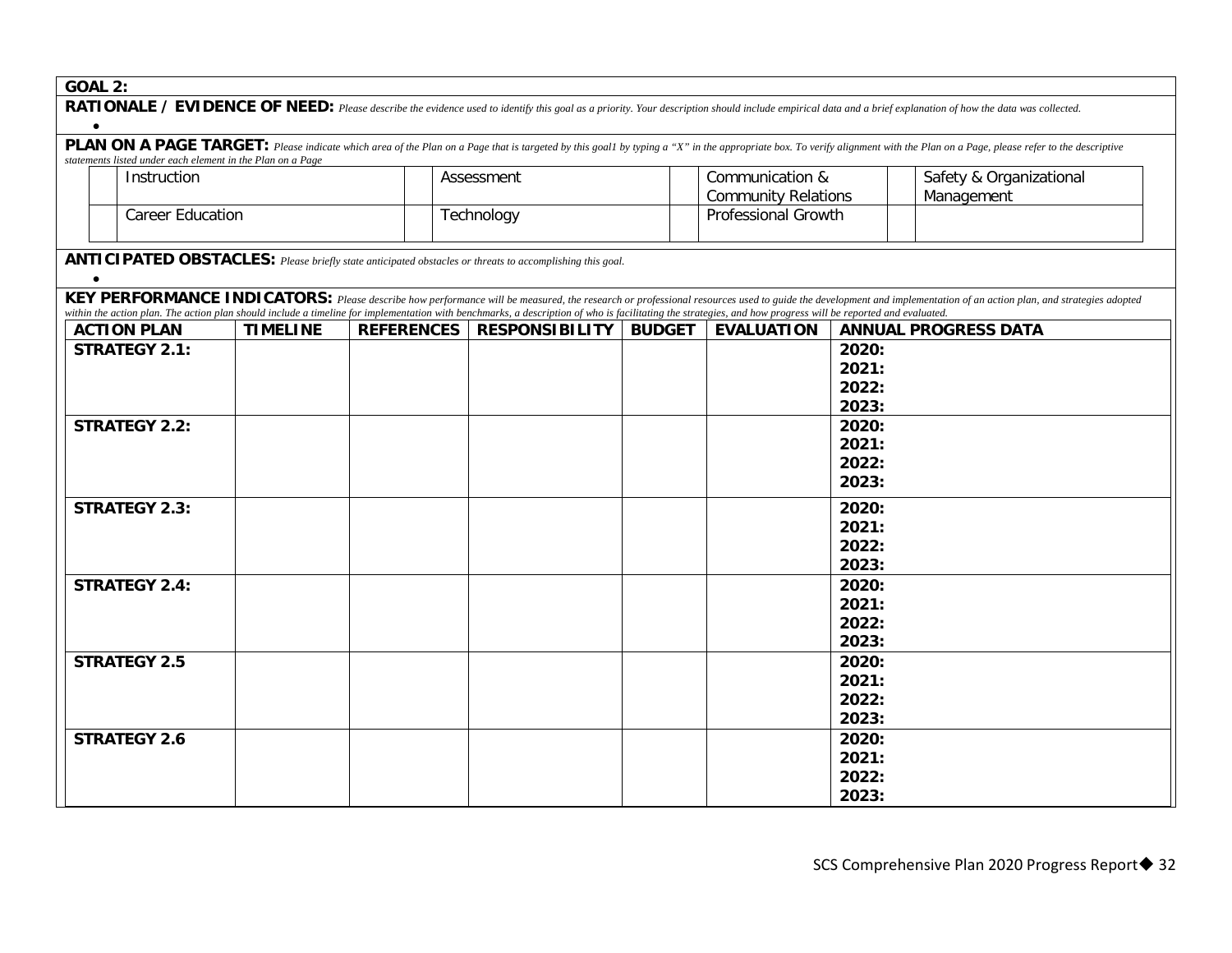|--|

| RATIONALE / EVIDENCE OF NEED: Please describe the evidence used to identify this goal as a priority. Your description should include empirical data and a brief explanation of how the data was collected.                                                                            |  |                 |                                                                                                                 |                                           |                            |                                    |                                                                                                                                                                                                                                                                                                                                                                                                                                |  |  |
|---------------------------------------------------------------------------------------------------------------------------------------------------------------------------------------------------------------------------------------------------------------------------------------|--|-----------------|-----------------------------------------------------------------------------------------------------------------|-------------------------------------------|----------------------------|------------------------------------|--------------------------------------------------------------------------------------------------------------------------------------------------------------------------------------------------------------------------------------------------------------------------------------------------------------------------------------------------------------------------------------------------------------------------------|--|--|
| PLAN ON A PAGE TARGET: Please indicate which area of the Plan on A Page is targeted by this goall by typing a "X" in the appropriate box. To verify alignment with the Plan on a Page, please refer to the descriptive<br>statements listed under each element in the Plan on a Page. |  |                 |                                                                                                                 |                                           |                            |                                    |                                                                                                                                                                                                                                                                                                                                                                                                                                |  |  |
| Instruction                                                                                                                                                                                                                                                                           |  | Assessment      |                                                                                                                 | Communication &<br>Community<br>Relations |                            | Safety & Organizational Management |                                                                                                                                                                                                                                                                                                                                                                                                                                |  |  |
| <b>Career Education</b>                                                                                                                                                                                                                                                               |  |                 | Technology                                                                                                      |                                           | <b>Professional Growth</b> |                                    |                                                                                                                                                                                                                                                                                                                                                                                                                                |  |  |
|                                                                                                                                                                                                                                                                                       |  |                 | <b>ANTICIPATED OBSTACLES:</b> Please briefly state anticipated obstacles or threats to accomplishing this goal. |                                           |                            |                                    |                                                                                                                                                                                                                                                                                                                                                                                                                                |  |  |
|                                                                                                                                                                                                                                                                                       |  |                 |                                                                                                                 |                                           |                            |                                    | KEY PERFORMANCE INDICATORS: Please describe how performance will be measured, the research or professional resources used to guide the development and implementation of an action plan, and strategies<br>adopted within the action plan. The action plan should include a timeline for implementation with benchmarks, a description of who is facilitating the strategies, and how progress will be reported and evaluated. |  |  |
| <b>ACTION PLAN</b>                                                                                                                                                                                                                                                                    |  | <b>TIMELINE</b> | <b>REFERENCES</b>                                                                                               | <b>FACILITATOR</b>                        | <b>BUDGET</b>              | <b>EVALUATION</b>                  | <b>ANNUAL PROGRESS DATA</b>                                                                                                                                                                                                                                                                                                                                                                                                    |  |  |
| <b>STRATEGY 3.1</b>                                                                                                                                                                                                                                                                   |  |                 |                                                                                                                 |                                           |                            |                                    | 2020:<br>2021:<br>2022:<br>2023:                                                                                                                                                                                                                                                                                                                                                                                               |  |  |
| <b>STRATEGY 3.2</b>                                                                                                                                                                                                                                                                   |  |                 |                                                                                                                 |                                           |                            |                                    | 2020:<br>2021:<br>2022:<br>2023:                                                                                                                                                                                                                                                                                                                                                                                               |  |  |
| <b>STRATEGY 3.3</b>                                                                                                                                                                                                                                                                   |  |                 |                                                                                                                 |                                           |                            |                                    | 2020:<br>2021:<br>2022:<br>2023:                                                                                                                                                                                                                                                                                                                                                                                               |  |  |
| <b>STRATEGY 3.4</b>                                                                                                                                                                                                                                                                   |  |                 |                                                                                                                 |                                           |                            |                                    | 2020:<br>2021:<br>2022:<br>2023:                                                                                                                                                                                                                                                                                                                                                                                               |  |  |
| <b>STRATEGY 3.5</b>                                                                                                                                                                                                                                                                   |  |                 |                                                                                                                 |                                           |                            |                                    | 2020:<br>2021:<br>2022:<br>2023:                                                                                                                                                                                                                                                                                                                                                                                               |  |  |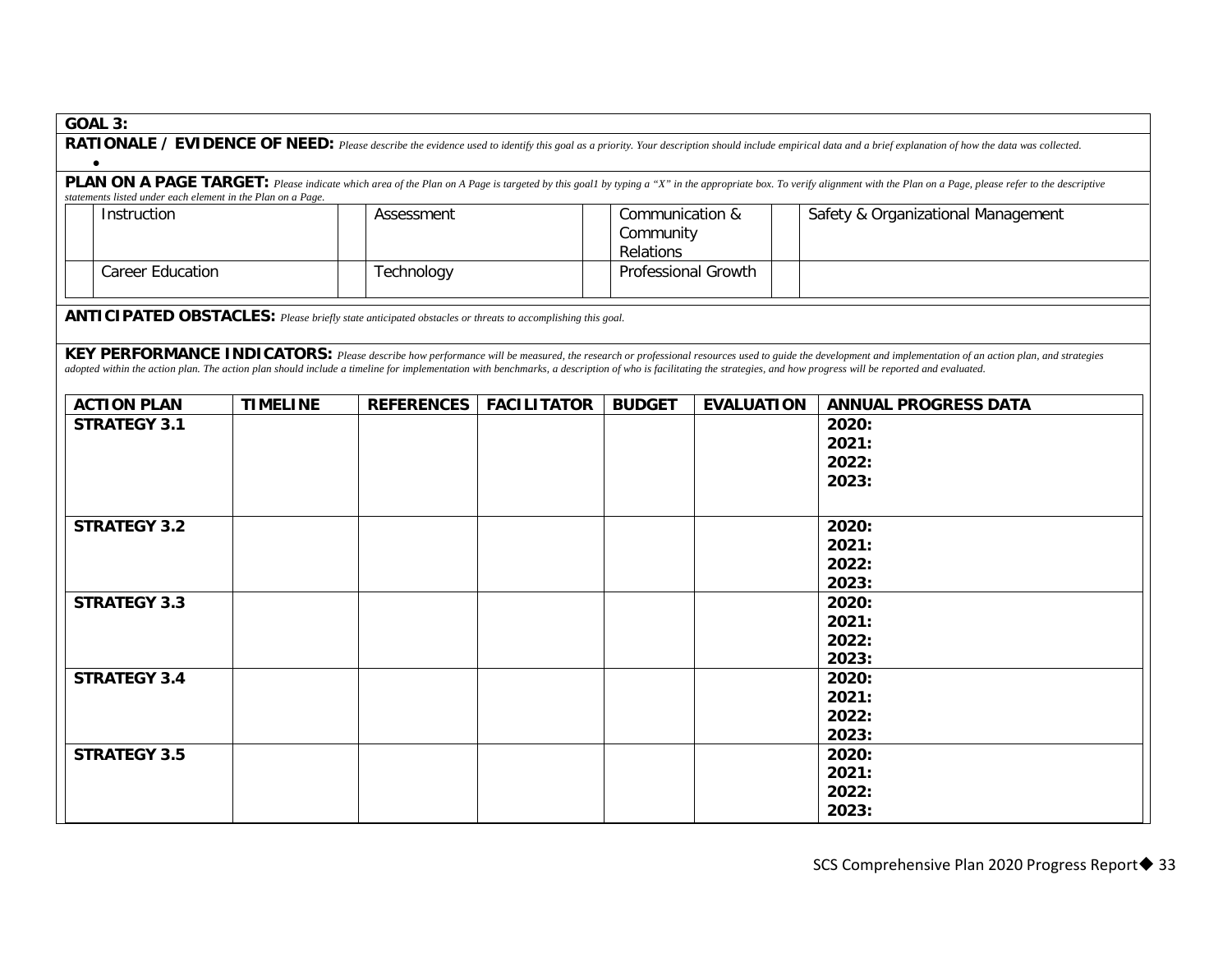![](_page_33_Picture_0.jpeg)

## **DEPARTMENT STRATEGIC PLAN HUMAN RESOURCES**

| <b>KEY PERFORMANCE INDICATORS</b> | <b>ACHIEVEMENT SUMMARY</b> |
|-----------------------------------|----------------------------|
| GOAL 1                            | 2020                       |
|                                   | 2021                       |
|                                   | 2022                       |
|                                   | 2023                       |
| GOAL 2                            | 2020                       |
|                                   | 2021                       |
|                                   | 2022                       |
|                                   | 2023                       |
| GOAL 3                            | 2020                       |
|                                   | 2021                       |
|                                   | 2022                       |
|                                   | 2023                       |

### **GOAL ACTION PLAN**

| <b>GOAL 1:</b>                                                                                                                                                                                                                                                                                                                                                                                                                 |                                                                                                          |                 |                   |                    |               |                                               |                                       |  |  |  |
|--------------------------------------------------------------------------------------------------------------------------------------------------------------------------------------------------------------------------------------------------------------------------------------------------------------------------------------------------------------------------------------------------------------------------------|----------------------------------------------------------------------------------------------------------|-----------------|-------------------|--------------------|---------------|-----------------------------------------------|---------------------------------------|--|--|--|
| RATIONALE / EVIDENCE OF NEED: Please describe the evidence used to identify this goal as a priority. Your description should include empirical data and a brief explanation of how the data was collected.                                                                                                                                                                                                                     |                                                                                                          |                 |                   |                    |               |                                               |                                       |  |  |  |
|                                                                                                                                                                                                                                                                                                                                                                                                                                |                                                                                                          |                 |                   |                    |               |                                               |                                       |  |  |  |
| <b>PLAN ON A PAGE TARGET:</b> Please indicate which area of the Plan on A Page is targeted by this goal by typing a "X" in the appropriate box. To verify alignment with the Plan on a Page, please refer to the descriptive<br>statements listed under each element in the Plan on a Page                                                                                                                                     |                                                                                                          |                 |                   |                    |               |                                               |                                       |  |  |  |
|                                                                                                                                                                                                                                                                                                                                                                                                                                | Instruction                                                                                              |                 |                   | Assessment         |               | Communication &<br><b>Community Relations</b> | Safety & Organizational<br>Management |  |  |  |
|                                                                                                                                                                                                                                                                                                                                                                                                                                | Career Education                                                                                         |                 |                   | Technology         |               | Professional Growth                           |                                       |  |  |  |
|                                                                                                                                                                                                                                                                                                                                                                                                                                | ANTICIPATED OBSTACLES: Please briefly state anticipated obstacles or threats to accomplishing this goal. |                 |                   |                    |               |                                               |                                       |  |  |  |
|                                                                                                                                                                                                                                                                                                                                                                                                                                |                                                                                                          |                 |                   |                    |               |                                               |                                       |  |  |  |
| KEY PERFORMANCE INDICATORS: Please describe how performance will be measured, the research or professional resources used to guide the development and implementation of an action plan, and strategies adopted<br>within the action plan. The action plan should include a timeline for implementation with benchmarks, a description of who is facilitating the strategies, and how progress will be reported and evaluated. |                                                                                                          |                 |                   |                    |               |                                               |                                       |  |  |  |
| <b>ACTION PLAN</b>                                                                                                                                                                                                                                                                                                                                                                                                             |                                                                                                          | <b>TIMELINE</b> | <b>REFERENCES</b> | <b>FACILITATOR</b> | <b>BUDGET</b> | <b>EVALUATION</b>                             | <b>ANNUAL PROGRESS DATA</b>           |  |  |  |
|                                                                                                                                                                                                                                                                                                                                                                                                                                |                                                                                                          |                 |                   |                    |               |                                               |                                       |  |  |  |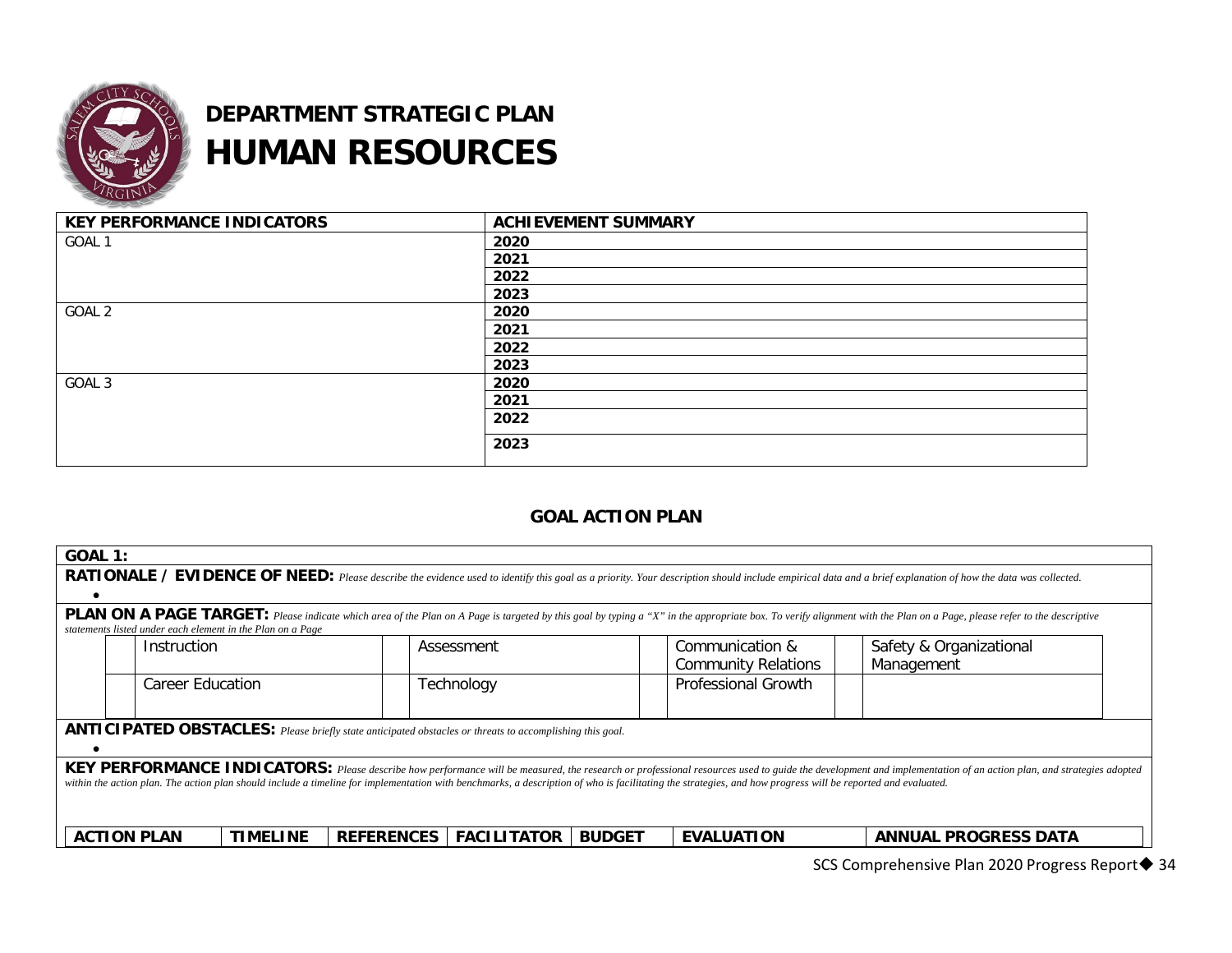| <b>STRATEGY 1.1</b> |  |  | 2020: |
|---------------------|--|--|-------|
|                     |  |  | 2021: |
|                     |  |  | 2022: |
|                     |  |  | 2023: |
| <b>STRATEGY 1.2</b> |  |  | 2020: |
|                     |  |  | 2021: |
|                     |  |  | 2022: |
|                     |  |  | 2023: |
| <b>STRATEGY 1.3</b> |  |  | 2020: |
|                     |  |  | 2021: |
|                     |  |  | 2022: |
|                     |  |  | 2023: |
| <b>STRATEGY 1.4</b> |  |  | 2020: |
|                     |  |  | 2021: |
|                     |  |  | 2022: |
|                     |  |  |       |
|                     |  |  | 2023: |
| <b>STRATEGY 1.5</b> |  |  | 2020: |
|                     |  |  | 2021: |
|                     |  |  | 2022: |
|                     |  |  | 2023: |
| <b>STRATEGY 1.6</b> |  |  | 2020: |
|                     |  |  | 2021: |
|                     |  |  | 2022: |
|                     |  |  | 2023: |
|                     |  |  |       |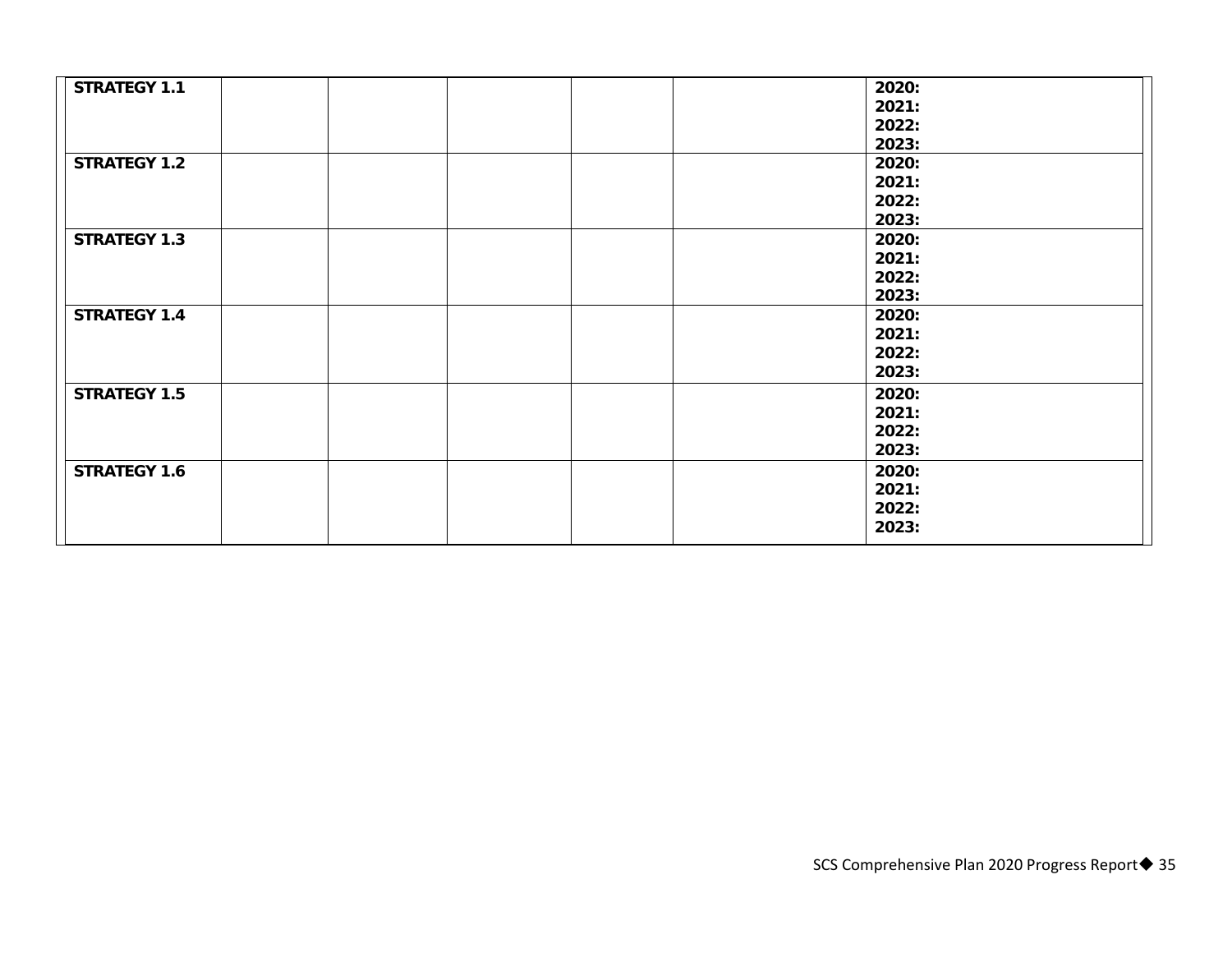| GOAL |  |
|------|--|
|      |  |

| UUNL 4. |                                                                                                                                                                                                                                    |                 |                   |                                                                                                                                                                                                                                      |               |                            |                |                                                                                                                                                                                                                 |
|---------|------------------------------------------------------------------------------------------------------------------------------------------------------------------------------------------------------------------------------------|-----------------|-------------------|--------------------------------------------------------------------------------------------------------------------------------------------------------------------------------------------------------------------------------------|---------------|----------------------------|----------------|-----------------------------------------------------------------------------------------------------------------------------------------------------------------------------------------------------------------|
|         | RATIONALE / EVIDENCE OF NEED: Please describe the evidence used to identify this goal as a priority. Your description should include empirical data and a brief explanation of how the data was collected.                         |                 |                   |                                                                                                                                                                                                                                      |               |                            |                |                                                                                                                                                                                                                 |
|         | <b>PLAN ON A PAGE TARGET:</b> Please indicate which area of the Plan on a Page that is targeted by this goall by typing a "X" in the appropriate box. To verify alignment with the Plan on a Page, please refer to the descriptive |                 |                   |                                                                                                                                                                                                                                      |               |                            |                |                                                                                                                                                                                                                 |
|         | statements listed under each element in the Plan on a Page                                                                                                                                                                         |                 |                   |                                                                                                                                                                                                                                      |               |                            |                |                                                                                                                                                                                                                 |
|         | Instruction                                                                                                                                                                                                                        |                 |                   | Assessment<br>Communication &                                                                                                                                                                                                        |               |                            |                | Safety & Organizational                                                                                                                                                                                         |
|         |                                                                                                                                                                                                                                    |                 |                   |                                                                                                                                                                                                                                      |               | <b>Community Relations</b> |                | Management                                                                                                                                                                                                      |
|         | <b>Career Education</b>                                                                                                                                                                                                            |                 |                   | Professional Growth<br>Technology                                                                                                                                                                                                    |               |                            |                |                                                                                                                                                                                                                 |
|         |                                                                                                                                                                                                                                    |                 |                   |                                                                                                                                                                                                                                      |               |                            |                |                                                                                                                                                                                                                 |
|         |                                                                                                                                                                                                                                    |                 |                   | ANTICIPATED OBSTACLES: Please briefly state anticipated obstacles or threats to accomplishing this goal.                                                                                                                             |               |                            |                |                                                                                                                                                                                                                 |
|         |                                                                                                                                                                                                                                    |                 |                   |                                                                                                                                                                                                                                      |               |                            |                |                                                                                                                                                                                                                 |
|         |                                                                                                                                                                                                                                    |                 |                   |                                                                                                                                                                                                                                      |               |                            |                | KEY PERFORMANCE INDICATORS: Please describe how performance will be measured, the research or professional resources used to guide the development and implementation of an action plan, and strategies adopted |
|         | <b>ACTION PLAN</b>                                                                                                                                                                                                                 | <b>TIMELINE</b> | <b>REFERENCES</b> | within the action plan. The action plan should include a timeline for implementation with benchmarks, a description of who is facilitating the strategies, and how progress will be reported and evaluated.<br><b>RESPONSIBILITY</b> | <b>BUDGET</b> | <b>EVALUATION</b>          |                | <b>ANNUAL PROGRESS DATA</b>                                                                                                                                                                                     |
|         | <b>STRATEGY 2.1:</b>                                                                                                                                                                                                               |                 |                   |                                                                                                                                                                                                                                      |               |                            | 2020:          |                                                                                                                                                                                                                 |
|         |                                                                                                                                                                                                                                    |                 |                   |                                                                                                                                                                                                                                      |               |                            | 2021:          |                                                                                                                                                                                                                 |
|         |                                                                                                                                                                                                                                    |                 |                   |                                                                                                                                                                                                                                      |               |                            | 2022:          |                                                                                                                                                                                                                 |
|         |                                                                                                                                                                                                                                    |                 |                   |                                                                                                                                                                                                                                      |               |                            | 2023:          |                                                                                                                                                                                                                 |
|         | <b>STRATEGY 2.2:</b>                                                                                                                                                                                                               |                 |                   |                                                                                                                                                                                                                                      |               |                            | 2020:          |                                                                                                                                                                                                                 |
|         |                                                                                                                                                                                                                                    |                 |                   |                                                                                                                                                                                                                                      |               |                            | 2021:          |                                                                                                                                                                                                                 |
|         |                                                                                                                                                                                                                                    |                 |                   |                                                                                                                                                                                                                                      |               |                            | 2022:          |                                                                                                                                                                                                                 |
|         |                                                                                                                                                                                                                                    |                 |                   |                                                                                                                                                                                                                                      |               |                            | 2023:          |                                                                                                                                                                                                                 |
|         | <b>STRATEGY 2.3:</b>                                                                                                                                                                                                               |                 |                   |                                                                                                                                                                                                                                      |               |                            | 2020:          |                                                                                                                                                                                                                 |
|         |                                                                                                                                                                                                                                    |                 |                   |                                                                                                                                                                                                                                      |               |                            | 2021:          |                                                                                                                                                                                                                 |
|         |                                                                                                                                                                                                                                    |                 |                   |                                                                                                                                                                                                                                      |               |                            | 2022:          |                                                                                                                                                                                                                 |
|         |                                                                                                                                                                                                                                    |                 |                   |                                                                                                                                                                                                                                      |               |                            | 2023:          |                                                                                                                                                                                                                 |
|         | <b>STRATEGY 2.4:</b>                                                                                                                                                                                                               |                 |                   |                                                                                                                                                                                                                                      |               |                            | 2020:          |                                                                                                                                                                                                                 |
|         |                                                                                                                                                                                                                                    |                 |                   |                                                                                                                                                                                                                                      |               |                            | 2021:          |                                                                                                                                                                                                                 |
|         |                                                                                                                                                                                                                                    |                 |                   |                                                                                                                                                                                                                                      |               |                            | 2022:          |                                                                                                                                                                                                                 |
|         |                                                                                                                                                                                                                                    |                 |                   |                                                                                                                                                                                                                                      |               |                            | 2023:          |                                                                                                                                                                                                                 |
|         | <b>STRATEGY 2.5</b>                                                                                                                                                                                                                |                 |                   |                                                                                                                                                                                                                                      |               |                            | 2020:          |                                                                                                                                                                                                                 |
|         |                                                                                                                                                                                                                                    |                 |                   |                                                                                                                                                                                                                                      |               |                            | 2021:          |                                                                                                                                                                                                                 |
|         |                                                                                                                                                                                                                                    |                 |                   |                                                                                                                                                                                                                                      |               |                            | 2022:          |                                                                                                                                                                                                                 |
|         |                                                                                                                                                                                                                                    |                 |                   |                                                                                                                                                                                                                                      |               |                            | 2023:          |                                                                                                                                                                                                                 |
|         | <b>STRATEGY 2.6</b>                                                                                                                                                                                                                |                 |                   |                                                                                                                                                                                                                                      |               |                            | 2020:<br>2021: |                                                                                                                                                                                                                 |
|         |                                                                                                                                                                                                                                    |                 |                   |                                                                                                                                                                                                                                      |               |                            | 2022:          |                                                                                                                                                                                                                 |
|         |                                                                                                                                                                                                                                    |                 |                   |                                                                                                                                                                                                                                      |               |                            | 2023:          |                                                                                                                                                                                                                 |
|         |                                                                                                                                                                                                                                    |                 |                   |                                                                                                                                                                                                                                      |               |                            |                |                                                                                                                                                                                                                 |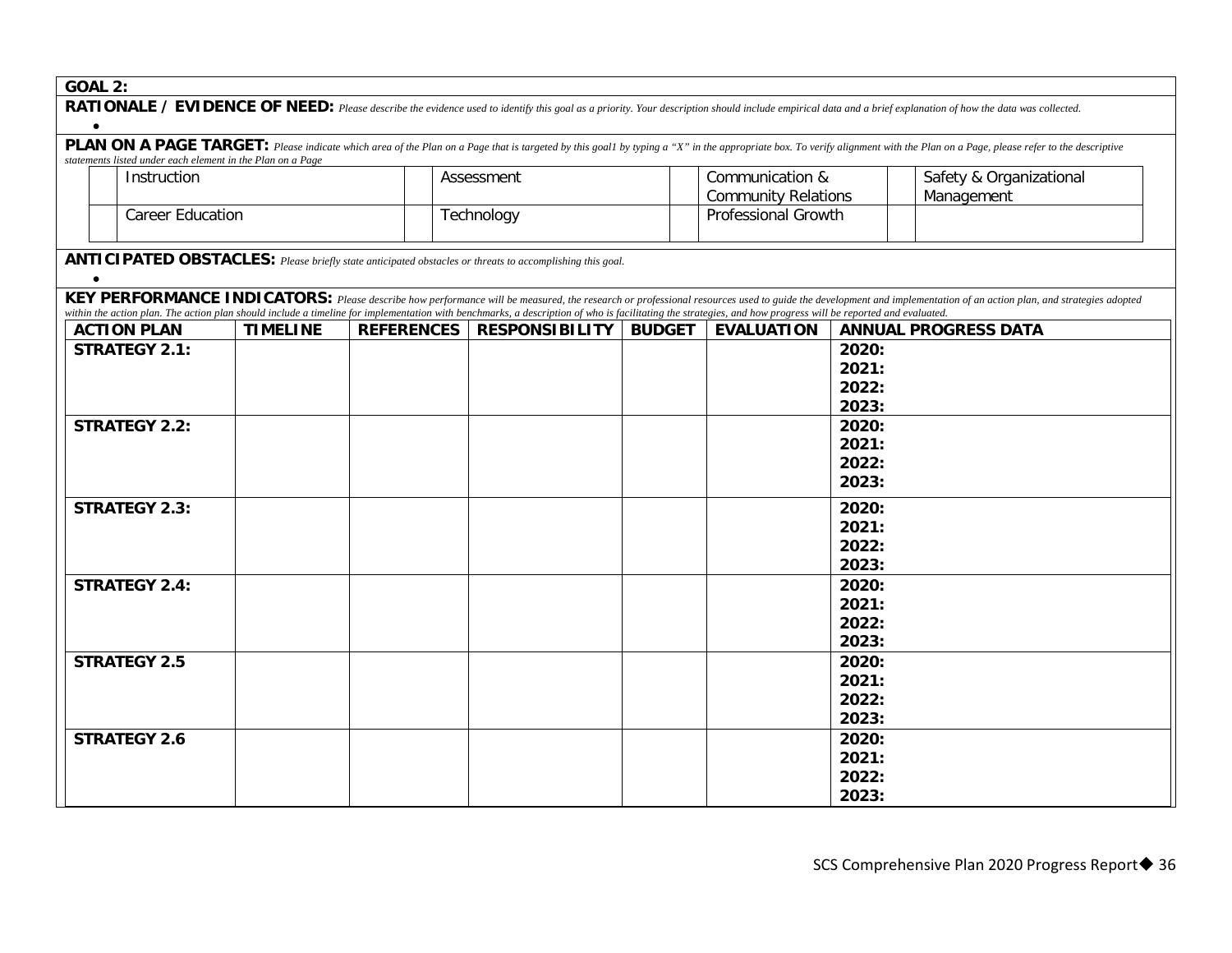|--|

| RATIONALE / EVIDENCE OF NEED: Please describe the evidence used to identify this goal as a priority. Your description should include empirical data and a brief explanation of how the data was collected. |                                                                                                                                                                                                                                                                                       |                 |                                                                                                                 |                    |                            |                              |                                                                                                                                                                                                                                                                                                                                                                                                                                |
|------------------------------------------------------------------------------------------------------------------------------------------------------------------------------------------------------------|---------------------------------------------------------------------------------------------------------------------------------------------------------------------------------------------------------------------------------------------------------------------------------------|-----------------|-----------------------------------------------------------------------------------------------------------------|--------------------|----------------------------|------------------------------|--------------------------------------------------------------------------------------------------------------------------------------------------------------------------------------------------------------------------------------------------------------------------------------------------------------------------------------------------------------------------------------------------------------------------------|
|                                                                                                                                                                                                            | PLAN ON A PAGE TARGET: Please indicate which area of the Plan on A Page is targeted by this goall by typing a "X" in the appropriate box. To verify alignment with the Plan on a Page, please refer to the descriptive<br>statements listed under each element in the Plan on a Page. |                 |                                                                                                                 |                    |                            |                              |                                                                                                                                                                                                                                                                                                                                                                                                                                |
|                                                                                                                                                                                                            | Instruction                                                                                                                                                                                                                                                                           |                 | Assessment                                                                                                      |                    |                            | Communication &<br>Community | Safety & Organizational Management                                                                                                                                                                                                                                                                                                                                                                                             |
|                                                                                                                                                                                                            | <b>Career Education</b>                                                                                                                                                                                                                                                               |                 | Technology                                                                                                      |                    | <b>Professional Growth</b> |                              |                                                                                                                                                                                                                                                                                                                                                                                                                                |
|                                                                                                                                                                                                            |                                                                                                                                                                                                                                                                                       |                 | <b>ANTICIPATED OBSTACLES:</b> Please briefly state anticipated obstacles or threats to accomplishing this goal. |                    |                            |                              |                                                                                                                                                                                                                                                                                                                                                                                                                                |
|                                                                                                                                                                                                            |                                                                                                                                                                                                                                                                                       |                 |                                                                                                                 |                    |                            |                              | KEY PERFORMANCE INDICATORS: Please describe how performance will be measured, the research or professional resources used to guide the development and implementation of an action plan, and strategies<br>adopted within the action plan. The action plan should include a timeline for implementation with benchmarks, a description of who is facilitating the strategies, and how progress will be reported and evaluated. |
| <b>ACTION PLAN</b>                                                                                                                                                                                         |                                                                                                                                                                                                                                                                                       | <b>TIMELINE</b> | <b>REFERENCES</b>                                                                                               | <b>FACILITATOR</b> | <b>BUDGET</b>              | <b>EVALUATION</b>            | <b>ANNUAL PROGRESS DATA</b>                                                                                                                                                                                                                                                                                                                                                                                                    |
| <b>STRATEGY 3.1</b>                                                                                                                                                                                        |                                                                                                                                                                                                                                                                                       |                 |                                                                                                                 |                    |                            |                              | 2020:<br>2021:<br>2022:<br>2023:                                                                                                                                                                                                                                                                                                                                                                                               |
| <b>STRATEGY 3.2</b>                                                                                                                                                                                        |                                                                                                                                                                                                                                                                                       |                 |                                                                                                                 |                    |                            |                              | 2020:<br>2021:<br>2022:<br>2023:                                                                                                                                                                                                                                                                                                                                                                                               |
| <b>STRATEGY 3.3</b>                                                                                                                                                                                        |                                                                                                                                                                                                                                                                                       |                 |                                                                                                                 |                    |                            |                              | 2020:<br>2021:<br>2022:<br>2023:                                                                                                                                                                                                                                                                                                                                                                                               |
| <b>STRATEGY 3.4</b>                                                                                                                                                                                        |                                                                                                                                                                                                                                                                                       |                 |                                                                                                                 |                    |                            |                              | 2020:<br>2021:<br>2022:<br>2023:                                                                                                                                                                                                                                                                                                                                                                                               |
| <b>STRATEGY 3.5</b>                                                                                                                                                                                        |                                                                                                                                                                                                                                                                                       |                 |                                                                                                                 |                    |                            |                              | 2020:<br>2021:<br>2022:<br>2023:                                                                                                                                                                                                                                                                                                                                                                                               |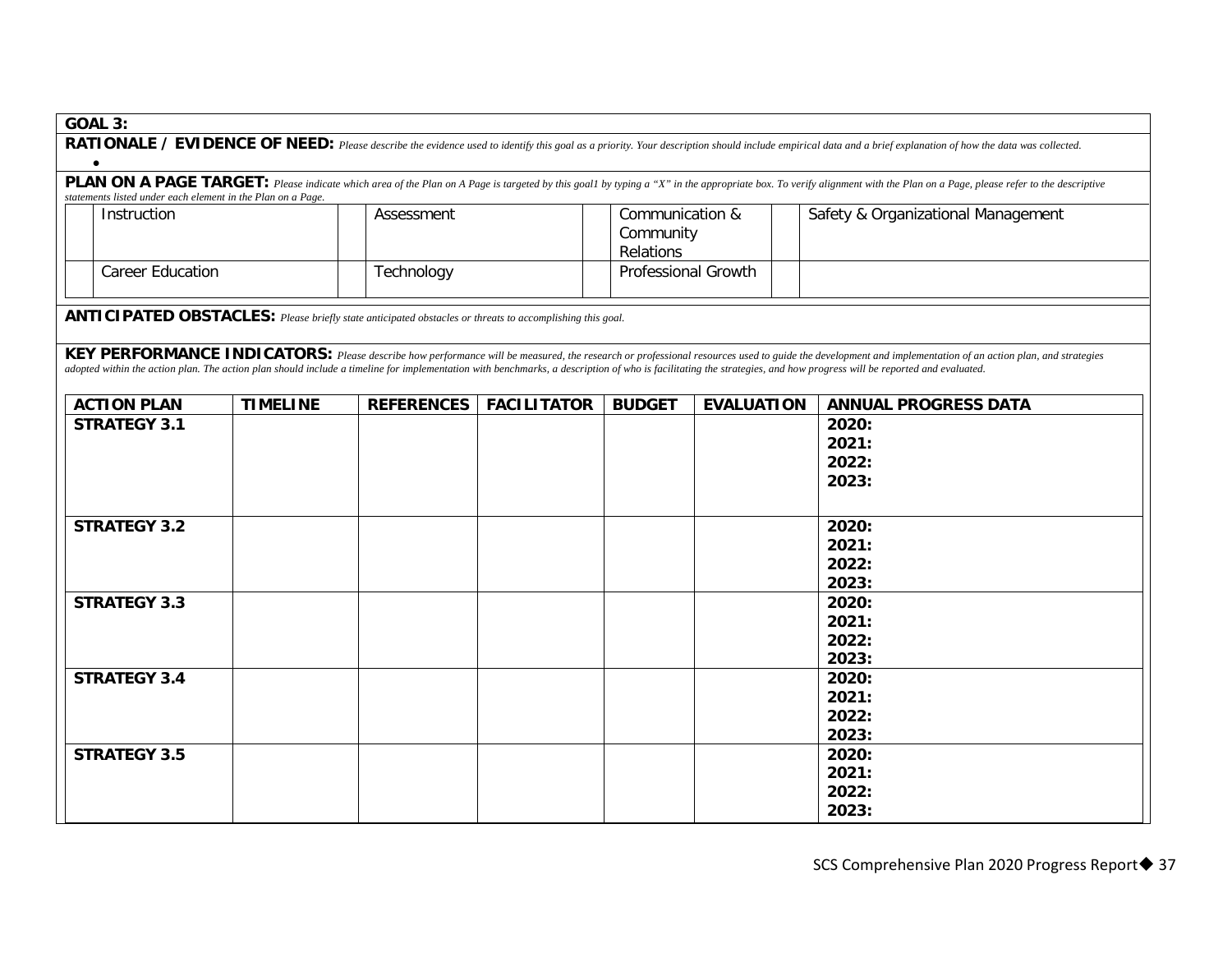![](_page_37_Picture_0.jpeg)

## **DEPARTMENT STRATEGIC PLAN OPERATIONS**

| <b>KEY PERFORMANCE INDICATORS</b> | <b>ACHIEVEMENT SUMMARY</b> |
|-----------------------------------|----------------------------|
| GOAL 1                            | 2020                       |
|                                   | 2021                       |
|                                   | 2022                       |
|                                   | 2023                       |
| GOAL 2                            | 2020                       |
|                                   | 2021                       |
|                                   | 2022                       |
|                                   | 2023                       |
| GOAL 3                            | 2020                       |
|                                   | 2021                       |
|                                   | 2022                       |
|                                   | 2023                       |

### **GOAL ACTION PLAN**

| GOAL 1:                                                                                                         |  |                                                                                                                                                                                                             |  |            |  |                                               |                                                                                                                                                                                                                              |  |
|-----------------------------------------------------------------------------------------------------------------|--|-------------------------------------------------------------------------------------------------------------------------------------------------------------------------------------------------------------|--|------------|--|-----------------------------------------------|------------------------------------------------------------------------------------------------------------------------------------------------------------------------------------------------------------------------------|--|
|                                                                                                                 |  |                                                                                                                                                                                                             |  |            |  |                                               | RATIONALE / EVIDENCE OF NEED: Please describe the evidence used to identify this goal as a priority. Your description should include empirical data and a brief explanation of how the data was collected.                   |  |
|                                                                                                                 |  |                                                                                                                                                                                                             |  |            |  |                                               |                                                                                                                                                                                                                              |  |
|                                                                                                                 |  | statements listed under each element in the Plan on a Page                                                                                                                                                  |  |            |  |                                               | <b>PLAN ON A PAGE TARGET:</b> Please indicate which area of the Plan on A Page is targeted by this goal by typing a "X" in the appropriate box. To verify alignment with the Plan on a Page, please refer to the descriptive |  |
|                                                                                                                 |  | Instruction                                                                                                                                                                                                 |  | Assessment |  | Communication &<br><b>Community Relations</b> | Safety & Organizational<br>Management                                                                                                                                                                                        |  |
|                                                                                                                 |  | <b>Career Education</b>                                                                                                                                                                                     |  | Technology |  | <b>Professional Growth</b>                    |                                                                                                                                                                                                                              |  |
| <b>ANTICIPATED OBSTACLES:</b> Please briefly state anticipated obstacles or threats to accomplishing this goal. |  |                                                                                                                                                                                                             |  |            |  |                                               |                                                                                                                                                                                                                              |  |
|                                                                                                                 |  |                                                                                                                                                                                                             |  |            |  |                                               |                                                                                                                                                                                                                              |  |
|                                                                                                                 |  | within the action plan. The action plan should include a timeline for implementation with benchmarks, a description of who is facilitating the strategies, and how progress will be reported and evaluated. |  |            |  |                                               | KEY PERFORMANCE INDICATORS: Please describe how performance will be measured, the research or professional resources used to guide the development and implementation of an action plan, and strategies adopted              |  |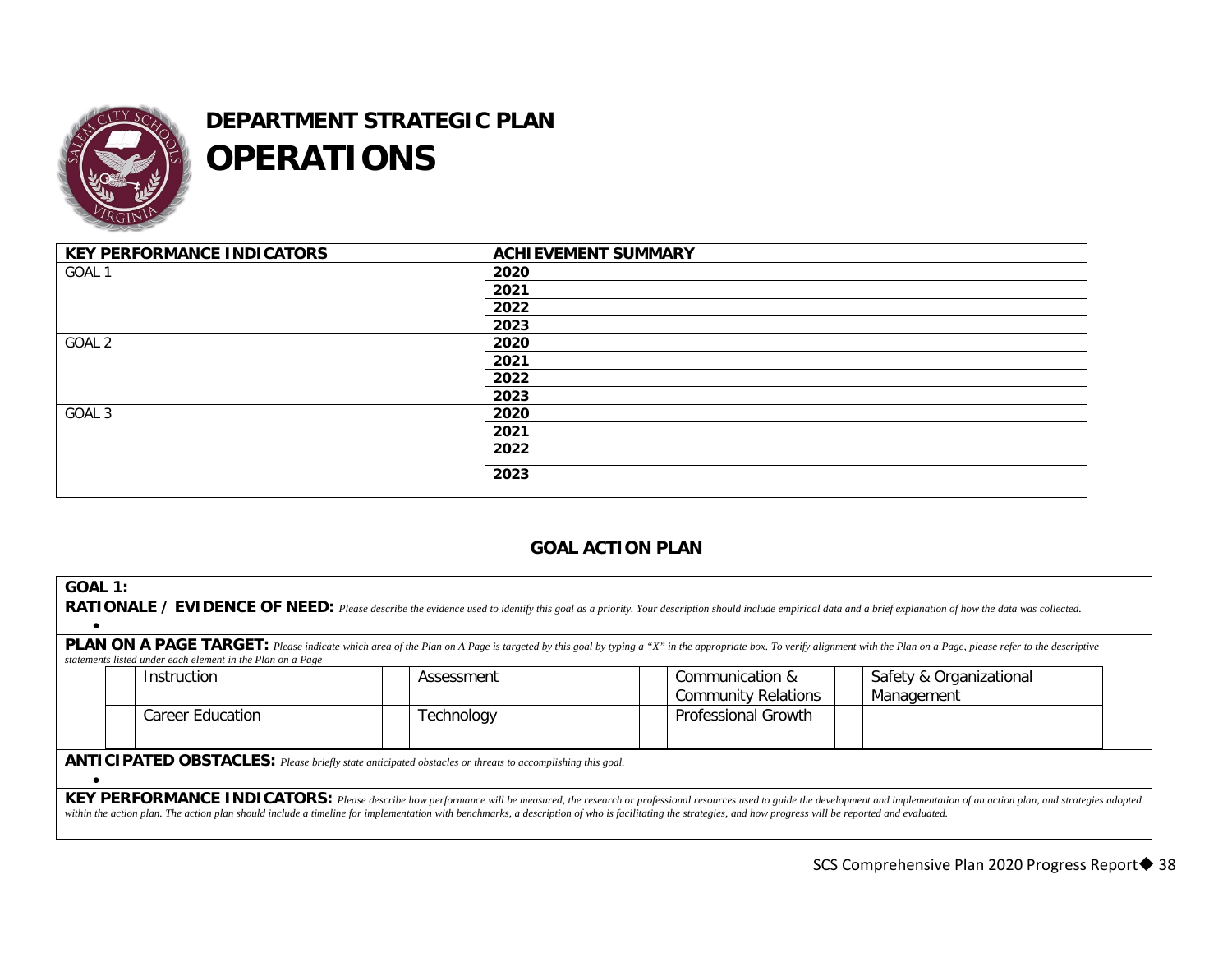| <b>ACTION PLAN</b>  | <b>TIMELINE</b> | <b>REFERENCES</b> | <b>FACILITATOR</b> | <b>BUDGET</b> | <b>EVALUATION</b> | <b>ANNUAL PROGRESS DATA</b> |
|---------------------|-----------------|-------------------|--------------------|---------------|-------------------|-----------------------------|
| <b>STRATEGY 1.1</b> |                 |                   |                    |               |                   | 2020:                       |
|                     |                 |                   |                    |               |                   | 2021:                       |
|                     |                 |                   |                    |               |                   | 2022:                       |
|                     |                 |                   |                    |               |                   | 2023:                       |
| <b>STRATEGY 1.2</b> |                 |                   |                    |               |                   | 2020:                       |
|                     |                 |                   |                    |               |                   | 2021:                       |
|                     |                 |                   |                    |               |                   | 2022:                       |
|                     |                 |                   |                    |               |                   | 2023:                       |
| <b>STRATEGY 1.3</b> |                 |                   |                    |               |                   | 2020:                       |
|                     |                 |                   |                    |               |                   | 2021:                       |
|                     |                 |                   |                    |               |                   | 2022:                       |
|                     |                 |                   |                    |               |                   | 2023:                       |
| <b>STRATEGY 1.4</b> |                 |                   |                    |               |                   | 2020:                       |
|                     |                 |                   |                    |               |                   | 2021:                       |
|                     |                 |                   |                    |               |                   | 2022:                       |
|                     |                 |                   |                    |               |                   | 2023:                       |
| <b>STRATEGY 1.5</b> |                 |                   |                    |               |                   | 2020:                       |
|                     |                 |                   |                    |               |                   | 2021:                       |
|                     |                 |                   |                    |               |                   | 2022:                       |
|                     |                 |                   |                    |               |                   | 2023:                       |
| <b>STRATEGY 1.6</b> |                 |                   |                    |               |                   | 2020:                       |
|                     |                 |                   |                    |               |                   | 2021:                       |
|                     |                 |                   |                    |               |                   | 2022:                       |
|                     |                 |                   |                    |               |                   | 2023:                       |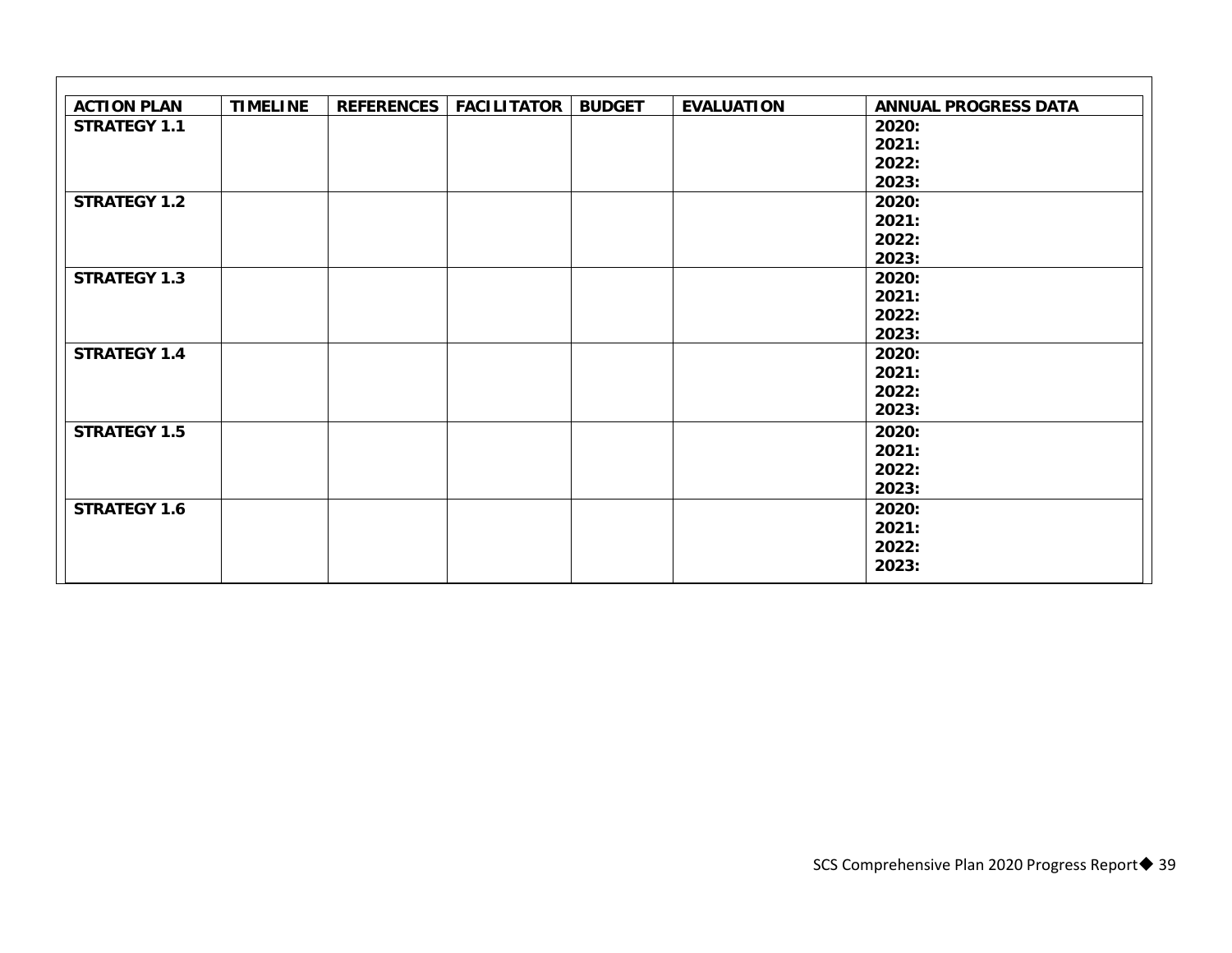| UUNL 4. |                                                                                                                                                                                                                                    |                 |                   |                                                                                                                                                                                                             |               |                            |                |                                                                                                                                                                                                                 |
|---------|------------------------------------------------------------------------------------------------------------------------------------------------------------------------------------------------------------------------------------|-----------------|-------------------|-------------------------------------------------------------------------------------------------------------------------------------------------------------------------------------------------------------|---------------|----------------------------|----------------|-----------------------------------------------------------------------------------------------------------------------------------------------------------------------------------------------------------------|
|         | RATIONALE / EVIDENCE OF NEED: Please describe the evidence used to identify this goal as a priority. Your description should include empirical data and a brief explanation of how the data was collected.                         |                 |                   |                                                                                                                                                                                                             |               |                            |                |                                                                                                                                                                                                                 |
|         | <b>PLAN ON A PAGE TARGET:</b> Please indicate which area of the Plan on a Page that is targeted by this goal1 by typing a "X" in the appropriate box. To verify alignment with the Plan on a Page, please refer to the descriptive |                 |                   |                                                                                                                                                                                                             |               |                            |                |                                                                                                                                                                                                                 |
|         | statements listed under each element in the Plan on a Page<br>Instruction                                                                                                                                                          |                 |                   | Assessment<br>Communication &                                                                                                                                                                               |               |                            |                | Safety & Organizational                                                                                                                                                                                         |
|         |                                                                                                                                                                                                                                    |                 |                   |                                                                                                                                                                                                             |               | <b>Community Relations</b> |                | Management                                                                                                                                                                                                      |
|         | <b>Career Education</b>                                                                                                                                                                                                            |                 |                   | Professional Growth<br>Technology                                                                                                                                                                           |               |                            |                |                                                                                                                                                                                                                 |
|         |                                                                                                                                                                                                                                    |                 |                   | ANTICIPATED OBSTACLES: Please briefly state anticipated obstacles or threats to accomplishing this goal.                                                                                                    |               |                            |                |                                                                                                                                                                                                                 |
|         |                                                                                                                                                                                                                                    |                 |                   | within the action plan. The action plan should include a timeline for implementation with benchmarks, a description of who is facilitating the strategies, and how progress will be reported and evaluated. |               |                            |                | KEY PERFORMANCE INDICATORS: Please describe how performance will be measured, the research or professional resources used to guide the development and implementation of an action plan, and strategies adopted |
|         | <b>ACTION PLAN</b>                                                                                                                                                                                                                 | <b>TIMELINE</b> | <b>REFERENCES</b> | <b>RESPONSIBILITY</b>                                                                                                                                                                                       | <b>BUDGET</b> | <b>EVALUATION</b>          |                | <b>ANNUAL PROGRESS DATA</b>                                                                                                                                                                                     |
|         | <b>STRATEGY 2.1:</b>                                                                                                                                                                                                               |                 |                   |                                                                                                                                                                                                             |               |                            | 2020:          |                                                                                                                                                                                                                 |
|         |                                                                                                                                                                                                                                    |                 |                   |                                                                                                                                                                                                             |               |                            | 2021:<br>2022: |                                                                                                                                                                                                                 |
|         |                                                                                                                                                                                                                                    |                 |                   |                                                                                                                                                                                                             |               |                            | 2023:          |                                                                                                                                                                                                                 |
|         | <b>STRATEGY 2.2:</b>                                                                                                                                                                                                               |                 |                   |                                                                                                                                                                                                             |               |                            | 2020:          |                                                                                                                                                                                                                 |
|         |                                                                                                                                                                                                                                    |                 |                   |                                                                                                                                                                                                             |               |                            | 2021:          |                                                                                                                                                                                                                 |
|         |                                                                                                                                                                                                                                    |                 |                   |                                                                                                                                                                                                             |               |                            | 2022:          |                                                                                                                                                                                                                 |
|         |                                                                                                                                                                                                                                    |                 |                   |                                                                                                                                                                                                             |               |                            | 2023:          |                                                                                                                                                                                                                 |
|         | <b>STRATEGY 2.3:</b>                                                                                                                                                                                                               |                 |                   |                                                                                                                                                                                                             |               |                            | 2020:          |                                                                                                                                                                                                                 |
|         |                                                                                                                                                                                                                                    |                 |                   |                                                                                                                                                                                                             |               |                            | 2021:          |                                                                                                                                                                                                                 |
|         |                                                                                                                                                                                                                                    |                 |                   |                                                                                                                                                                                                             |               |                            | 2022:<br>2023: |                                                                                                                                                                                                                 |
|         | <b>STRATEGY 2.4:</b>                                                                                                                                                                                                               |                 |                   |                                                                                                                                                                                                             |               |                            | 2020:          |                                                                                                                                                                                                                 |
|         |                                                                                                                                                                                                                                    |                 |                   |                                                                                                                                                                                                             |               |                            | 2021:          |                                                                                                                                                                                                                 |
|         |                                                                                                                                                                                                                                    |                 |                   |                                                                                                                                                                                                             |               |                            | 2022:          |                                                                                                                                                                                                                 |
|         |                                                                                                                                                                                                                                    |                 |                   |                                                                                                                                                                                                             |               |                            | 2023:          |                                                                                                                                                                                                                 |
|         | <b>STRATEGY 2.5</b>                                                                                                                                                                                                                |                 |                   |                                                                                                                                                                                                             |               |                            | 2020:          |                                                                                                                                                                                                                 |
|         |                                                                                                                                                                                                                                    |                 |                   |                                                                                                                                                                                                             |               |                            | 2021:          |                                                                                                                                                                                                                 |
|         |                                                                                                                                                                                                                                    |                 |                   |                                                                                                                                                                                                             |               |                            | 2022:<br>2023: |                                                                                                                                                                                                                 |
|         | <b>STRATEGY 2.6</b>                                                                                                                                                                                                                |                 |                   |                                                                                                                                                                                                             |               |                            | 2020:          |                                                                                                                                                                                                                 |
|         |                                                                                                                                                                                                                                    |                 |                   |                                                                                                                                                                                                             |               |                            | 2021:          |                                                                                                                                                                                                                 |
|         |                                                                                                                                                                                                                                    |                 |                   |                                                                                                                                                                                                             |               |                            | 2022:          |                                                                                                                                                                                                                 |
|         |                                                                                                                                                                                                                                    |                 |                   |                                                                                                                                                                                                             |               |                            | 2023:          |                                                                                                                                                                                                                 |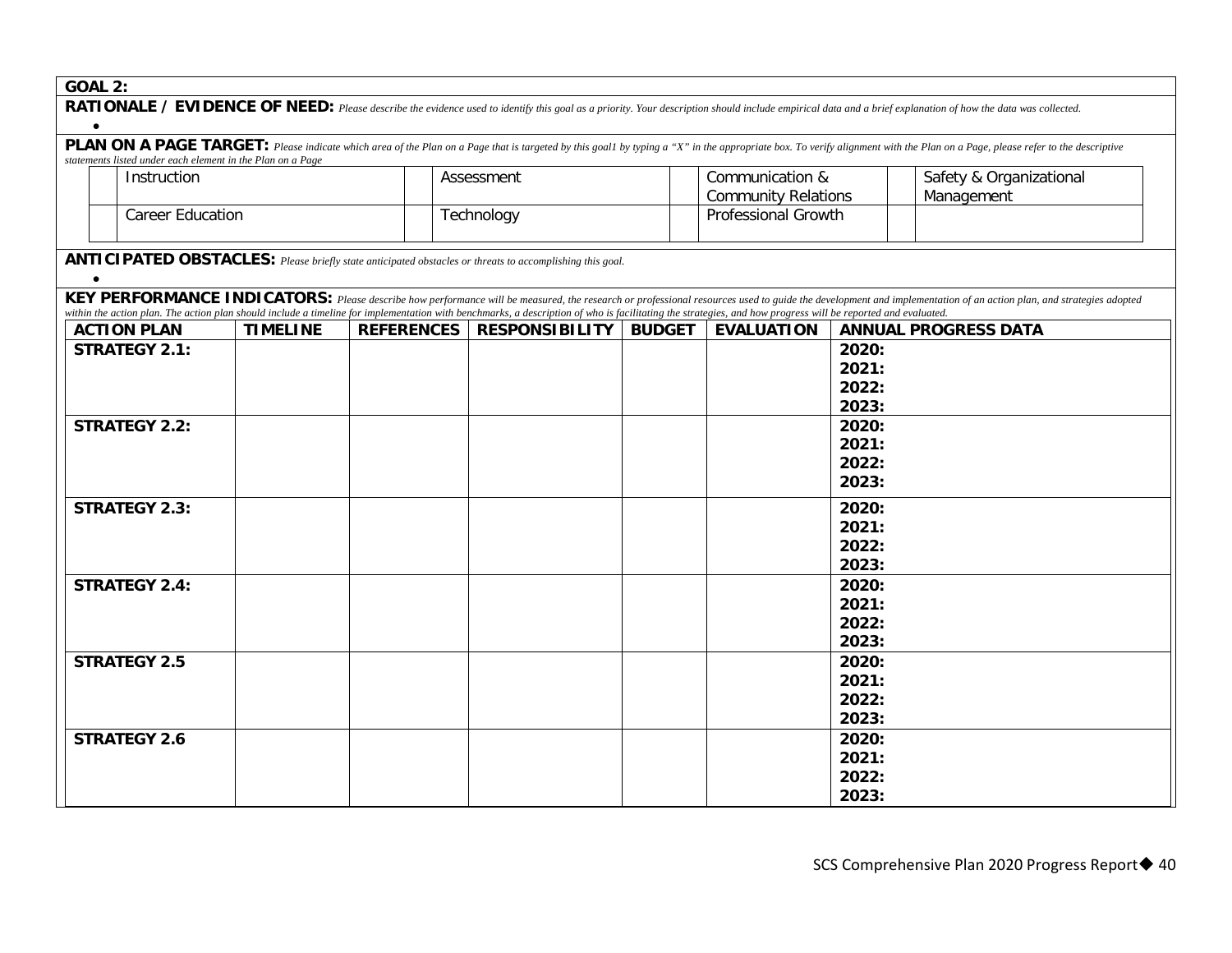|--|

| RATIONALE / EVIDENCE OF NEED: Please describe the evidence used to identify this goal as a priority. Your description should include empirical data and a brief explanation of how the data was collected. |                                                                                                                                                                                                                                                                                       |                 |                                                                                                                 |                    |                            |                              |                                                                                                                                                                                                                                                                                                                                                                                                                                |
|------------------------------------------------------------------------------------------------------------------------------------------------------------------------------------------------------------|---------------------------------------------------------------------------------------------------------------------------------------------------------------------------------------------------------------------------------------------------------------------------------------|-----------------|-----------------------------------------------------------------------------------------------------------------|--------------------|----------------------------|------------------------------|--------------------------------------------------------------------------------------------------------------------------------------------------------------------------------------------------------------------------------------------------------------------------------------------------------------------------------------------------------------------------------------------------------------------------------|
|                                                                                                                                                                                                            | PLAN ON A PAGE TARGET: Please indicate which area of the Plan on A Page is targeted by this goall by typing a "X" in the appropriate box. To verify alignment with the Plan on a Page, please refer to the descriptive<br>statements listed under each element in the Plan on a Page. |                 |                                                                                                                 |                    |                            |                              |                                                                                                                                                                                                                                                                                                                                                                                                                                |
|                                                                                                                                                                                                            | Instruction                                                                                                                                                                                                                                                                           |                 | Assessment                                                                                                      |                    |                            | Communication &<br>Community | Safety & Organizational Management                                                                                                                                                                                                                                                                                                                                                                                             |
|                                                                                                                                                                                                            | <b>Career Education</b>                                                                                                                                                                                                                                                               |                 | Technology                                                                                                      |                    | <b>Professional Growth</b> |                              |                                                                                                                                                                                                                                                                                                                                                                                                                                |
|                                                                                                                                                                                                            |                                                                                                                                                                                                                                                                                       |                 | <b>ANTICIPATED OBSTACLES:</b> Please briefly state anticipated obstacles or threats to accomplishing this goal. |                    |                            |                              |                                                                                                                                                                                                                                                                                                                                                                                                                                |
|                                                                                                                                                                                                            |                                                                                                                                                                                                                                                                                       |                 |                                                                                                                 |                    |                            |                              | KEY PERFORMANCE INDICATORS: Please describe how performance will be measured, the research or professional resources used to guide the development and implementation of an action plan, and strategies<br>adopted within the action plan. The action plan should include a timeline for implementation with benchmarks, a description of who is facilitating the strategies, and how progress will be reported and evaluated. |
| <b>ACTION PLAN</b>                                                                                                                                                                                         |                                                                                                                                                                                                                                                                                       | <b>TIMELINE</b> | <b>REFERENCES</b>                                                                                               | <b>FACILITATOR</b> | <b>BUDGET</b>              | <b>EVALUATION</b>            | <b>ANNUAL PROGRESS DATA</b>                                                                                                                                                                                                                                                                                                                                                                                                    |
| <b>STRATEGY 3.1</b>                                                                                                                                                                                        |                                                                                                                                                                                                                                                                                       |                 |                                                                                                                 |                    |                            |                              | 2020:<br>2021:<br>2022:<br>2023:                                                                                                                                                                                                                                                                                                                                                                                               |
| <b>STRATEGY 3.2</b>                                                                                                                                                                                        |                                                                                                                                                                                                                                                                                       |                 |                                                                                                                 |                    |                            |                              | 2020:<br>2021:<br>2022:<br>2023:                                                                                                                                                                                                                                                                                                                                                                                               |
| <b>STRATEGY 3.3</b>                                                                                                                                                                                        |                                                                                                                                                                                                                                                                                       |                 |                                                                                                                 |                    |                            |                              | 2020:<br>2021:<br>2022:<br>2023:                                                                                                                                                                                                                                                                                                                                                                                               |
| <b>STRATEGY 3.4</b>                                                                                                                                                                                        |                                                                                                                                                                                                                                                                                       |                 |                                                                                                                 |                    |                            |                              | 2020:<br>2021:<br>2022:<br>2023:                                                                                                                                                                                                                                                                                                                                                                                               |
| <b>STRATEGY 3.5</b>                                                                                                                                                                                        |                                                                                                                                                                                                                                                                                       |                 |                                                                                                                 |                    |                            |                              | 2020:<br>2021:<br>2022:<br>2023:                                                                                                                                                                                                                                                                                                                                                                                               |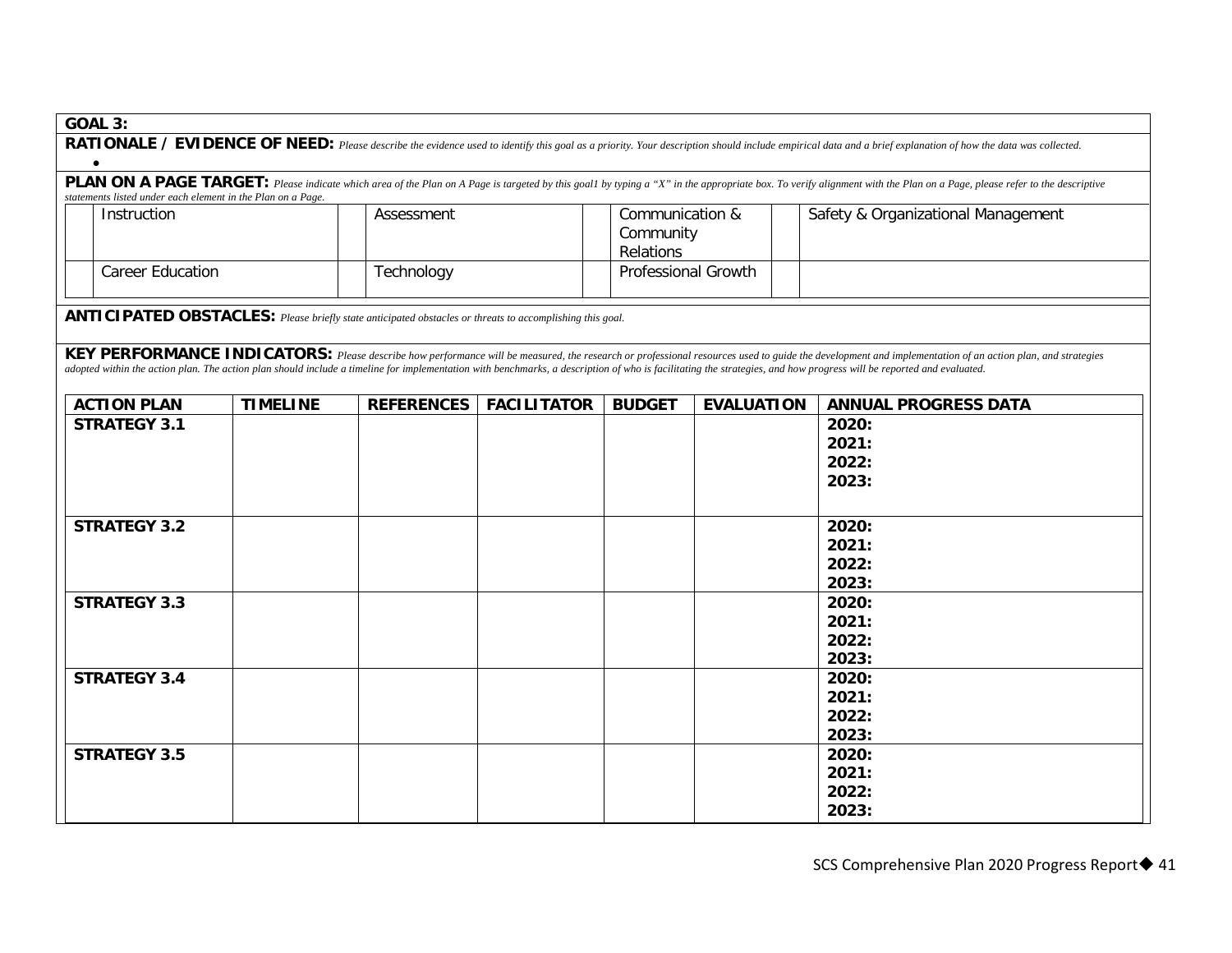![](_page_41_Picture_0.jpeg)

## **DEPARTMENT STRATEGIC PLAN TECHNOLOGY**

| <b>KEY PERFORMANCE INDICATORS</b> | <b>ACHIEVEMENT SUMMARY</b> |
|-----------------------------------|----------------------------|
| GOAL 1                            | 2020                       |
|                                   | 2021                       |
|                                   | 2022                       |
|                                   | 2023                       |
| GOAL 2                            | 2020                       |
|                                   | 2021                       |
|                                   | 2022                       |
|                                   | 2023                       |
| GOAL 3                            | 2020                       |
|                                   | 2021                       |
|                                   | 2022                       |
|                                   | 2023                       |

### **GOAL ACTION PLAN**

|                                                                                                                                                                                                                                                                                                                                                                                                                                | <b>GOAL 1:</b>                                                                                                                                                                                             |            |                            |                         |  |  |  |  |
|--------------------------------------------------------------------------------------------------------------------------------------------------------------------------------------------------------------------------------------------------------------------------------------------------------------------------------------------------------------------------------------------------------------------------------|------------------------------------------------------------------------------------------------------------------------------------------------------------------------------------------------------------|------------|----------------------------|-------------------------|--|--|--|--|
|                                                                                                                                                                                                                                                                                                                                                                                                                                | RATIONALE / EVIDENCE OF NEED: Please describe the evidence used to identify this goal as a priority. Your description should include empirical data and a brief explanation of how the data was collected. |            |                            |                         |  |  |  |  |
|                                                                                                                                                                                                                                                                                                                                                                                                                                |                                                                                                                                                                                                            |            |                            |                         |  |  |  |  |
| <b>PLAN ON A PAGE TARGET:</b> Please indicate which area of the Plan on A Page is targeted by this goal by typing a "X" in the appropriate box. To verify alignment with the Plan on a Page, please refer to the descriptive                                                                                                                                                                                                   |                                                                                                                                                                                                            |            |                            |                         |  |  |  |  |
|                                                                                                                                                                                                                                                                                                                                                                                                                                | statements listed under each element in the Plan on a Page                                                                                                                                                 |            |                            |                         |  |  |  |  |
|                                                                                                                                                                                                                                                                                                                                                                                                                                | Instruction                                                                                                                                                                                                | Assessment | Communication &            | Safety & Organizational |  |  |  |  |
|                                                                                                                                                                                                                                                                                                                                                                                                                                |                                                                                                                                                                                                            |            | <b>Community Relations</b> | Management              |  |  |  |  |
|                                                                                                                                                                                                                                                                                                                                                                                                                                | <b>Career Education</b>                                                                                                                                                                                    | Technology | <b>Professional Growth</b> |                         |  |  |  |  |
| ANTICIPATED OBSTACLES: Please briefly state anticipated obstacles or threats to accomplishing this goal.                                                                                                                                                                                                                                                                                                                       |                                                                                                                                                                                                            |            |                            |                         |  |  |  |  |
| KEY PERFORMANCE INDICATORS: Please describe how performance will be measured, the research or professional resources used to guide the development and implementation of an action plan, and strategies adopted<br>within the action plan. The action plan should include a timeline for implementation with benchmarks, a description of who is facilitating the strategies, and how progress will be reported and evaluated. |                                                                                                                                                                                                            |            |                            |                         |  |  |  |  |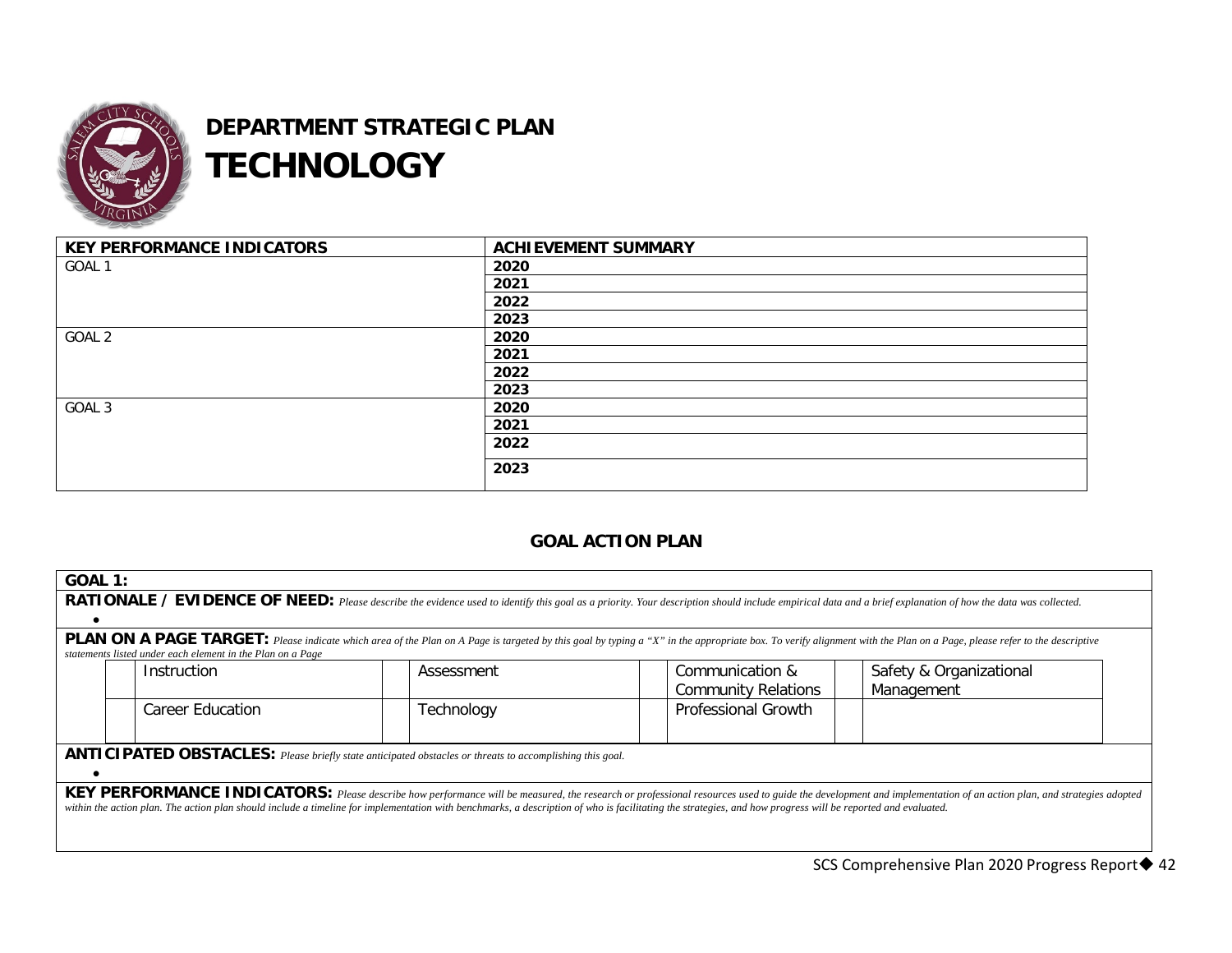| <b>STRATEGY 1.1</b><br>2020:<br>2021:<br>2022:<br>2023:<br><b>STRATEGY 1.2</b><br>2020:<br>2021:<br>2022:<br>2023:<br><b>STRATEGY 1.3</b><br>2020:<br>2021:<br>2022:<br>2023:<br><b>STRATEGY 1.4</b><br>2020:<br>2021:<br>2022:<br>2023:<br><b>STRATEGY 1.5</b><br>2020:<br>2021:<br>2022:<br>2023:<br><b>STRATEGY 1.6</b><br>2020:<br>2021:<br>2022: | <b>ACTION PLAN</b> | <b>TIMELINE</b> | REFERENCES   FACILITATOR | <b>BUDGET</b> | <b>EVALUATION</b> | <b>ANNUAL PROGRESS DATA</b> |
|-------------------------------------------------------------------------------------------------------------------------------------------------------------------------------------------------------------------------------------------------------------------------------------------------------------------------------------------------------|--------------------|-----------------|--------------------------|---------------|-------------------|-----------------------------|
|                                                                                                                                                                                                                                                                                                                                                       |                    |                 |                          |               |                   |                             |
|                                                                                                                                                                                                                                                                                                                                                       |                    |                 |                          |               |                   |                             |
|                                                                                                                                                                                                                                                                                                                                                       |                    |                 |                          |               |                   |                             |
|                                                                                                                                                                                                                                                                                                                                                       |                    |                 |                          |               |                   |                             |
|                                                                                                                                                                                                                                                                                                                                                       |                    |                 |                          |               |                   |                             |
|                                                                                                                                                                                                                                                                                                                                                       |                    |                 |                          |               |                   |                             |
|                                                                                                                                                                                                                                                                                                                                                       |                    |                 |                          |               |                   |                             |
|                                                                                                                                                                                                                                                                                                                                                       |                    |                 |                          |               |                   |                             |
|                                                                                                                                                                                                                                                                                                                                                       |                    |                 |                          |               |                   |                             |
|                                                                                                                                                                                                                                                                                                                                                       |                    |                 |                          |               |                   |                             |
|                                                                                                                                                                                                                                                                                                                                                       |                    |                 |                          |               |                   |                             |
|                                                                                                                                                                                                                                                                                                                                                       |                    |                 |                          |               |                   |                             |
|                                                                                                                                                                                                                                                                                                                                                       |                    |                 |                          |               |                   |                             |
|                                                                                                                                                                                                                                                                                                                                                       |                    |                 |                          |               |                   |                             |
|                                                                                                                                                                                                                                                                                                                                                       |                    |                 |                          |               |                   |                             |
|                                                                                                                                                                                                                                                                                                                                                       |                    |                 |                          |               |                   |                             |
|                                                                                                                                                                                                                                                                                                                                                       |                    |                 |                          |               |                   |                             |
|                                                                                                                                                                                                                                                                                                                                                       |                    |                 |                          |               |                   |                             |
|                                                                                                                                                                                                                                                                                                                                                       |                    |                 |                          |               |                   |                             |
|                                                                                                                                                                                                                                                                                                                                                       |                    |                 |                          |               |                   |                             |
|                                                                                                                                                                                                                                                                                                                                                       |                    |                 |                          |               |                   |                             |
|                                                                                                                                                                                                                                                                                                                                                       |                    |                 |                          |               |                   |                             |
|                                                                                                                                                                                                                                                                                                                                                       |                    |                 |                          |               |                   |                             |
| 2023:                                                                                                                                                                                                                                                                                                                                                 |                    |                 |                          |               |                   |                             |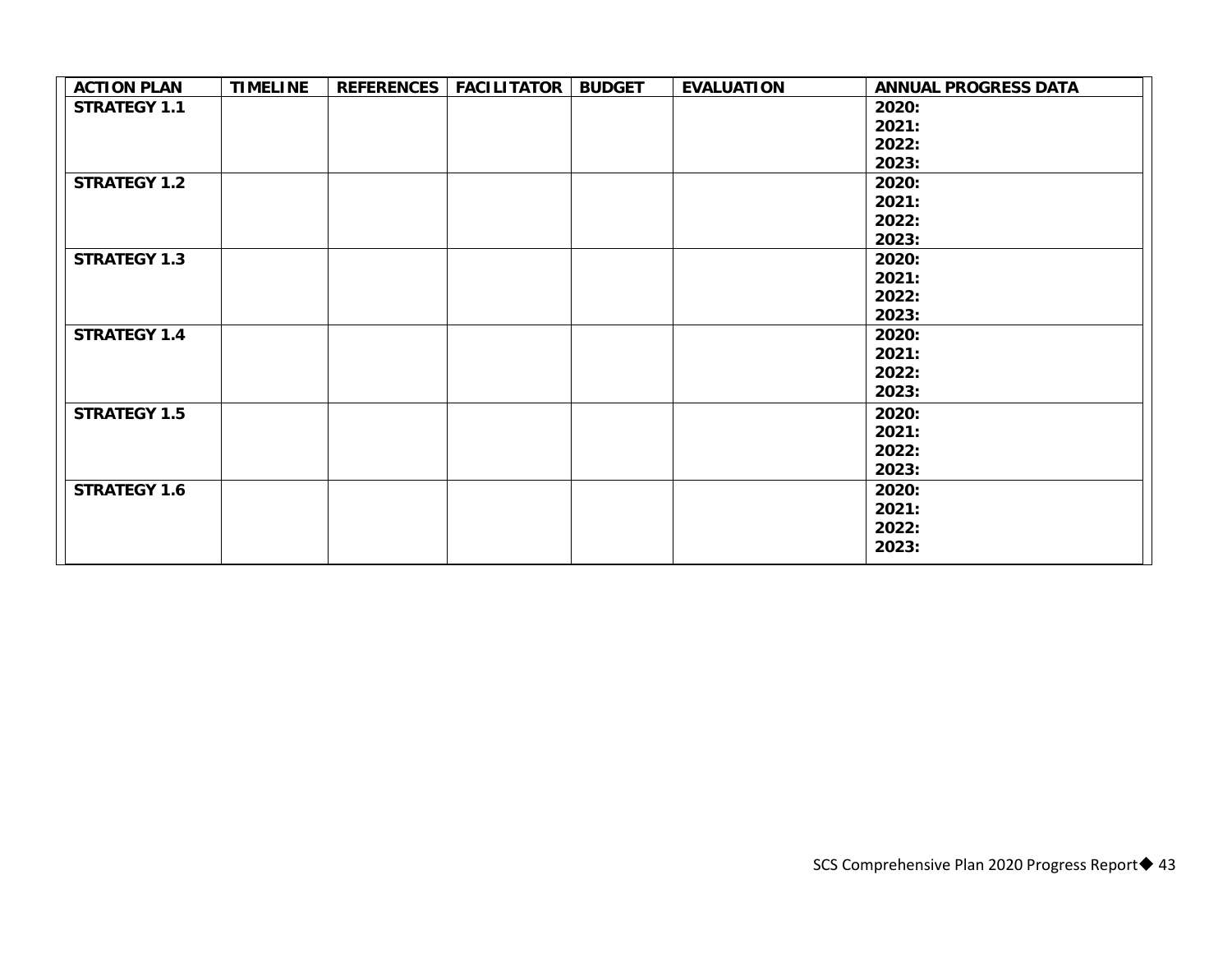| GOAL |  |
|------|--|
|      |  |

| UUNL 4.                                                                                                                                                                                                    |                                                            |                 |                   |                                                                                                                                                                                                             |                            |                     |            |                                                                                                                                                                                                                                    |
|------------------------------------------------------------------------------------------------------------------------------------------------------------------------------------------------------------|------------------------------------------------------------|-----------------|-------------------|-------------------------------------------------------------------------------------------------------------------------------------------------------------------------------------------------------------|----------------------------|---------------------|------------|------------------------------------------------------------------------------------------------------------------------------------------------------------------------------------------------------------------------------------|
| RATIONALE / EVIDENCE OF NEED: Please describe the evidence used to identify this goal as a priority. Your description should include empirical data and a brief explanation of how the data was collected. |                                                            |                 |                   |                                                                                                                                                                                                             |                            |                     |            |                                                                                                                                                                                                                                    |
|                                                                                                                                                                                                            |                                                            |                 |                   |                                                                                                                                                                                                             |                            |                     |            | <b>PLAN ON A PAGE TARGET:</b> Please indicate which area of the Plan on a Page that is targeted by this goall by typing a "X" in the appropriate box. To verify alignment with the Plan on a Page, please refer to the descriptive |
|                                                                                                                                                                                                            | statements listed under each element in the Plan on a Page |                 |                   |                                                                                                                                                                                                             |                            |                     |            |                                                                                                                                                                                                                                    |
|                                                                                                                                                                                                            | Instruction                                                |                 |                   | Assessment                                                                                                                                                                                                  |                            | Communication &     |            | Safety & Organizational                                                                                                                                                                                                            |
|                                                                                                                                                                                                            |                                                            |                 |                   |                                                                                                                                                                                                             | <b>Community Relations</b> |                     | Management |                                                                                                                                                                                                                                    |
|                                                                                                                                                                                                            | <b>Career Education</b>                                    |                 |                   | Technology                                                                                                                                                                                                  |                            | Professional Growth |            |                                                                                                                                                                                                                                    |
|                                                                                                                                                                                                            |                                                            |                 |                   |                                                                                                                                                                                                             |                            |                     |            |                                                                                                                                                                                                                                    |
|                                                                                                                                                                                                            |                                                            |                 |                   | ANTICIPATED OBSTACLES: Please briefly state anticipated obstacles or threats to accomplishing this goal.                                                                                                    |                            |                     |            |                                                                                                                                                                                                                                    |
|                                                                                                                                                                                                            |                                                            |                 |                   |                                                                                                                                                                                                             |                            |                     |            |                                                                                                                                                                                                                                    |
|                                                                                                                                                                                                            |                                                            |                 |                   |                                                                                                                                                                                                             |                            |                     |            | KEY PERFORMANCE INDICATORS: Please describe how performance will be measured, the research or professional resources used to guide the development and implementation of an action plan, and strategies adopted                    |
|                                                                                                                                                                                                            |                                                            |                 |                   | within the action plan. The action plan should include a timeline for implementation with benchmarks, a description of who is facilitating the strategies, and how progress will be reported and evaluated. |                            |                     |            |                                                                                                                                                                                                                                    |
|                                                                                                                                                                                                            | <b>ACTION PLAN</b>                                         | <b>TIMELINE</b> | <b>REFERENCES</b> | <b>RESPONSIBILITY</b>                                                                                                                                                                                       | <b>BUDGET</b>              | <b>EVALUATION</b>   |            | <b>ANNUAL PROGRESS DATA</b>                                                                                                                                                                                                        |
|                                                                                                                                                                                                            | <b>STRATEGY 2.1:</b>                                       |                 |                   |                                                                                                                                                                                                             |                            |                     | 2020:      |                                                                                                                                                                                                                                    |
|                                                                                                                                                                                                            |                                                            |                 |                   |                                                                                                                                                                                                             |                            |                     | 2021:      |                                                                                                                                                                                                                                    |
|                                                                                                                                                                                                            |                                                            |                 |                   |                                                                                                                                                                                                             |                            |                     | 2022:      |                                                                                                                                                                                                                                    |
|                                                                                                                                                                                                            |                                                            |                 |                   |                                                                                                                                                                                                             |                            |                     | 2023:      |                                                                                                                                                                                                                                    |
|                                                                                                                                                                                                            | <b>STRATEGY 2.2:</b>                                       |                 |                   |                                                                                                                                                                                                             |                            |                     | 2020:      |                                                                                                                                                                                                                                    |
|                                                                                                                                                                                                            |                                                            |                 |                   |                                                                                                                                                                                                             |                            |                     | 2021:      |                                                                                                                                                                                                                                    |
|                                                                                                                                                                                                            |                                                            |                 |                   |                                                                                                                                                                                                             |                            |                     | 2022:      |                                                                                                                                                                                                                                    |
|                                                                                                                                                                                                            |                                                            |                 |                   |                                                                                                                                                                                                             |                            |                     | 2023:      |                                                                                                                                                                                                                                    |
|                                                                                                                                                                                                            | <b>STRATEGY 2.3:</b>                                       |                 |                   |                                                                                                                                                                                                             |                            |                     | 2020:      |                                                                                                                                                                                                                                    |
|                                                                                                                                                                                                            |                                                            |                 |                   |                                                                                                                                                                                                             |                            |                     | 2021:      |                                                                                                                                                                                                                                    |
|                                                                                                                                                                                                            |                                                            |                 |                   |                                                                                                                                                                                                             |                            |                     | 2022:      |                                                                                                                                                                                                                                    |
|                                                                                                                                                                                                            |                                                            |                 |                   |                                                                                                                                                                                                             |                            |                     | 2023:      |                                                                                                                                                                                                                                    |
|                                                                                                                                                                                                            | <b>STRATEGY 2.4:</b>                                       |                 |                   |                                                                                                                                                                                                             |                            |                     | 2020:      |                                                                                                                                                                                                                                    |
|                                                                                                                                                                                                            |                                                            |                 |                   |                                                                                                                                                                                                             |                            |                     | 2021:      |                                                                                                                                                                                                                                    |
|                                                                                                                                                                                                            |                                                            |                 |                   |                                                                                                                                                                                                             |                            |                     | 2022:      |                                                                                                                                                                                                                                    |
|                                                                                                                                                                                                            |                                                            |                 |                   |                                                                                                                                                                                                             |                            |                     | 2023:      |                                                                                                                                                                                                                                    |
|                                                                                                                                                                                                            | <b>STRATEGY 2.5</b>                                        |                 |                   |                                                                                                                                                                                                             |                            |                     | 2020:      |                                                                                                                                                                                                                                    |
|                                                                                                                                                                                                            |                                                            |                 |                   |                                                                                                                                                                                                             |                            |                     | 2021:      |                                                                                                                                                                                                                                    |
|                                                                                                                                                                                                            |                                                            |                 |                   |                                                                                                                                                                                                             |                            |                     | 2022:      |                                                                                                                                                                                                                                    |
|                                                                                                                                                                                                            |                                                            |                 |                   |                                                                                                                                                                                                             |                            |                     | 2023:      |                                                                                                                                                                                                                                    |
|                                                                                                                                                                                                            | <b>STRATEGY 2.6</b>                                        |                 |                   |                                                                                                                                                                                                             |                            |                     | 2020:      |                                                                                                                                                                                                                                    |
|                                                                                                                                                                                                            |                                                            |                 |                   |                                                                                                                                                                                                             |                            |                     | 2021:      |                                                                                                                                                                                                                                    |
|                                                                                                                                                                                                            |                                                            |                 |                   |                                                                                                                                                                                                             |                            |                     | 2022:      |                                                                                                                                                                                                                                    |
|                                                                                                                                                                                                            |                                                            |                 |                   |                                                                                                                                                                                                             |                            |                     | 2023:      |                                                                                                                                                                                                                                    |
|                                                                                                                                                                                                            |                                                            |                 |                   |                                                                                                                                                                                                             |                            |                     |            |                                                                                                                                                                                                                                    |